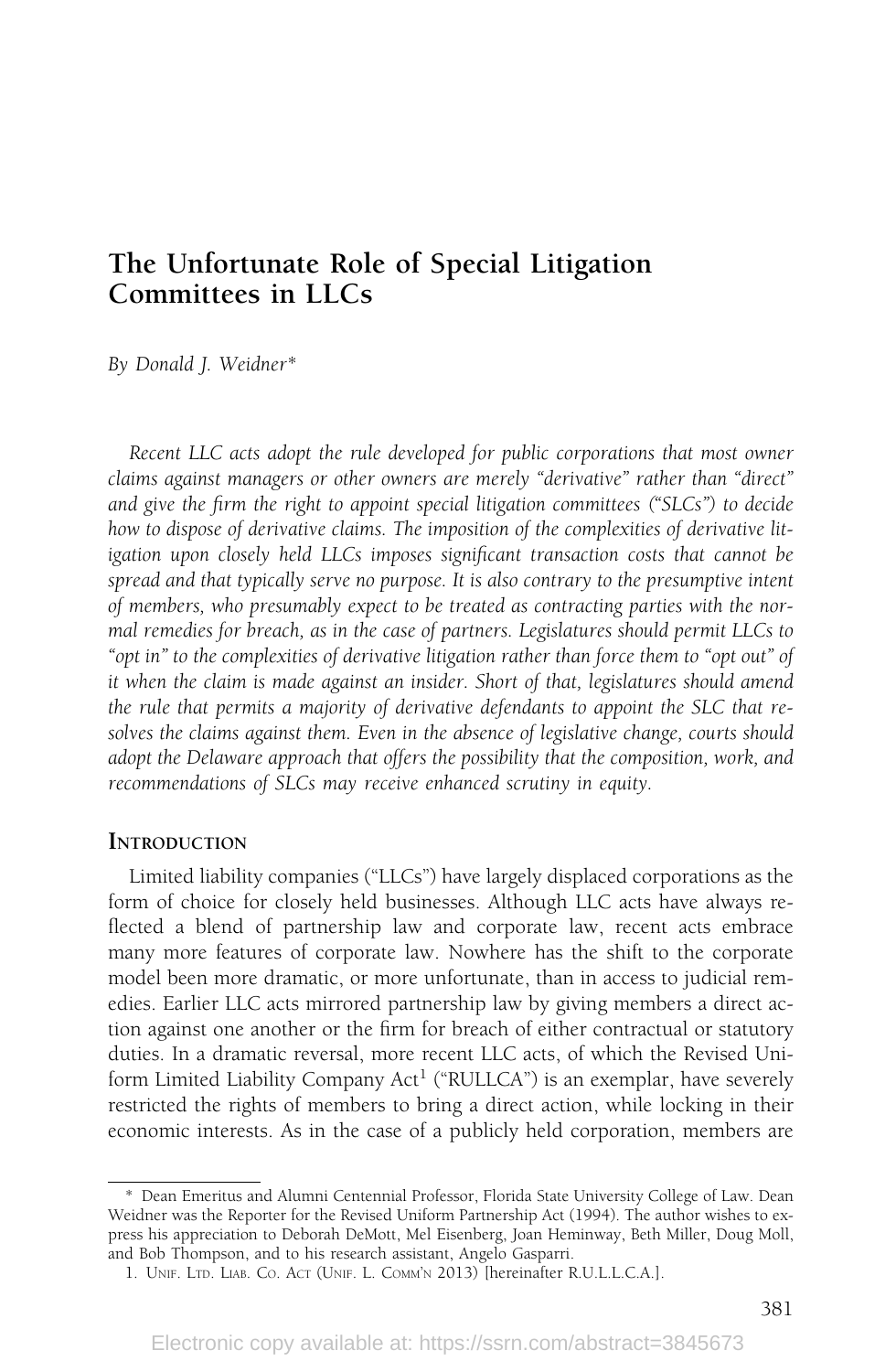now denied "standing" to bring a direct action unless they can show that their injury is not solely the result of an injury to the LLC.<sup>2</sup> Claims that fail the test are deemed to be merely "derivative" of the firm's claim and, therefore, can only be brought on the firm's behalf in a derivative action. If a member brings a derivative action, $3$  the LLC has the right to respond by appointing a special litigation committee ("SLC") to decide how to dispose of the matter.<sup>4</sup> Although RULLCA formally requires that members of the SLC be disinterested and independent, the act nonetheless permits, in many situations, the SLC to be appointed by a majority of the defendants in the derivative action.

The derivative action, and the firm's right to respond with an SLC, are largely creatures of public corporation law with roots that can be traced back to the nineteenth century.<sup>5</sup> It was not until the 1970s, however, that corporate managers widely used SLCs to defend themselves and their decisions.<sup>6</sup> To the present day, if a shareholder properly commences a derivative action, the board of directors typically appoints an SLC of supposedly "disinterested and independent" directors and delegates to them the board's authority to determine what to do with the claim. Often, the directors appointed to the SLC are people newly appointed to the board to make them eligible to serve on the SLC.

As courts began to process shareholder challenges to the composition, work, and determinations of SLCs, they struggled to find an appropriate standard of review. By 1981, two divergent standards had emerged. The landmark New York case of Auerbach v. Bennett<sup>7</sup> is the archetype of a more lenient standard of review, which essentially treats the SLC as exercising the business judgment

<sup>2.</sup> Id. §§ 801, 802.

<sup>3.</sup> Id. § 802. Unless excused, the member must first demand the firm to pursue its claim. Id. § 802(a). If the managers ignore or oppose a member's concerns, the member does not have the authority to sue on the firm's behalf until there has been a finding either that the managers wrongfully refused a demand to sue or that a demand is excused because the managers are incapable of making an impartial decision regarding the litigation. See id. § 802. See generally Rales v. Blasband, 634 A.2d 927, 932 (Del. 1993) (discussing the requirements for demand excusal). The demand requirement exists to ensure that a member exhausts intrafirm remedies and to prevent strike suits. If management appoints a special litigation committee that takes no position on claims asserted derivatively, demand may be excused. In re Am. Int'l Grp., Inc., 965 A.2d 763, 808–11 (Del. Ch. 2009).

<sup>4.</sup> R.U.L.L.C.A., supra note 1, § 805.

<sup>5.</sup> The stockholder's derivative suit was an early nineteenth century creature of equity. See Dodge v. Woolsey, 59 U.S. 331, 341–43 (1855). Its initial purpose was to give shareholders a right to call their directors to account for their management. Id. at 344. The analogy was to the right of a trust beneficiary to call a trustee to account. See Cohen v. Beneficial Indus. Loan Corp., 337 U.S. 541, 549–50 (1949). Although the right to sue was individual, the interest to be protected was that of the corporation, and only indirectly, or derivatively, the shareholders. See id. During the last half of the nineteenth century, it was expanded to give shareholders the right to sue parties the directors refused to sue. See Bert S. Prunty, Jr., The Shareholders' Derivative Suit: Notes on Its Derivation, 32 N.Y.U. L. REV. 980, 990–92 (1957).

<sup>6.</sup> In 1980, the appointment of SLCs was described as "a fairly new defensive strategy in response to shareholders' derivative suits against corporate directors." Marc I. Steinberg, The Use of Special Litigation Committees to Terminate Shareholder Derivative Suits, 35 U. MIAMI L. REV. 1, 2 (1980).

<sup>7. 393</sup> N.E.2d 994 (N.Y. 1979).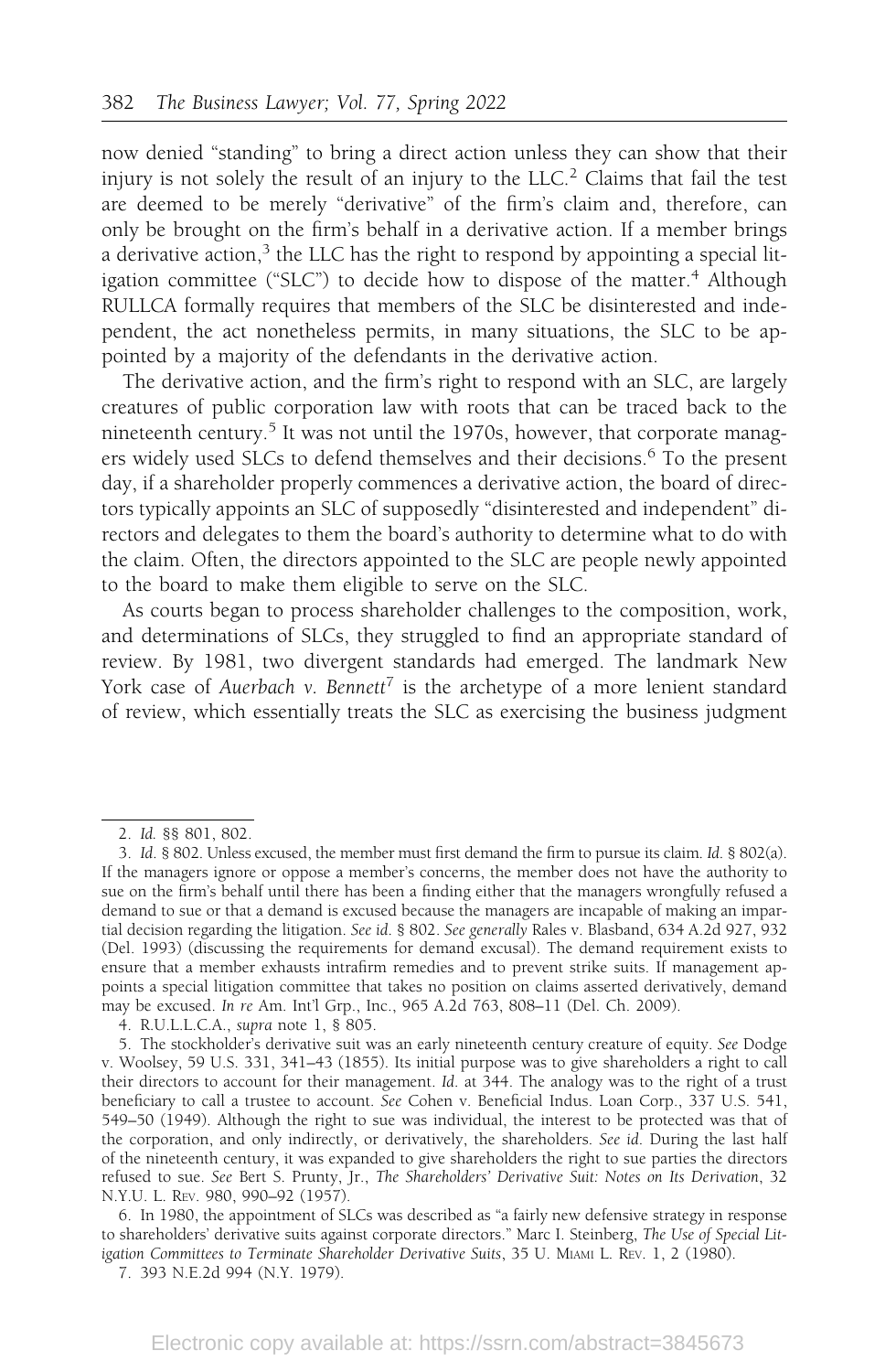of the full board and defers to it.<sup>8</sup> By contrast, the Delaware case of Zapata Corp. v. Maldonado $9$  is the archetype of a stricter standard of review, which offers the possibility of closer scrutiny of the SLC if the claims concern the wrongdoing of insiders. Auerbach and Zapata remain the two contrasting paradigms, although courts in some other jurisdictions have fashioned other standards of review that fall at or somewhere between New York and Delaware.<sup>10</sup>

Empirical studies have confirmed what many had only assumed: the standard of review applied to SLCs has practical consequences. A recent large empirical study found that SLCs tend to favor fellow directors and officers.<sup>11</sup> SLCs and their counsel "appear to underestimate the likelihood that cases will settle and overestimate the chances that cases will be dismissed."<sup>12</sup> In states "applying the lowest level of judicial review, SLCs are more likely to recommend dismissal of a case, are more likely to have a case dismissed as opposed to settled, and are less likely to have a settlement resulting in a high settlement value."<sup>13</sup> By contrast, under the closer review of Delaware law, SLCs "are less likely to move to dismiss derivative suits and courts overall are less deferential to committee determinations and recommendations."<sup>14</sup>

Part I of this article examines Auerbach and Zapata for the lessons they hold for reviewing the work of SLCs in LLCs. The RULLCA Official Comments declare the drafters' intent to "follow" the limited judicial review set out in Auerbach "rather than" the closer standard of review set out in Zapata.<sup>15</sup> Part I also discusses the 2003 landmark Delaware decision of In re Oracle Corp. Derivative Litigation,<sup>16</sup> which states a more demanding requirement for SLC independence that requires neutrality with respect to a wide variety of personal and social factors in addition to economic factors.

Part II addresses LLCs. It first considers statutory provisions that apply corporate derivative litigation concepts to LLCs and their SLCs. RULLCA's provisions are much more detailed than those in many corporate statutes, particularly when it comes to the qualifications and procedures for appointment to SLCs. Part II then explains that, as courts have begun to review the use of SLCs in LLCs, Delaware has again taken the lead in setting a higher standard of review. In 2016, Obeid v. Hogan offered a thirty-five-year retrospective on Zapata and explained

<sup>8.</sup> It was not considered problematic to defer to the business judgment of SLCs that decline to bring, or seek to dismiss, suits against unrelated third parties. The controversy arose when courts applied the business judgment rule to situations in which directors were implicated in alleged wrongdoing. See Steinberg, supra note 6, at 5.

<sup>9. 430</sup> A.2d 779 (Del. 1981).

<sup>10.</sup> For the range of judicial standards of review, see DEBORAH A. DEMOTT, SHAREHOLDER DERIVATIVE ACTIONS: LAW & PRACTICE § 5.16 (2020).

<sup>11.</sup> C.N.V. Krishnan, Stephen Davidoff Solomon & Randall S. Thomas, How Do Legal Standards Matter? An Empirical Study of Special Litigation Committees, 60 J. CORP. FIN. 1 (2020).

<sup>12.</sup> DEMOTT, supra note 10, § 5.18.

<sup>13.</sup> Krishnan, Davidoff Solomon & Thomas, supra note 11, at 2.

<sup>14.</sup> DEMOTT, supra note 10, § 5.18.

<sup>15.</sup> R.U.L.L.C.A., supra note 1, § 805 cmt. (e).

<sup>16. 824</sup> A.2d 917 (Del. Ch. 2003).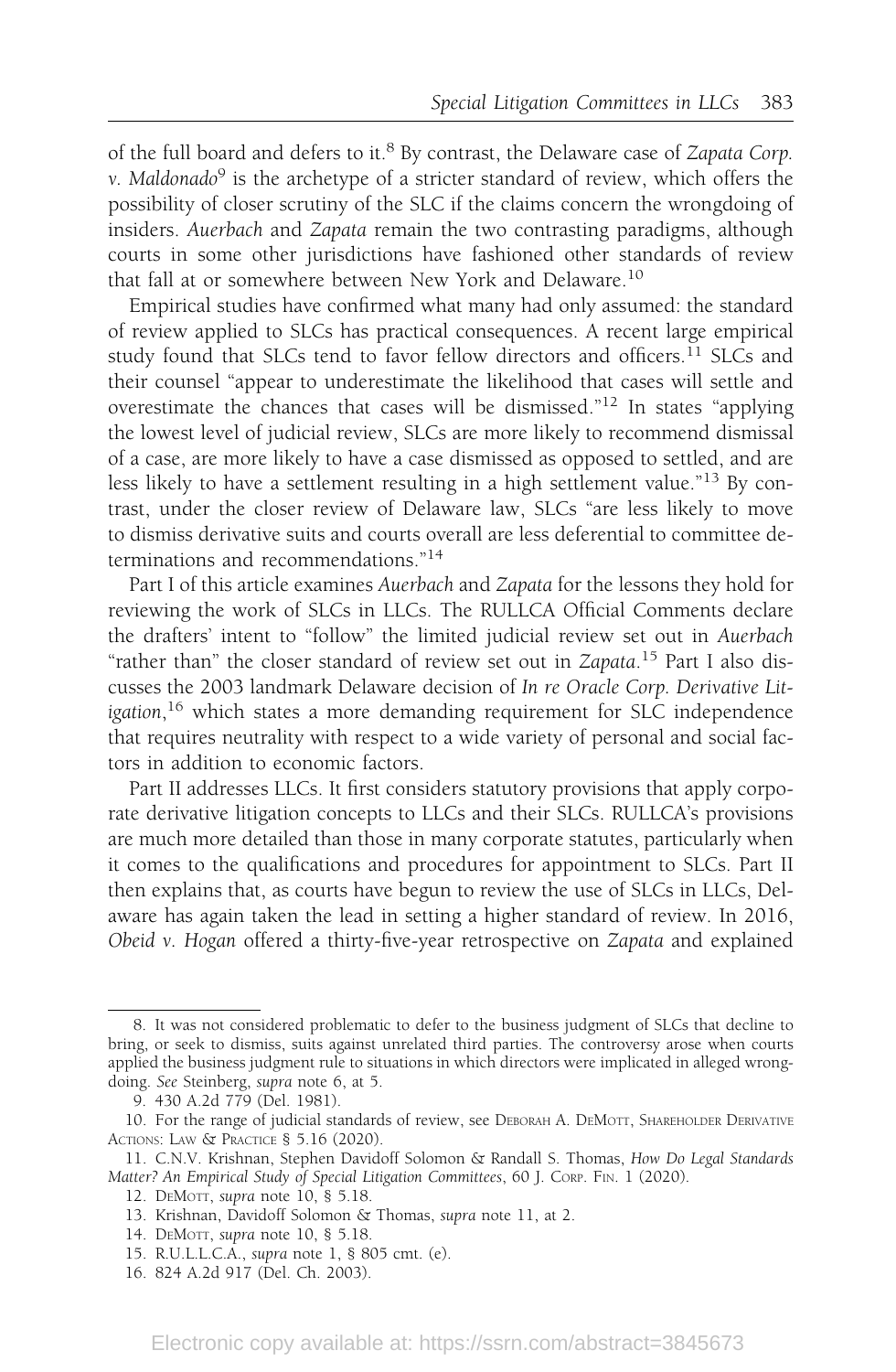how it applies to LLCs.<sup>17</sup> The basic lesson of Obeid is that courts should be guided by the presumptive intent of the parties, which can be inferred from how they have structured their LLC. The more a particular LLC resembles a corporation, the more corporate law will inform the review of its SLC. On the other hand, the more the LLC in question resembles a partnership, the more partnership law will inform the review of the SLC and its recommendations.

Part III concludes that the machinery of corporate-style derivative litigation, including the SLC mechanism, is excessively clumsy and costly in the case of most LLCs, which have relatively few members and are member-managed. In many, if not most, situations, entrepreneurs forming LLCs likely do not intend to impose upon themselves the machinery of derivative litigation used in publicly held corporations. Members should be permitted to "opt in" to the machinery of corporate derivative litigation, not required to "opt out" of it. This would avoid excessive litigation costs by providing members with easier access to judicial remedies for internal claims, reflecting their presumptive intent, on which Obeid instructs us to focus. A small minority of states already exempts LLCs with fewer than thirty-five members from the imposition of the derivative action rules.

RULLCA's implementation of the derivative model is also outdated and flawed. By adopting provisions that attempt to "follow" the "standard stated for judicial review" in Auerbach "rather than Zapata," and by ignoring or failing to anticipate developments such as Oracle and Obeid, RULLCA attempts to roll back the law almost forty years to an extremely pro-management, minorityinsensitive position. Its worst provisions are those that permit a majority of defendants to appoint the SLC to resolve the claims against them. Although Official Comments refer to the SLC as a dispute resolution mechanism, RULLCA does not offer plaintiffs the independent tribunal they would have in arbitration. At a minimum, legislatures should repeal the RULLCA rule that a majority of defendants can select the SLC. Even without statutory change, courts should follow Delaware and require SLCs to be truly independent and closely scrutinize their work and recommendations when the claims are against insiders. Until SLCs are carefully reviewed for personal, social, and economic independence, they will not be considered an appropriate dispute resolution mechanism for LLCs.

### I. DIVERGENT APPROACHES TO REVIEWING CORPORATE SLCS

It was not until the 1970s that corporations commonly used SLCs to respond to derivative litigation. As a result, it is not surprising that it was 1981 before two significant courts of last resort announced their standards for reviewing the appointment and work of SLCs. New York was the first, declaring a more limited judicial review, followed shortly by Delaware, declaring a more careful review.

<sup>17.</sup> No. 11900, 2016 WL 3356851 (Del. Ch. June 10, 2016).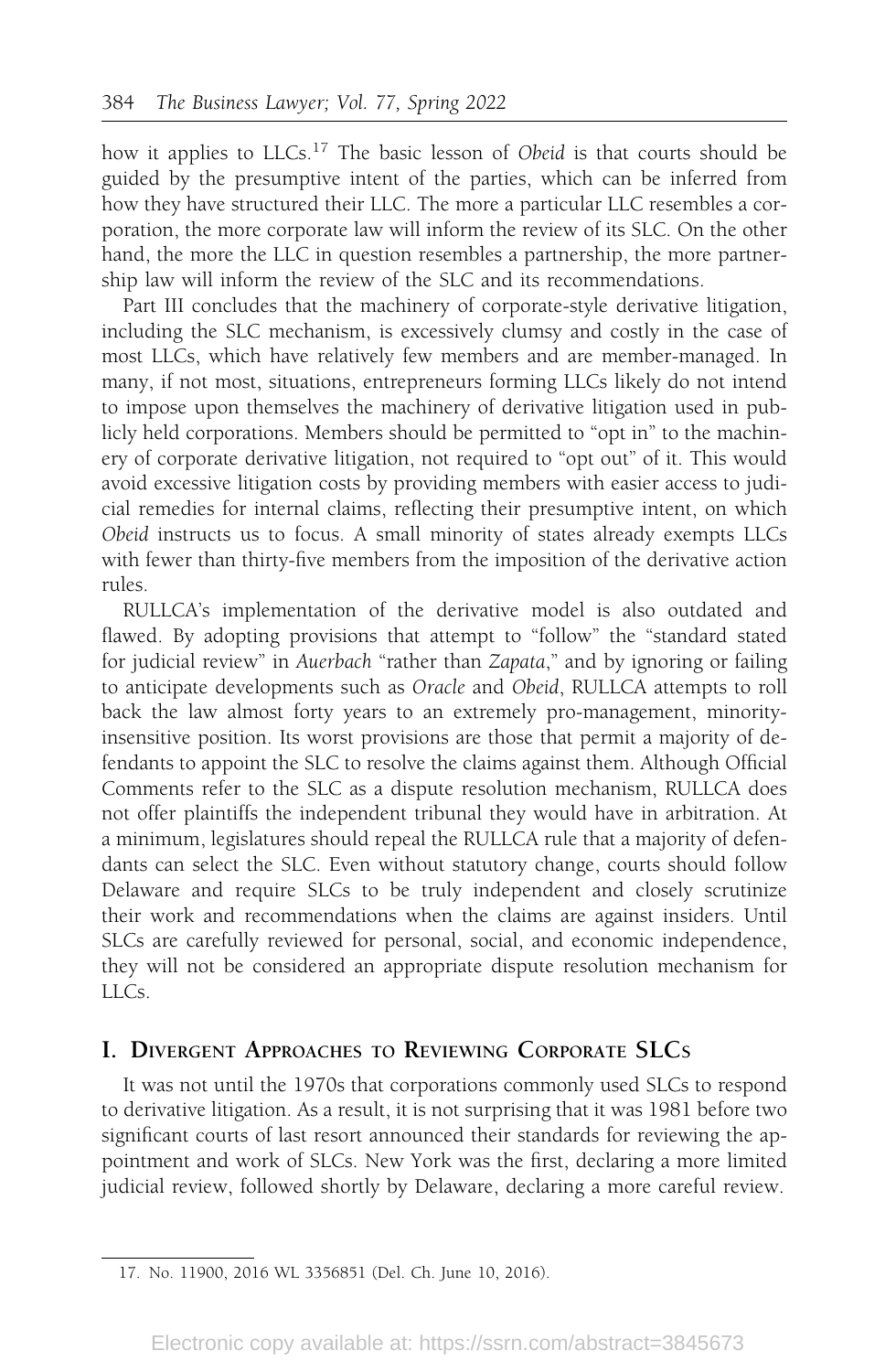### A. AUERBACH ANNOUNCED NEW YORK'S MORE DEFERENTIAL REVIEW

### 1. Auerbach Facts and SLC

In 1979, Auerbach v. Bennett<sup>18</sup> became the first decision by a state's highest court to review a corporation's use of an SLC. The audit committee of the board of directors of General Telephone & Electronics Corporation, with the assistance of its outside auditor Arthur Andersen  $\&$  Co., and with a prominent outside law firm retained to serve as special counsel, investigated the firm's worldwide operations. It concluded that the firm and its subsidiaries had paid millions of dollars of bribes and kickbacks both abroad and in the United States, and that four of the thirteen board members "had been personally involved in certain of the transactions."19 Nevertheless, there were no allegations or findings that these board members had profited personally from the challenged transactions. When the audit committee released its report, Auerbach, a shareholder, immediately filed a derivative action on behalf of the corporation against Arthur Andersen, the four personally involved directors,  $20$  and the corporation itself. Auerbach alleged that the directors had violated their duties and sought to hold them to account for the inappropriate payments.

The board of directors responded to the derivative action by appointing an SLC, to which it delegated all its authority to deal with the claims raised in the derivative litigation. It appointed to the committee "three disinterested directors" who were disinterested in two ways.<sup>21</sup> First, they were not appointed to the board until after the challenged transactions had occurred.<sup>22</sup> Second, they had no prior affiliation with the corporation.<sup>23</sup>

The SLC retained its own "eminent special counsel" and began by reviewing the prior work of the audit committee.<sup>24</sup> It examined its "completeness, accuracy and thoroughness" by interviewing representatives of the audit committee's outside counsel, reviewing the transcripts of testimony of ten corporate officers and employees before the Securities and Exchange Commission, and studying documents collected by and the work papers of outside counsel.<sup>25</sup> The SLC also conducted individual interviews with the directors found to have personally participated in the questioned payments and with representatives of the outside auditor. It also sent questionnaires to each of the non-management directors. At the

23. Auerbach, 393 N.E.2d at 1001.

24. Id. at 1003.

<sup>18. 393</sup> N.E.2d 994 (N.Y. 1979).

<sup>19.</sup> Id. at 997.

<sup>20. &</sup>quot;It appears that only 4 of the 13 named individual defendants, all present directors, [were] served." Id. at 997 n.2.

<sup>21.</sup> Id. at 997.

<sup>22.</sup> Id. The court apparently assumed they were "disinterested" because they were not on the board when the disputed transactions occurred. Even if they had been on the board when the contested decisions were made, that alone might not have made them interested. See Braun v. Herbert, 180 A.3d 482, 489 (Pa. Super. Ct. 2018) (concluding that mere service on a corporate board or audit committee does not rise to the level of an "interest" that renders the business judgment rule inapplicable).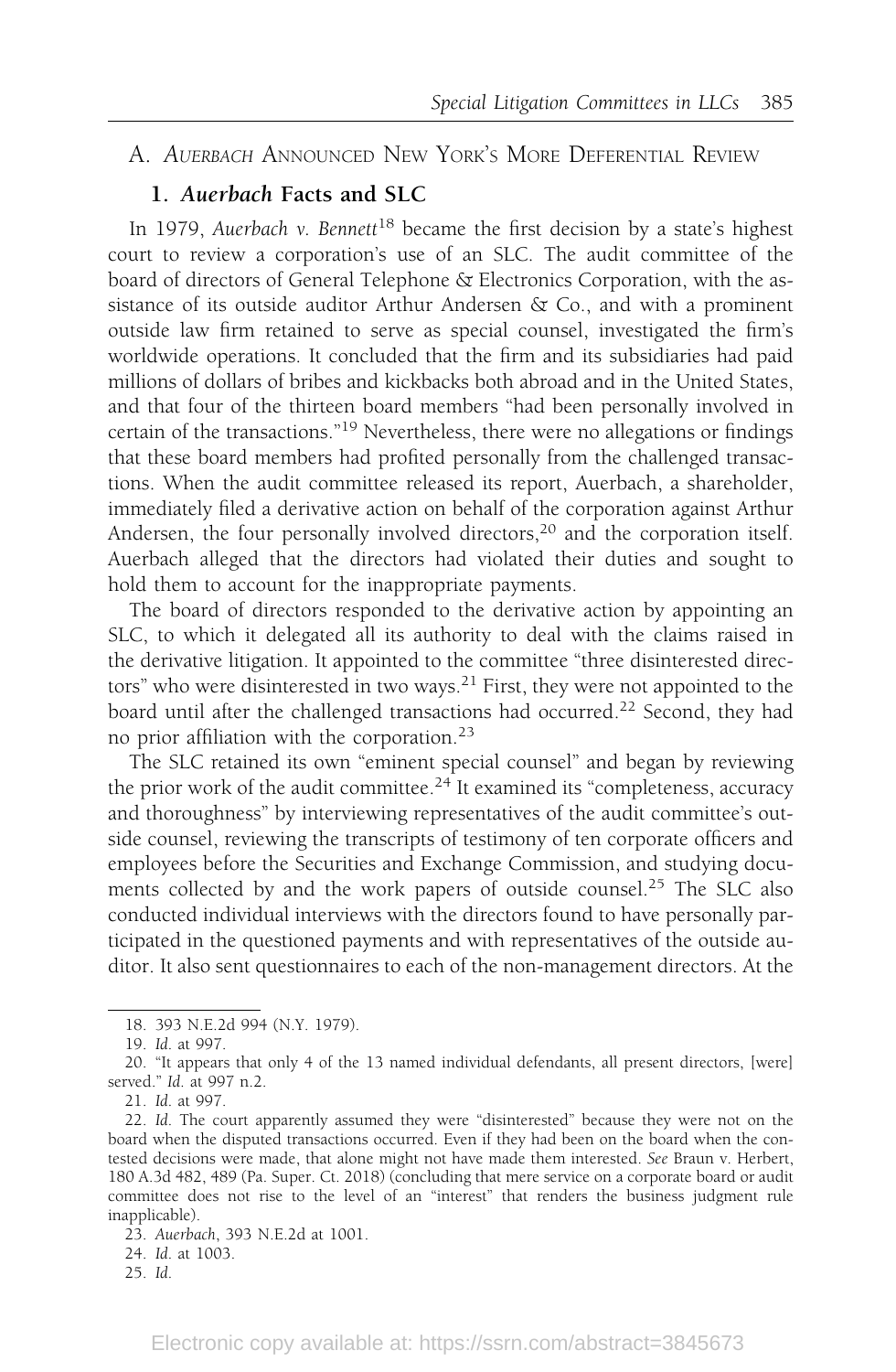conclusion of its investigation, the SLC solicited legal advice from its own special counsel.

The SLC reported that the defendant Arthur Andersen had conducted its examination of the corporate affairs in good faith and in accordance with generally accepted auditing standards. It concluded that no corporate or shareholder interest would be served by the continued assertion of a claim against Arthur Andersen. It also concluded that none of the individual defendants had violated New York's statutory standard of care, noting that none of them "had profited personally or gained in any way."26 It concluded that the claims asserted in the derivative action were without merit, that "if the action were allowed to proceed, the time and talents of the corporation's senior management would be wasted on lengthy pretrial and trial proceedings, that litigation costs would be inordinately high in view of the unlikelihood of success, and that the continuing publicity could be damaging to the corporation's business."<sup>27</sup> The SLC ultimately concluded that it would not be in the best interests of the corporation for the derivative action to proceed, and it directed the corporation's general counsel to take that position.

### 2. Deferring to the Business Judgment of the SLC

The New York Court of Appeals held that the disposition of the case on the merits "turns on the proper application of the business judgment doctrine, in particular to the decision of a specially appointed committee of disinterested directors acting on behalf of the board to terminate a shareholders' derivative action."<sup>28</sup> The rule is based, at least in part, on "the prudent recognition that courts are illequipped and infrequently called on to evaluate what are and must be essentially business judgments."29 The authority and responsibilities vested in corporate directors, both by statute and decisional law, "proceed on the assumption that inescapably there can be no available objective standard by which the correctness of every corporate decision can be measured, by the courts or otherwise."<sup>30</sup> Even if that were not the case, "by definition the responsibility for business judgments must rest with the corporate directors; their individual capabilities and experience peculiarly qualify them for the discharge of that responsibility."31 As with other policy and management decisions, the decision whether and to what extent to explore and prosecute derivative claims "must be predicated on the weighing and balancing of a variety of disparate considerations" to determine "what course of action or inaction is best calculated to protect and advance the interests of the corporation."32 This is the province of the board, not of the courts. As a result, "absent bad faith or fraud (of which there is none here) the courts must

<sup>26.</sup> Id. at 997.

<sup>27.</sup> Id.

<sup>28.</sup> Id. at 1000.

<sup>29.</sup> Id.

<sup>30.</sup> Id. 31. Id.

<sup>32.</sup> Id. at 1000–01.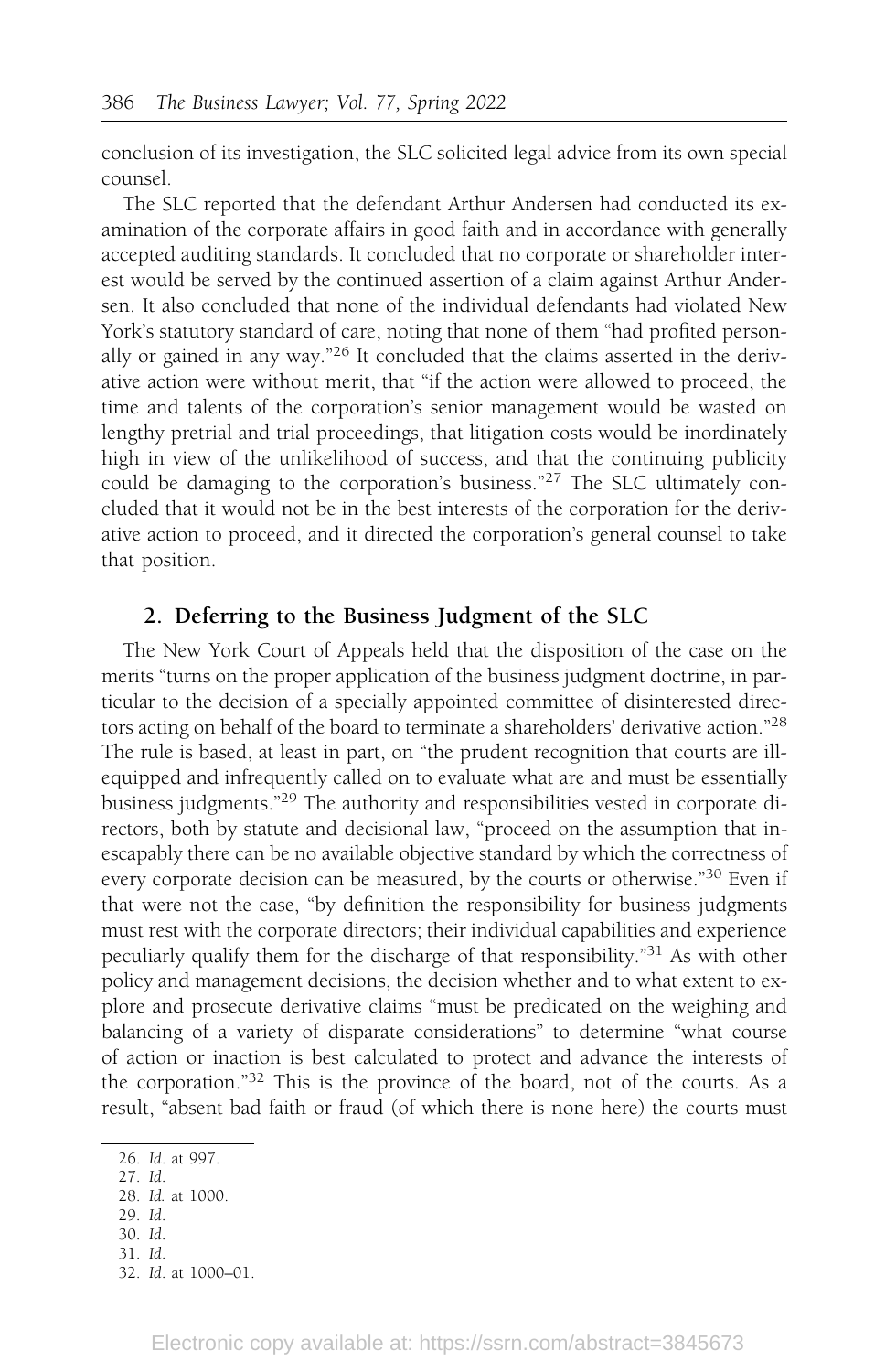and properly should respect their determinations,"33 even if the results show that the decision "was unwise or inexpedient."34

The SLC merely presents a "special instance" of the application of the business judgment rule, which "applies in its full vigor to shield from judicial scrutiny the decision of a three-person minority committee of the board acting on behalf of the full board not to prosecute a shareholder's derivative action."<sup>35</sup> Because the substantive decision reached by the SLC falls "squarely within the embrace of the business judgment doctrine," the courts "cannot inquire as to which factors were considered . . . or the relative weight accorded them."<sup>36</sup> Accordingly, summary judgment for the defendants was appropriate because "the determination of the special litigation committee forecloses further judicial inquiry in this case."<sup>37</sup>

# 3. The Prerequisite "Disinterested Independence" of the SLC

Auerbach made clear that the application of the business judgment rule to SLCs is conditional, although only the dissent used that precise word.<sup>38</sup> The rule shields "the deliberations and conclusions" of the SLC "only if they possess a disinterested independence and do not stand in a dual relation which prevents an unprejudicial exercise of business judgment."39 The SLC had the requisite "disinterested independence"40 because its three members were neither on the

- 37. Id. at 1000.
- 38. Id. at 1005 (Cooke, C.J., dissenting).

40. Id. Although the requirements of "disinterest" and "independence" have a long history in corporate law, the line between the two concepts is not always clear. The essence of disinterest seems to be a freedom from a financial stake in the outcome of a proceeding greater than that of any other shareholder. Independence, on the other hand, seems to embrace a multi-faceted freedom from financial, social, or personal involvement in the outcome. The Model Business Corporation Act provides an explanation:

The judicial decisions . . . have generally required that directors be both disinterested, in the sense of not having exposure to an actual or potential benefit or detriment arising out of the action being taken (as opposed to an actual or potential benefit or detriment to the corporation or all shareholders generally), and independent, in the sense of having no personal or other relationship with an interested director (e.g., a director who is a party to a transaction with the corporation) that presents a reasonable likelihood that the director's objectivity will be impaired.

MODEL BUS. CORP. ACT § 1.43 cmt. (AM. B. Ass'N 2020). As a matter of semantics, "independence" seems the broader concept, and may explain why Auerbach spoke of "disinterested independence." Cases on the requisite neutrality for SLC membership typically focus on "independence," rather than "disinterest," perhaps because financial disinterest is assumed to be a minimum requirement, with the question phrased in terms of how "independent" an SLC member must be in other respects. See, e.g., In re Oracle Corp. Derivative Litig., 824 A.2d 917, 929–48 (Del. Ch. 2003) (addressing independence). By contrast, arbitration rules emphasize "independence and impartiality," which seems to include both disinterest and independence with an additional hint of philosophical neutrality. See NON-ADMINISTERED ARB. RULES § 7.1 (INT'L INST. FOR CONFLICT PREVENTION & RESOL. 2018) [hereinafter CPR RULES] ("Each arbitrator shall be independent and impartial.").

<sup>33.</sup> Id. at 1000.

<sup>34.</sup> Id. (quoting Pollitz v. Wabash R.R. Co., 100 N.E. 721, 724 (N.Y. 1912)).

<sup>35.</sup> Id. at 1001.

<sup>36.</sup> Id. at 1002.

<sup>39.</sup> Id. at 1001. "Unprejudicial" arguably extends beyond disinterested independence to a broader impartiality, although the inference is weak because the prejudice apparently must stem from a "dual relation."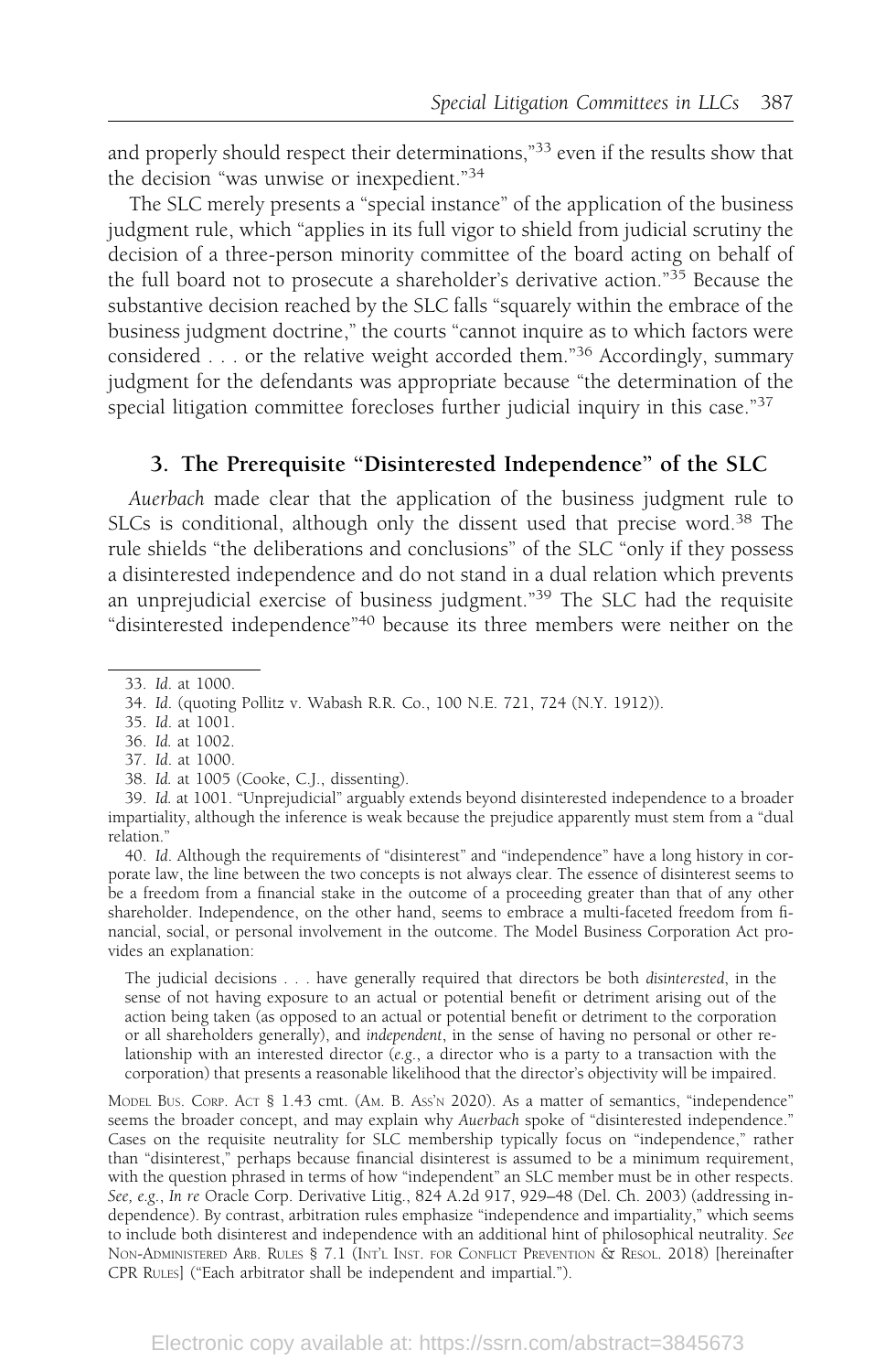board at the time of the challenged transactions nor had any prior affiliation with the corporation. Nor were there other factual allegations that the SLC members were personally related to other board members, either defendant or nondefendant directors.<sup>41</sup> Auerbach argued, and the dissent agreed, that facts about personal relationships were peculiarly within the knowledge of the defendants and the SLC, and might be revealed if the motion to dismiss were denied and the case were permitted to proceed to pre-trial discovery.<sup>42</sup> Nevertheless, the court granted the motion to dismiss, stating that, "[n]otwithstanding the vigorous and imaginative hypothesizing and innuendo of counsel there is nothing in the record to raise a triable issue of fact as to the independence and disinterested status of these three directors."43

#### 4. Even Imperfect Boards Have Appointment Power

An important question is whether the "disinterest" or "independence" of the SLC is compromised by interest or dependence on the board that appoints them. Auerbach<sup>44</sup> argued that "any committee authorized by the board of which the defendant directors were members must be . . . legally infirm and may not be delegated power to terminate a derivative action." $45$  The court rejected this argument, stating that, in the very nature of a corporation, only the board of directors has the authority, "on behalf of the corporation, to direct the investigation and to assure the cooperation of corporate employees, and it is only that same board . . . which had the authority to decide whether to prosecute the claims against defendant directors."<sup>46</sup> Here, the board properly

45. Id. at 1001.

<sup>41.</sup> See Auerbach, 393 N.E.2d at 997, 1001. See generally Einhorn v. Culea, 612 N.W.2d 78, 89 (Wis. 2000) ("[T]he test is whether a member of a committee has a relationship with an individual defendant or the corporation that would reasonably be expected to affect the member's judgment with respect to the litigation in issue."); id. at 89–90 (listing several factors, including prior financial and social relationships and the number of SLC members).

<sup>42.</sup> Auerbach, 393 N.E.2d at 1004; id. at 1004–05 (Cooke, C.J., dissenting). In dissent, Chief Judge Cooke wrote that it was inappropriate to grant summary judgment to the defendants prior to disclosure proceedings: "It is precisely because certain defendants and the members of the committee are possessed of exclusive knowledge of the facts that [Auerbach] is now unable to suggest the possible avenues which might be successfully pursued upon pretrial disclosure." Id. at 1004 (Cooke, C.J., dissenting). The decision to dismiss should be informed by the fact that the business judgment rule was "only conditionally applicable" in that case. Id. at 1005 (Cooke, C.J., dissenting). The grant of summary judgment and resulting lack of discovery on independence "not only effectively dilutes the substantive rule of law at issue, but may also render corporate directors largely unaccountable to the shareholders whose business they are elected to govern." Id. at 1005 (Cooke, C.J., dissenting). Independent of the standard of review, states can choose to allow discovery on the "disinterested independence" issue. See, e.g., TEX. BUS. ORGS. CODE ANN. § 101.456(a) (West, Westlaw through 2021 Reg. Sess.) (providing for limited discovery if an LLC proposes to dismiss a derivative action).

<sup>43.</sup> Auerbach, 393 N.E.2d at 1001.

<sup>44.</sup> The argument was made by another shareholder who pursued the derivative action after Auerbach left it. Id. at 1003 (focusing on shareholder intervenor because of the absence of submissions by Auerbach).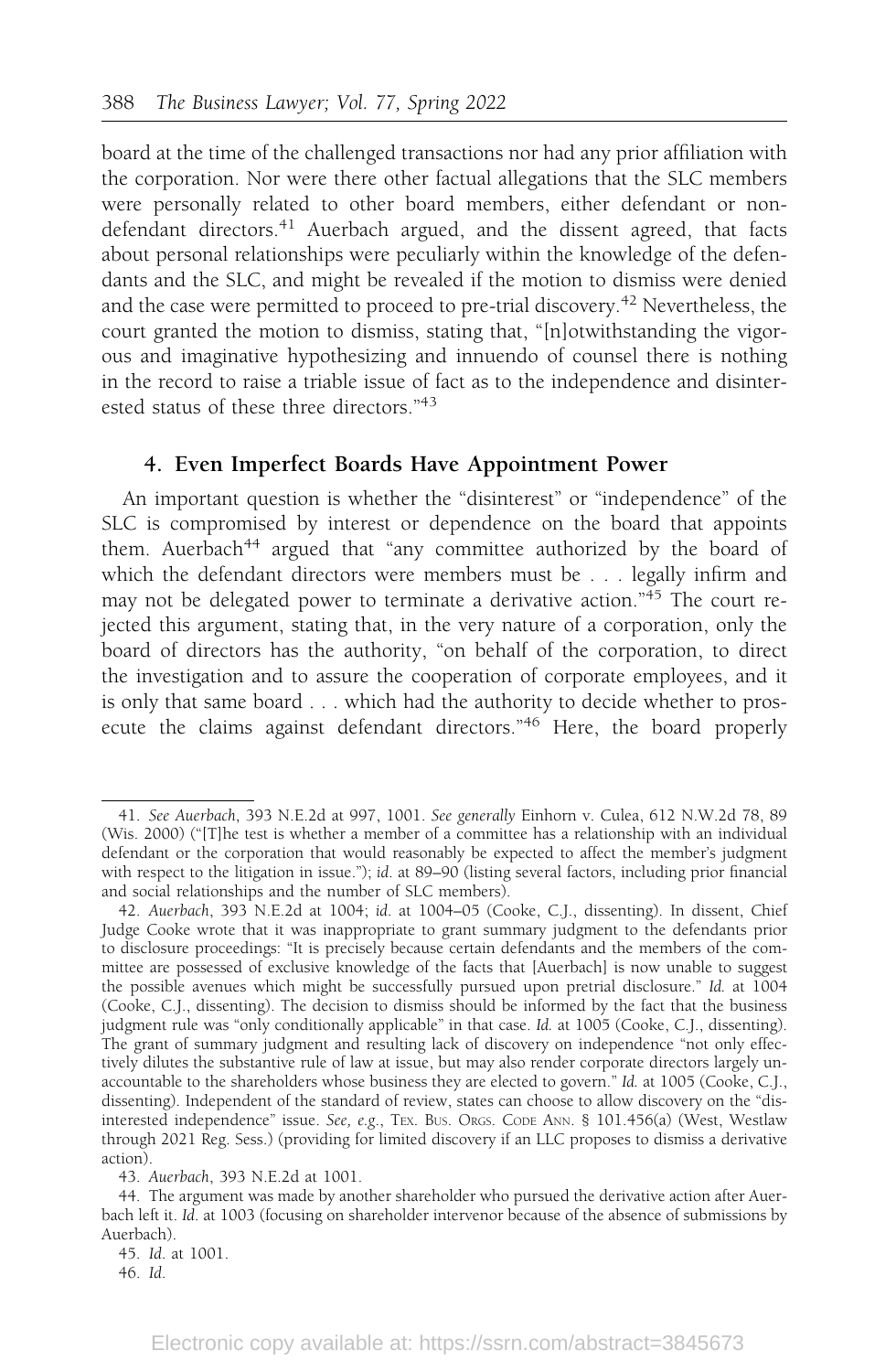delegated its authority to the SLC. To make the appointment, it followed "prudent practice in observing the general policy" that when individual board members "prove to have personal interests which may conflict with the interests of the corporation, such interested directors must be excluded while the remaining board proceed to consideration and action."<sup>47</sup>

Because management is vested in the board, it may appoint the SLC from its own ranks even "where some directors are charged with wrongdoing, so long as the remaining directors making the decision are disinterested and independent."<sup>48</sup> To disqualify the entire board would "render the corporation powerless to make an effective business judgment with respect to prosecution of the derivative action."<sup>49</sup> The "possible risk of hesitancy" of board members to investigate the activity of fellow board members "where personal liability is at stake" is an "inherent, inescapable, given aspect" of the corporate form.<sup>50</sup> Indeed, a board's attempt to delegate the authority to resolve derivative claims to an SLC "wholly separate and apart from the board would, except in the most extraordinary circumstances, itself be an act of default and breach of the nondelegable fiduciary duty owed by the members of the board to the corporation and to its shareholders, employees and creditors."51 A judicial attempt to do the same thing "would similarly work an ouster of the board's fundamental responsibility and authority for corporate management."<sup>52</sup>

### 5. Important Judicial Role Under Auerbach

Even under Auerbach's limited standard of review, courts have an important role in assessing the composition and work of SLCs. First, they must address claims that SLC members are not "disinterested and independent." Second, they must address claims that the SLC has not made a proper investigation of facts or law. Unlike the lack of judicial standards or competence to second guess an SLC's business judgment, courts are generally "better qualified" than directors to make determinations about the "methodologies and procedures best suited to the conduct of an investigation of facts and the determination of legal liability."<sup>53</sup> These determinations do not "partake of the nuances or special perceptions or comprehensions of business judgment or corporate activities or interests. The question is solely how appropriately to set about to gather the pertinent data."<sup>54</sup> The SLC "may reasonably be required to show that they have pursued their chosen investigative methods in good faith."<sup>55</sup> Questions of good

<sup>47.</sup> Id.

<sup>48.</sup> Id. at 1002.

<sup>49.</sup> Id.

<sup>50.</sup> Id.

<sup>51.</sup> Id.

<sup>52.</sup> Id. As Professor DeMott has summarized, the SLC's "recommendation may be treated as an exercise of nonreviewable 'business judgment' even if the derivative claims alleged that defendants received personal financial benefits from the transactions challenged in the suit." DEMOTT, supra note 10, § 5.15.

<sup>53.</sup> Auerbach, 393 N.E.2d at 1002.

<sup>54.</sup> Id.

<sup>55.</sup> Id. at 1003.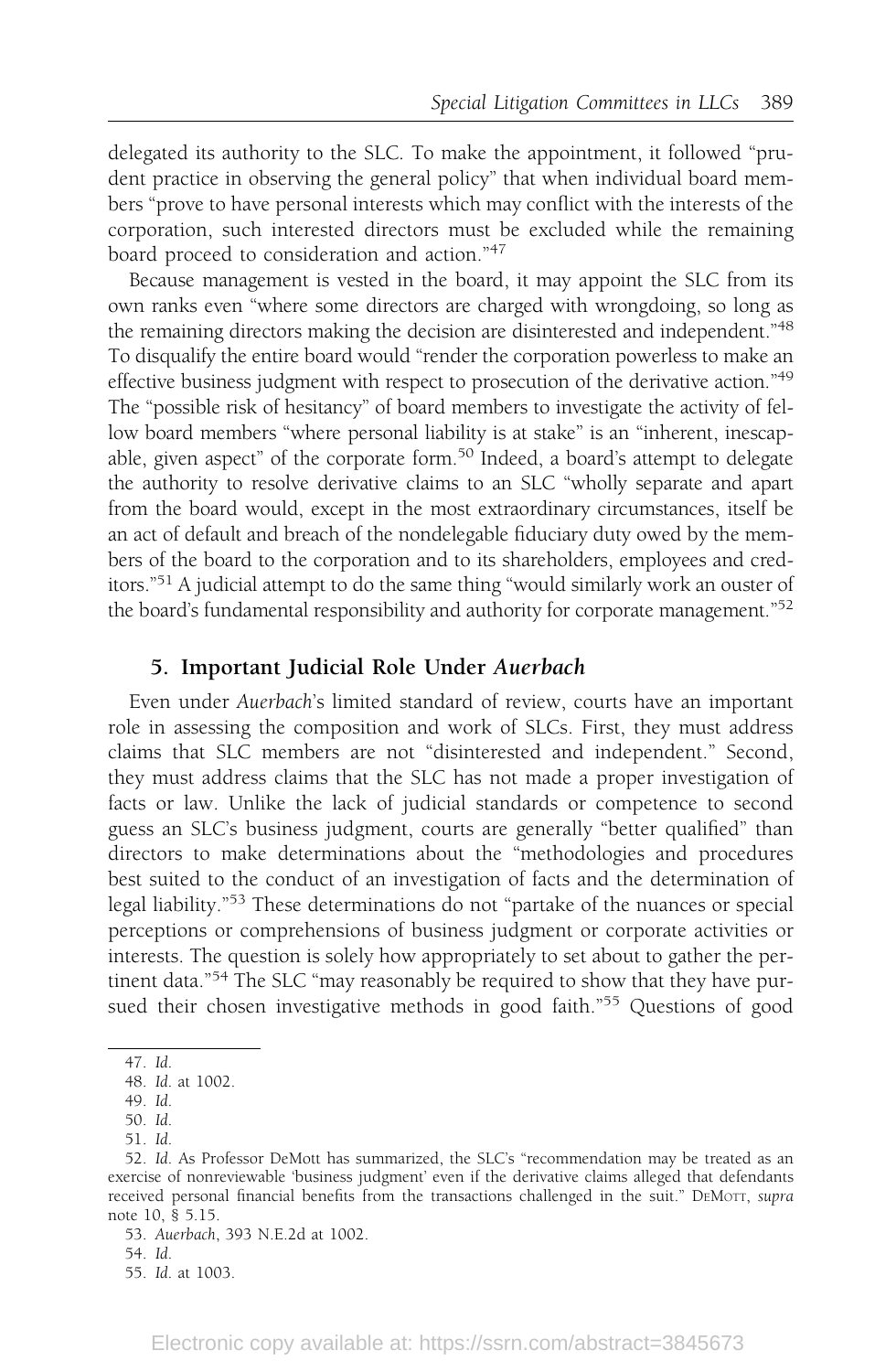faith, or even fraud, may be raised by proof "that the investigation has been so restricted in scope, so shallow in execution, or otherwise so pro forma or halfhearted as to constitute a pretext or sham."<sup>56</sup>

### B. ZAPATA ANNOUNCED DELAWARE GOES BEYOND THE BUSINESS JUDGMENT RULE

In 1981, just two years after Auerbach, the Delaware Supreme Court, in Zapata Corp. v. Maldonado, 57 called for a more careful review of SLCs than Auerbach. Like Auerbach, Zapata held that courts will not automatically defer to the decision of an SLC to wrest control of a derivative suit that alleges a breach of fiduciary duties by directors. Unlike Auerbach, Zapata said that courts may exercise their own "business judgment" to determine whether to permit the derivative proceeding to remain in shareholder hands.<sup>58</sup>

### 1. Facts and Chancery Finding of a Vested Right to Bring a Derivate Action

In June 1975, William Maldonado, a stockholder of Zapata Corporation, whose shares were traded on the New York Stock Exchange, instituted a derivative action on behalf of Zapata against ten of its officers and/or directors, alleging breaches of fiduciary duty by engaging in self-dealing. Without first demanding that the board pursue these claims, Maldonado filed suit, alleging that a demand would be futile because all the directors participated in the acts complained of and were named as defendants.<sup>59</sup> Initially, Zapata neither sued to pursue Maldonado's claims<sup>60</sup> nor moved to dismiss his derivative suit.<sup>61</sup> However, four years later, after four of the defendant-directors left the board, the remaining directors appointed two new "outside directors" and appointed them to serve as an SLC to investigate Maldonado's claims.<sup>62</sup> The board delegated to the SLC its full authority to take any action it deemed appropriate, explicitly providing that the SLC's determination would bind the corporation without further review. The SLC investigated, concluded that the claims were "inimical to the Company's best

62. Zapata, 430 A.2d at 781. The SLC was also tasked with addressing Maldonado's federal action on the same claims and a similar derivative action in Texas. Id.

<sup>56.</sup> Id. The court found nothing in the record suggesting that the SLC chose insufficient or inappropriate procedures or failed to pursue its inquiries in good faith. See id.

<sup>57. 430</sup> A.2d 779 (Del. 1981).

<sup>58.</sup> Id. at 787–89.

<sup>59.</sup> Id. at 780.

<sup>60.</sup> See Maldonado v. Flynn, 413 A.2d 1251, 1262 (Del. Ch. 1980) ("Zapata has refused to bring suit . . . ."), rev'd, Zapata Corp. v. Maldonado, 430 A.2d 779 (Del. 1981).

<sup>61.</sup> See Zapata, 430 A.2d at 780–81 (noting that suit was filed in 1975 but motion to dismiss was not filed until 1979). In Zapata, the stockholder "had gained the power to sue, both because the corporation had not moved to dismiss and because it appeared that the directors . . . [were] interested for purposes of demand futility analysis." Obeid v. Hogan, No. 11900, 2016 WL 3356851, at \*10 (Del. Ch. June 10, 2016).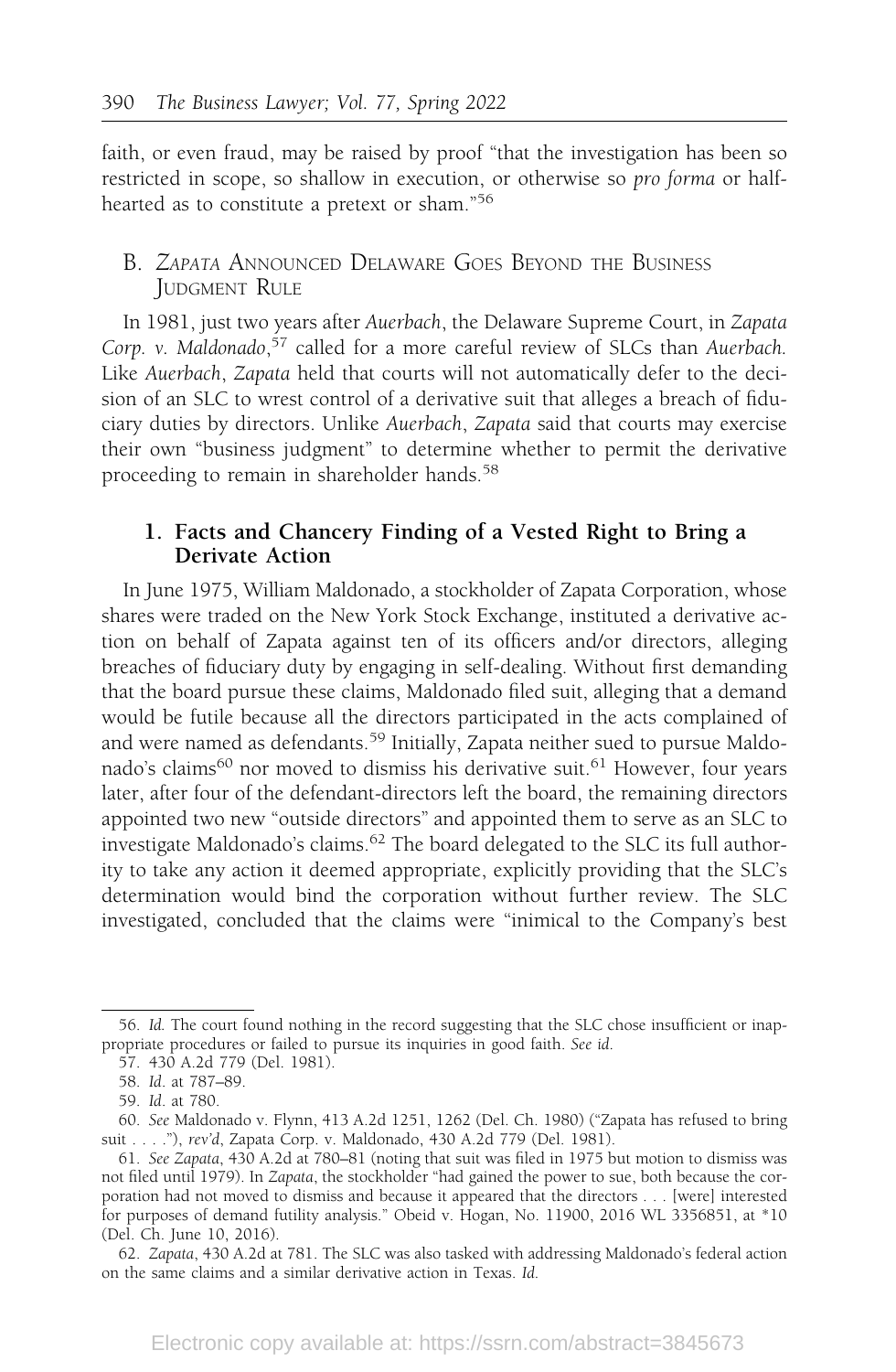interests,"<sup>63</sup> and caused Zapata to move in the alternative to dismiss the complaint or for summary judgment.

"The Court of Chancery denied the motions, holding that once the stockholder had gained authority to sue in a representative capacity, the board lacked the power to divest the stockholder of control over the litigation."<sup>64</sup> The derivative suit was created in equity, in the first half of the nineteenth century, "to provide the stockholder a right to call to account his directors for their management of the corporation, analogous to the right of a trust beneficiary to call his trustee to account for the management of the trust corpus."<sup>65</sup> It has a "dual nature," in which the "stockholder asserts in the suit not only a right belonging to the corporation but also a right individual to himself,"<sup>66</sup> although "the interest he sought to protect was primarily that of the corporation and only indirectly his own."<sup>67</sup> The stockholder's individual right to assert the corporate claim "ripens" or "vests" when "he has made a demand on the corporation which has been met with a refusal by the corporation to assert its cause of action or unless he can show a demand to be futile."<sup>68</sup> Once the shareholder's right vests, the corporation "no longer controls the corporate right to which the plaintiff 's individual right attaches."<sup>69</sup> Because the corporation "refused to bring suit against its directors for an apparent breach of fiduciary duty to it, it can no longer control the destiny of this suit and cannot compel the dismissal of this action at this stage of the proceedings."<sup>70</sup>

### 2. Delaware Supreme Court Rejects a Vested Right to Maintain Derivative Action

On an interlocutory appeal, the Delaware Supreme Court "addressed a question of first impression: whether a board of directors could assert control over a derivative action after a stockholder had obtained the right to represent the corporation and proceed beyond the pleading stage."<sup>71</sup> The court reversed the Chancery Court's holding that the derivative plaintiff acquired a vested right to maintain the action after establishing that making a demand on the corporation would have been futile.<sup>72</sup> The broader question was "the power of the corporation by motion to terminate a lawsuit properly commenced by a stockholder without

<sup>63.</sup> Id. The SLC made the same determination with respect to Maldonado's federal action and with respect to the Texas litigation. See id.

<sup>64.</sup> CHARLES R. O'KELLEY, ROBERT B. THOMPSON & DOROTHY S. LUND, CORPORATIONS AND OTHER BUSINESS ASSOCIATIONS 587 (9th ed. 2022).

<sup>65.</sup> Maldonado, 413 A.2d at 1261. The derivative action ultimately was expanded beyond the trust analogy to include the right to assert corporate claims against third parties. Id.

<sup>66.</sup> Id. at 1262.

<sup>67.</sup> Id. at 1261.

<sup>68.</sup> Id. at 1262.

<sup>69.</sup> Id.

<sup>70.</sup> Id.

<sup>71.</sup> Obeid v. Hogan, No. 11900, 2016 WL 3356851, at \*8 (Del. Ch. June 10, 2016) (emphasis added).

<sup>72.</sup> Maldonado, 413 A.2d at 1262; see DEMOTT, supra note 10, § 5.16.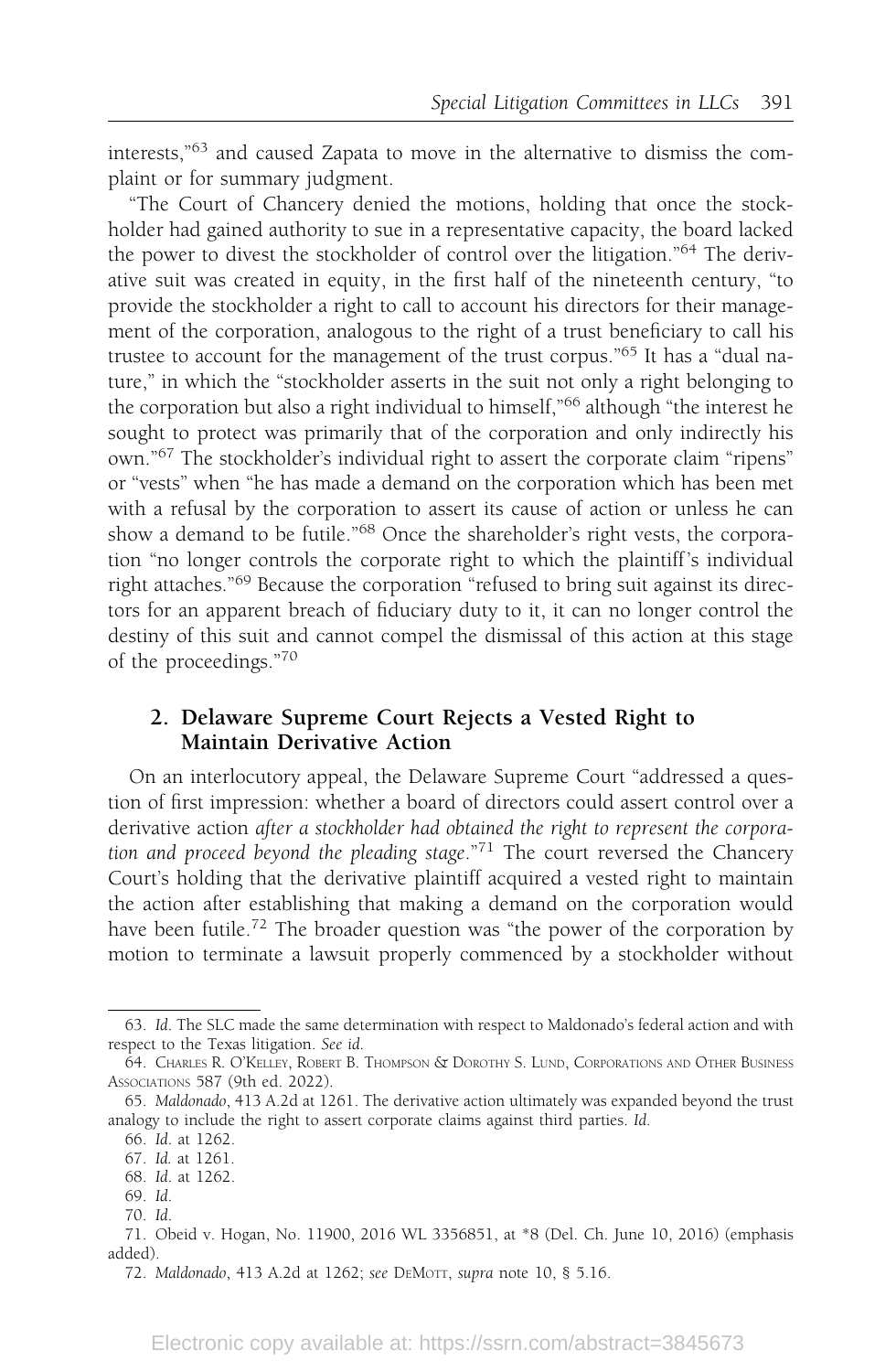prior demand."<sup>73</sup> The specific question was whether the SLC had the "power to speak for the corporation as to whether the lawsuit should be continued or terminated."<sup>74</sup>

Echoing Auerbach, the Delaware Supreme Court began with the proposition that the corporate statute "is the fount of directorial powers"<sup>75</sup> that gives the directors, not the shareholders, the power to manage the corporation, including the power to make decisions concerning whether to litigate. It rejected as "erroneous" the Court of Chancery's "absolute rule" that "a stockholder, once demand is made and refused, possesses an independent, individual right to continue a derivative suit for breaches of fiduciary duty over objection by the corporation."<sup>76</sup> Disputes pertaining to control of the suit generally arise in one of two contexts, which "can overlap in practice."<sup>77</sup> First, a shareholder can sue the board after it has refused the shareholder's demand to sue. A board's decision "to cause a derivative suit to be dismissed as detrimental to the company, after demand has been made and refused, will be respected unless it was wrongful."<sup>78</sup> Stated differently, "when stockholders, after making demand and having their suit rejected, attack the board's decision as improper, the board's decision falls under the 'business judgment' rule and will be respected if the requirements of the rule are met."<sup>79</sup> "Absent a wrongful refusal, the stockholder  $\ldots$  simply lacks legal managerial power."<sup>80</sup> Second, even without a prior demand, a stockholder may acquire an individual right to initiate an action if "it is apparent that a demand would be futile [because] the officers are under an influence that sterilizes discretion and could not be proper persons to conduct the litigation."<sup>81</sup>

### 3. Even in Demand Excused Situations, Imperfect Boards Have Appointment Power

Even in demand futility situations, there must be a "permissible procedure" by which a corporation "can rid itself of detrimental litigation."<sup>82</sup> If not, "a single stockholder in an extreme case might control the destiny of the entire corporation."<sup>83</sup> "To allow one shareholder to incapacitate an entire board of directors merely by leveling charges against them gives too much leverage to dissident

<sup>73.</sup> Zapata Corp. v. Maldonado, 430 A.2d 779, 783 (Del. 1981).

<sup>74.</sup> Id. at 782.

<sup>75.</sup> Id. (quoting DEL. CODE ANN. tit. 8, § 141(a) (West, Westlaw through ch. 265 of the 151st Gen. Assemb.) ("[T]he business and affairs of every corporation organized under this chapter shall be managed by or under the direction of a board of directors . . . .")).

<sup>76.</sup> Id.

<sup>77.</sup> Id. at 784 n.10.

<sup>78.</sup> Id. at 784 (emphasis added).

<sup>79.</sup> Id. at 784 n.10 (emphasis added). "In order to overcome this presumption and successfully assail the directors' decision, the derivative plaintiff must first show facts which, if true, would remove the directors' decision from the protection of the rule, such as self-dealing, lack of good faith, failure to exercise due care, or the like." Maldonado, 413 A.2d 1255.

<sup>80.</sup> Zapata, 430 A.2d at 784.

<sup>81.</sup> Id. (quoting McKee v. Rogers, 156 A. 191, 193 (Del. Ch. 1931)).

<sup>82.</sup> Id. at 785.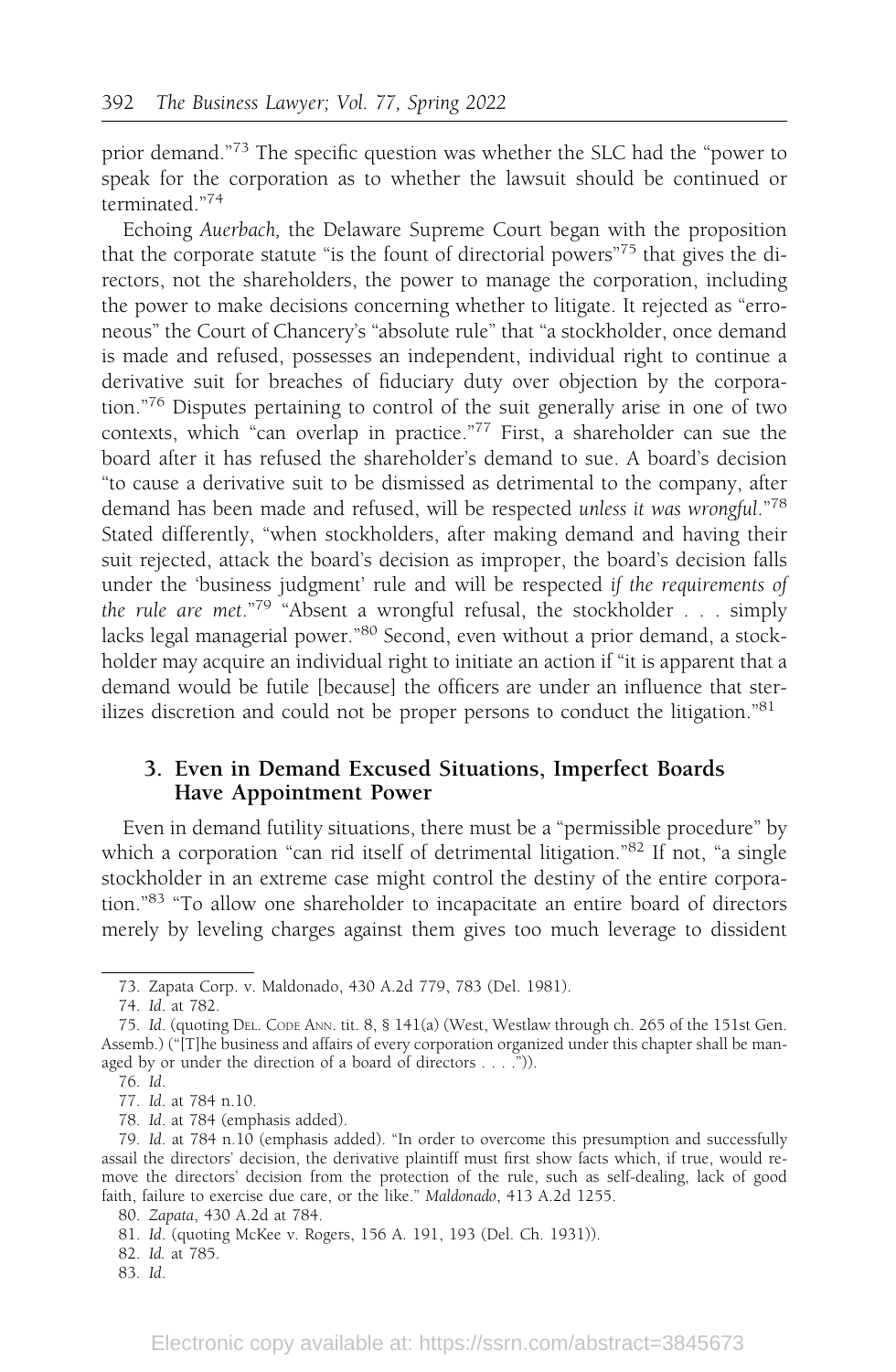shareholders."<sup>84</sup> At the same time, when examining the means of preventing shareholder abuse, one of which is an SLC, "potentials for abuse must be recognized."<sup>85</sup>

A board, "tainted by the self-interest of a majority of its members, can legally delegate its authority to a committee of two disinterested directors."86 First, the statute expressly provides that a committee can exercise the full authority of the board if the board so provides.<sup>87</sup> Second, "at least by analogy to our statutory section on interested directors, it seems clear that the Delaware statute is designed to permit disinterested directors to act for the board."88 That statute provides that a contract or transaction between the corporation and one or more directors or officers is neither void nor voidable solely because the director or officer is present at the meeting authorizing it, if a majority of disinterested directors authorizes it in good faith after disclosure.<sup>89</sup> Nor is it void or voidable if it is fair to the corporation when they approve or ratify it.<sup>90</sup> The Delaware Supreme Court does "not think that the interest taint of the board majority is per se a legal bar to the delegation of the board's power to an independent committee composed of disinterested board members."<sup>91</sup> Therefore, even an SLC appointed by a tainted board can properly act for the corporation "to move to dismiss derivative litigation that is believed to be detrimental to the corporation's best interest."<sup>92</sup> The question is, what standard should the court use to review the motion.

### 4. An Equitable Standard of Review in Demand Excused Situations

The standard of review should include the "equitable considerations" concerning the use of an SLC that qualify its statutory power to act on behalf of the corporation.<sup>93</sup> Two competing concerns must be balanced. On the one hand,

88. Zapata, 430 A.2d at 786 (citing DEL. CODE ANN. tit. 8, § 144 (West, Westlaw through ch. 265 of the 151st Gen. Assemb.)).

89. DEL. CODE ANN. tit. 8, § 144(a)(1) (West, Westlaw through ch. 265 of the 151st Gen. Assemb.)).

90. Id. § 144(a)(3).

<sup>84.</sup> Id. (quoting Lewis v. Anderson, 615 F.2d 778, 783 (9th Cir. 1979)).

<sup>85.</sup> Id.

<sup>86.</sup> Id. at 786; see DEMOTT, supra note 10, § 5:16 ("Zapata Corp. presupposes that directors are capable of delegating to a committee power to determine the corporation's position in derivative litigation, even in circumstances that would excuse the plaintiff from making a demand on the directors. Indeed, Zapata Corp. explicitly confines the scope of its two-step judicial review to cases in which demand would be excused.").

<sup>87.</sup> See DEL. CODE ANN. tit. 8, § 141(c) (West, Westlaw through ch. 265 of the 151st Gen. Assemb.).

<sup>91.</sup> Zapata, 430 A.2d at 786. The court did not address how the taint could be cured if the entire board is tainted, a situation likely to present itself in the case of many closely held corporations and LLCs.

<sup>93.</sup> Id. at 785. As a technical matter, the board has the statutory power to delegate its full authority to a committee of the board, including the power to seek termination of a derivative suit. See DEL. CODE ANN. tit. 8, § 141(c) (West, Westlaw through ch. 265 of the 151st Gen. Assemb.). The board's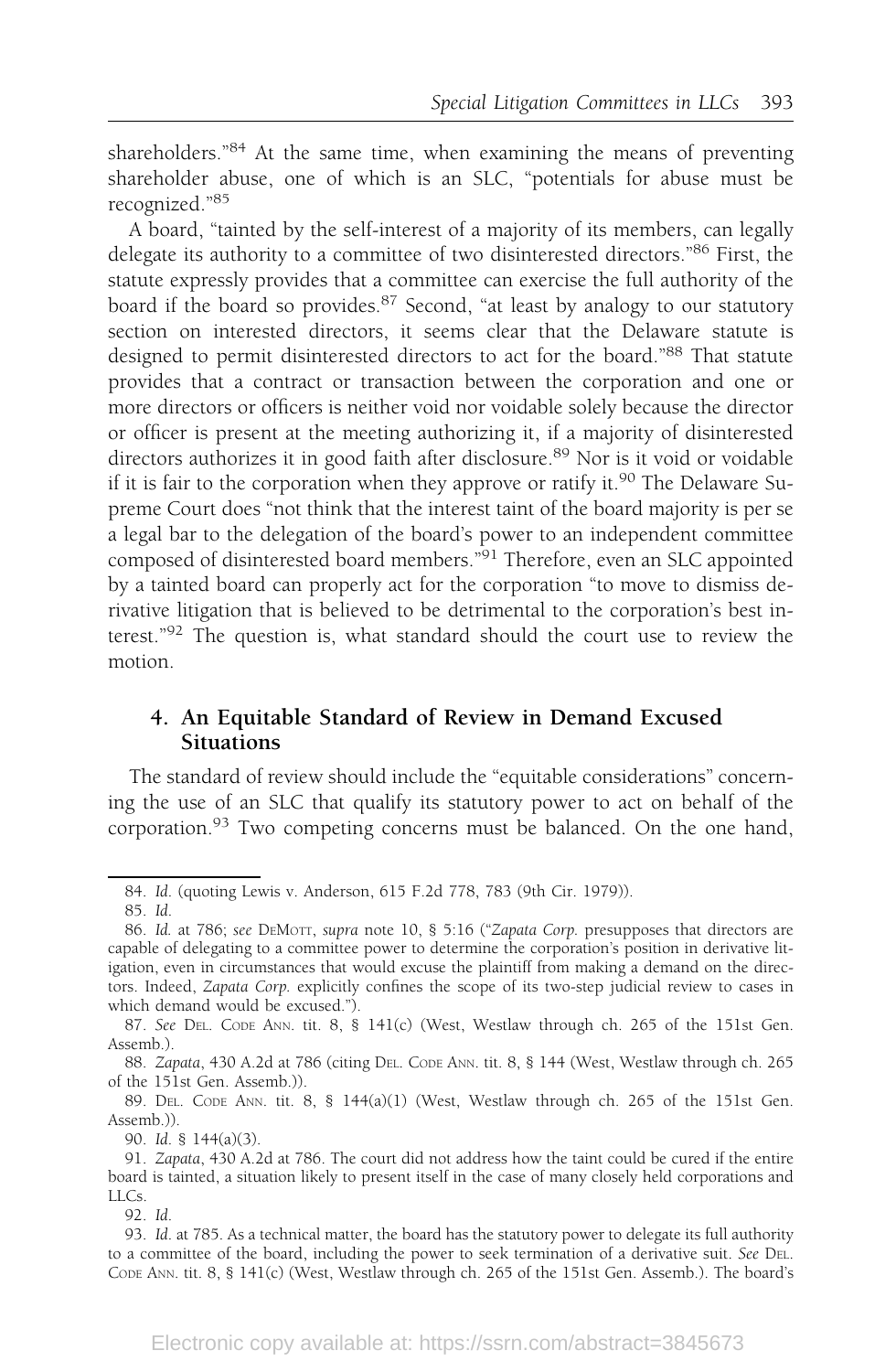if corporations can use SLCs to "consistently wrest bona fide derivative actions away from well-meaning derivative plaintiffs," the derivative suit "will lose much, if not all, of its generally-recognized effectiveness as an intra-corporate means of policing boards of directors."<sup>94</sup> On the other hand, if "corporations are unable to rid themselves of meritless or harmful litigation and strike suits, the derivative action, created to benefit the corporation, will produce the opposite, unintended result."<sup>95</sup> The task is to "find a balancing point where bona fide stockholder power to bring corporate causes of action cannot be unfairly trampled upon by the board of directors, but the corporation can rid itself of detrimental litigation."<sup>96</sup>

Zapata said that Auerbach does not reflect the proper balance. Under the Auerbach view that defers to the business judgment of the SLC, the issues are simply whether the committee has been independent, acted in good faith, and conducted a reasonable investigation. "The ultimate conclusion of the committee, under that view, is not subject to judicial review."<sup>97</sup> However, a proper balance permits review even in situations in which the SLC had been independent, acted in good faith, and conducted a reasonable investigation. When a derivative plaintiff has been excused from making a demand on the corporation,<sup>98</sup> there is "sufficient risk in the realities of [the] situation . . . to justify caution beyond adherence to the theory of business judgment."<sup>99</sup>

Unlike Auerbach, Zapata was not willing to accept the "possible risk of hesitance" of one board member to investigate another as an "inherent, inescapable, given aspect" of the corporate form.<sup>100</sup> Instead, concern for that risk animated Zapata's stricter standard of review:

[W]e must be mindful that directors are passing judgment on fellow directors in the same corporation and fellow directors, in this instance, who designated them to serve both as directors and committee members. The question naturally arises whether a "there but for the grace of God go I" empathy might not play a role. And the further question arises whether inquiry as to independence, good faith and reasonable investigation is sufficient safeguard against abuse, perhaps subconscious abuse.<sup>101</sup>

98. Id. ("We think some tribute must be paid to the fact that the lawsuit was properly initiated. It is not a board refusal case.").

statutory power to decide about corporate litigation continues even after a shareholder acquires a right to bring a derivative action. "The problem is one of member disqualification, not the absence of power in the board." Zapata, 430 A.2d at 786.

<sup>94.</sup> Zapata, 430 A.2d at 786.

<sup>95.</sup> Id. at 786–87.

<sup>96.</sup> Id. at 787.

<sup>97.</sup> Id.

<sup>100.</sup> Auerbach v. Bennett, 393 N.E.2d 994, 1002 (N.Y. 1979); cf. Zapata, 430 A.2d at 787 ("The question naturally arises whether a 'there but for the grace of God go  $\overline{I}$ ' empathy might not play a role."). The court was also concerned that the corporation did not create an SLC until four years after Maldonado filed his claim: "Situations could develop where such motions could be filed after years of vigorous litigation for reasons unconnected with the merits of the lawsuit." Id.

<sup>101.</sup> Zapata, 430 A.2d at 787 (emphases added).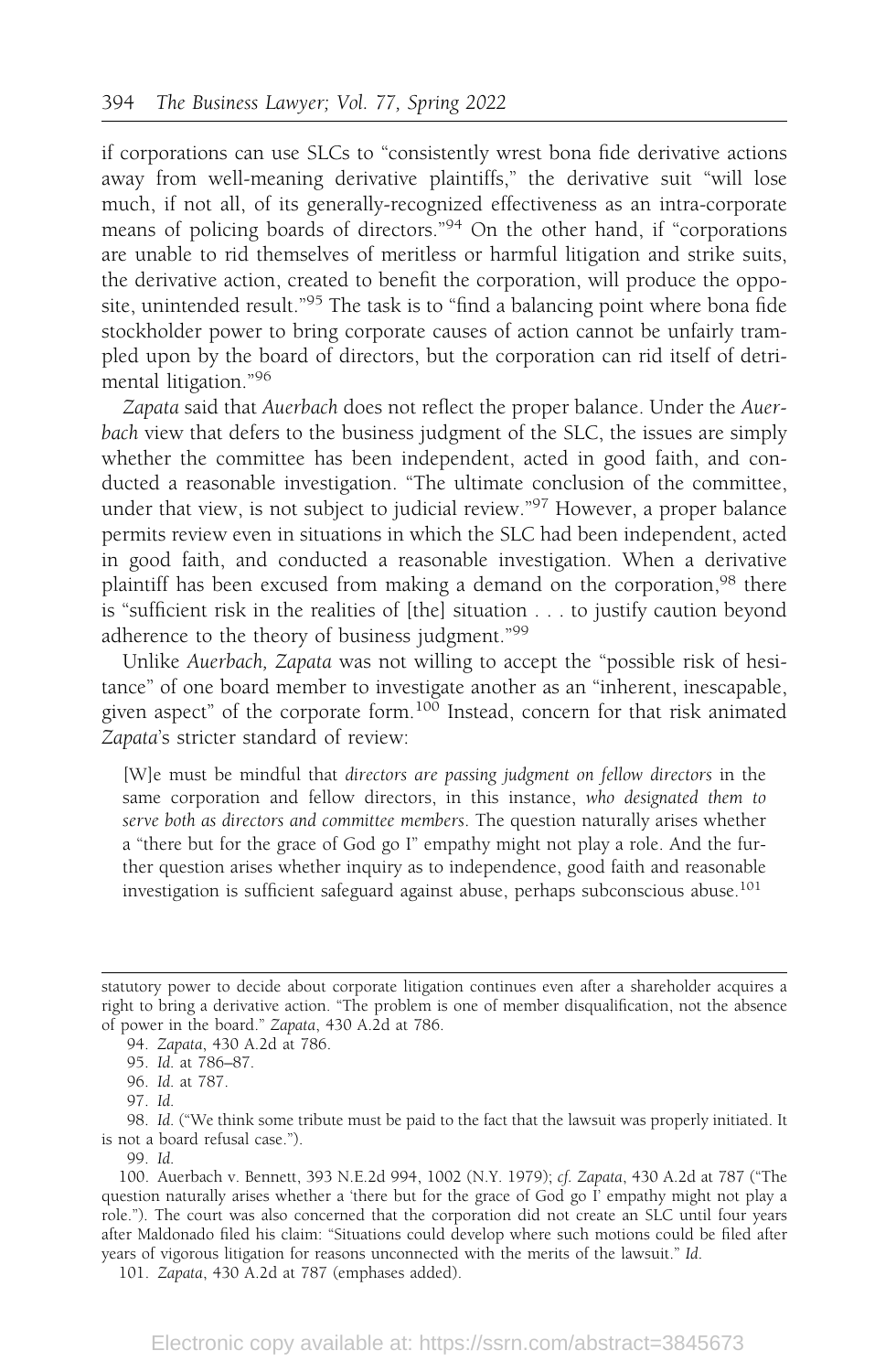An SLC's neutrality was of particular concern in Zapata because, if the corporation's motion were granted, the merits of the shareholder's underlying claim would never be reached, even though he had already been excused from making demand on the board.

The court struggled for an appropriate analogy. The nature of the corporation's motion "finds no ready pigeonhole, as perhaps illustrated by its being set forth in the alternative $n^{102}$  as a motion to dismiss or a motion for summary judgment.<sup>103</sup> "It is perhaps best considered as a hybrid summary judgment motion for dismissal because the stockholder plaintiff 's standing to maintain the suit has been lost."<sup>104</sup> However, it is not strictly either "since the question of genuine issues of fact on the merits of the stockholder's claims are not reached."<sup>105</sup> It is analogous to a settlement, in which the same is true. In determining whether to approve a proposed settlement of a derivative action when directors are on both sides of the transaction, the court "is called upon to exercise its own business judgment."<sup>106</sup> In this case, "the litigating stockholder plaintiff facing dismissal of a lawsuit properly commenced ought . . . to have sufficient status for strict Court review."107

Zapata announced its now-famous and oft-criticized two-step review of motions to dismiss in demand excused situations. First, the court should inquire into the independence and good faith of the committee and the bases supporting its conclusions. The corporation has the "burden of proving independence, good faith and a reasonable investigation, with no presumption of independence, good faith and reasonableness."108 Second, even if the corporation meets its burden and establishes that the "committee was independent and showed reasonable bases for good faith findings and recommendations, the Court may proceed, in its discretion, to the next step."<sup>109</sup>

<sup>102.</sup> Id.

<sup>103.</sup> Both are dispositive pre-trial motions. A motion to dismiss is generally filed by a defendant shortly after a complaint is filed. A motion for summary judgment can be made by either party and is generally filed after discovery.

<sup>104.</sup> Zapata, 430 A.2d at 787 (emphasis added).

<sup>105.</sup> Id. When an SLC causes the corporation to file a pretrial motion to dismiss, each party should have an opportunity to make a record on the motion. "As to the limited issues presented by the motion . . . , the moving party should be prepared to meet the normal burden . . . that there is no genuine issue as to any material fact and that the moving party is entitled to dismiss as a matter of law." Id. at 788.

<sup>106.</sup> Id. at 787 (quoting Neponsit Inv. Co. v. Abramson, 405 A.2d 97, 100 (Del. 1979)).

<sup>107.</sup> Id. at 788. The court also analogized to Chancery Rule  $41(a)(2)$ . If a plaintiff seeks a dismissal after an answer, the Chancery Court has the power to condition the dismissal as it deems proper. See DEL. CH. R. 41(a)(2).

<sup>108.</sup> Zapata, 430 A.2d at 788. "Our approach here is analogous to and consistent with the Delaware approach to 'interested director' transactions, where the directors, once the transaction is attacked, have the burden of establishing its 'intrinsic fairness' to a court's careful scrutiny." Id. at 788 n.17.

<sup>109.</sup> Id. at 789. "This means, of course, that instances could arise where a committee can establish its independence and sound bases for its good faith decisions and still have the corporation's motion denied." Id.; see also Kaplan v. Wyatt, 499 A.2d 1184, 1191-92 (Del. 1985) (emphasizing that the second step was discretionary, not mandatory).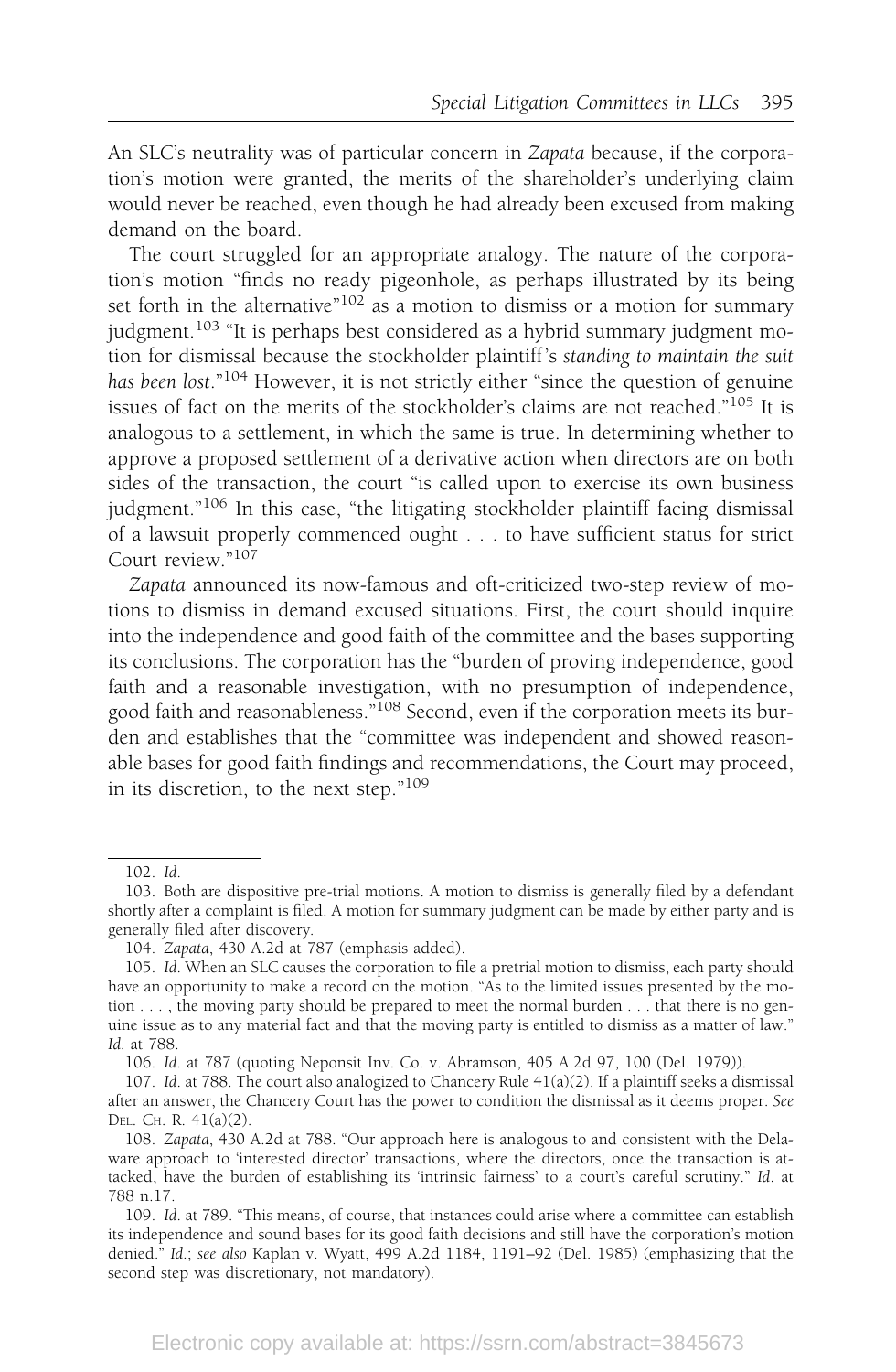The second step provides, we believe, the essential key in striking the balance between legitimate corporate claims as expressed in a derivative stockholder suit and a corporation's best interests as expressed by an independent investigating committee. The Court should determine, applying its own independent business judgment, whether the motion should be granted. . . . The second step is intended to thwart instances where corporate actions meet the criteria of step one, but the result does not appear to satisfy its spirit, or where corporate actions would simply prematurely terminate a stockholder grievance deserving of further consideration in the corporation's interest."<sup>110</sup>

In taking this next step, a court "must carefully consider and weigh how compelling the corporate interest in dismissal is when faced with a non-frivolous lawsuit." $111$  A court also "should, when appropriate, give special consideration to matters of law and public policy in addition to the corporation's best interests."<sup>112</sup> If the court's "independent business judgment" is satisfied, it may grant the motion to dismiss, "subject, of course, to any equitable terms or conditions the Court finds necessary or desirable."<sup>113</sup>

Zapata acknowledged that stricter review presents "a danger of judicial overreaching," but concluded that the alternatives are "outweighed by the fresh view of a judicial outsider."114 The final judgment whether to maintain a particular lawsuit "requires a balance of many factors—ethical, commercial, promotional, public relations, employee relations, fiscal as well as legal."<sup>115</sup> These factors are within the reach of the Court of Chancery, "which regularly and competently deals with fiduciary relationships, disposition of trust property, approval of settlements and scores of similar problems."<sup>116</sup>

### 5. Zapata in Perspective

Zapata was criticized both for undermining the business judgment rule<sup>117</sup> and for the way it described each of its two steps of review.<sup>118</sup> It has generally been confined to cases in which demand is excused, which are relatively few because of the high bar to establish that demand would have been futile and is therefore excused.<sup>119</sup> If a plaintiff makes a pre-suit demand, the demand is deemed a tacit

115. Id. (quoting Maldonado v. Flynn, 485 F. Supp. 274, 285 (S.D.N.Y. 1980), rev'd on other grounds, 671 F.2d 729 (2d Cir. 1982)).

118. See In re Oracle Corp. Derivative Litig., 824 A.2d 917, 939 (Del. Ch. 2003); infra Part I.C.2.

119. In Aronson v. Lewis, 473 A.2d 805 (Del. 1984), the court stated that, to excuse a demand on the basis of futility, a shareholder must allege particularized facts under which "a reasonable doubt is created that: (1) the directors are disinterested and independent; and (2) the challenged transaction was

<sup>110.</sup> Zapata, 430 A.2d at 789 (emphasis added).

<sup>111.</sup> Id. (emphases added).

<sup>112.</sup> Id. (emphasis added).

<sup>113.</sup> Id.

<sup>114.</sup> Id. at 788.

<sup>116.</sup> Id.

<sup>117.</sup> See Aronson v. Lewis, 473 A.2d 805, 813 (Del. 1984) (referencing the "numerous" derivative suits filed without prior demand after Zapata). For an extensively annotated discussion of the "furor" over Zapata, see In re EZCORP Inc. Consulting Agreement Derivative Litig., No. 9962, 2016 WL 301245, at \*26 n.18 (Del. Ch. Jan. 25, 2016).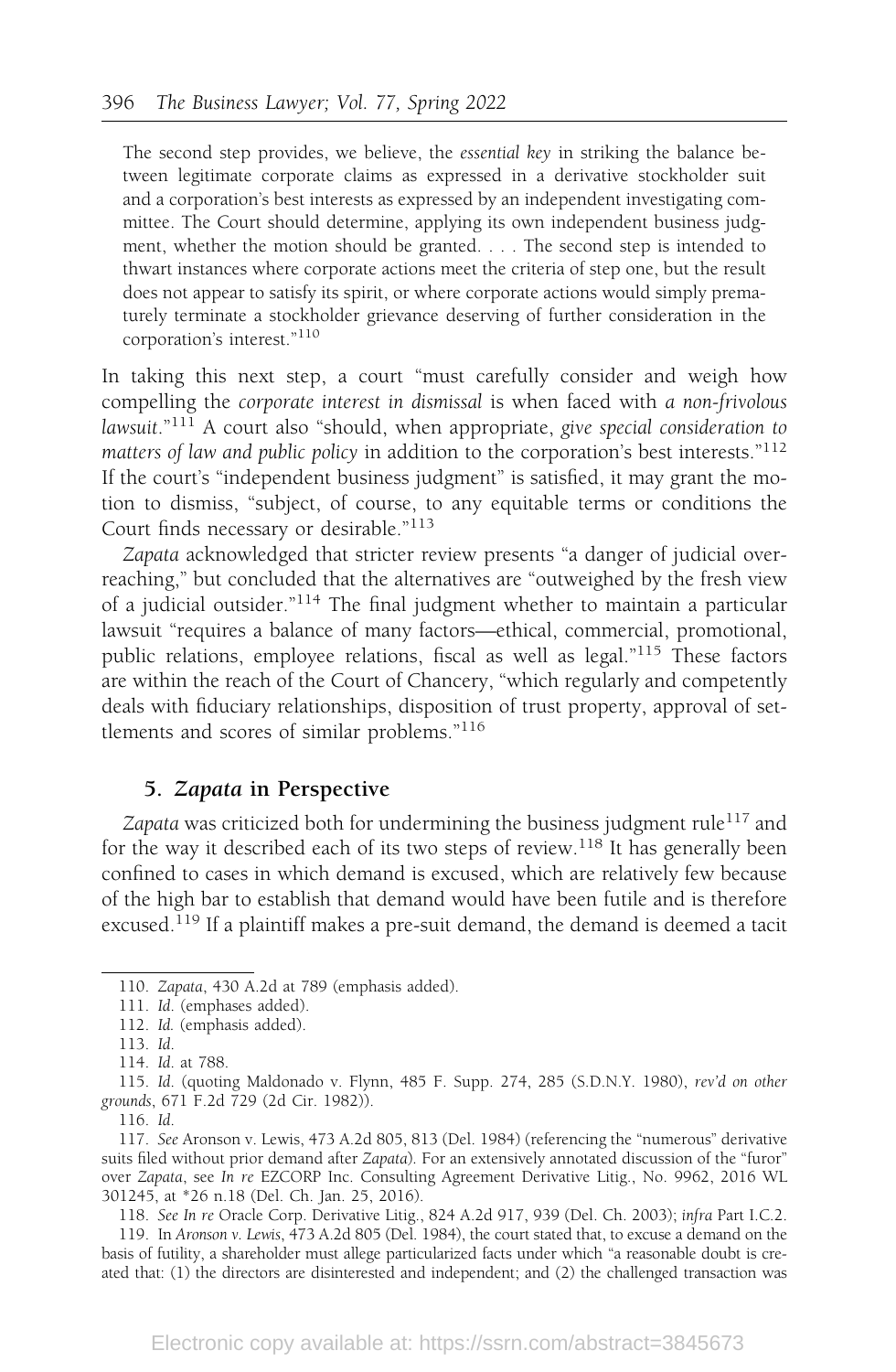concession "that the board was able to properly consider that demand."120 Accordingly, the more deferential business judgment rule applies to the denial of the demand, and the plaintiff challenging the denial "must allege with particularity 'facts that give rise to a reasonable doubt as to the good faith or reasonableness of [the Board's] investigation' and deliberations."<sup>121</sup>

Even though Zapata's two-step review is generally limited to situations in which demand has already been excused, it may be particularly instructive for LLCs. It is significant that, even in the context of a publicly held corporation, it applied the broader principle that equity may disregard something even if it is technically legal.<sup>122</sup> Its call for more careful review of SLCs may have even greater vitality for LLCs. First, LLCs do not present the foundational rule that management is centralized in a board of directors.<sup>123</sup> Second, LLC law has developed primarily in the context of closely held firms rather than in the context of publicly held firms.<sup>124</sup> As discussed below, Obeid v. Hogan<sup>125</sup> recently applied Zapata to LLCs and characterized it as an early example of a broader shift to a more careful review of the work of insiders. It treated the presumptive intent of the owners as paramount, an inquiry much more feasible in closely held firms than in public companies. According to Obeid, Zapata subjects SLCs in

otherwise the product of a valid exercise of business judgment." Id. at 814. Absent a particularly egregious transaction, "the mere threat of personal liability for approving a questioned transaction, standing alone, is insufficient to challenge either the independence or disinterestedness of directors." Id. at 815; see Busch ex rel. Richardson Elecs., Ltd. v. Richardson, No. 2017-0868, 2018 WL 5970776, at \*15 (Del. Ch. Nov. 14, 2018) ("Simply saying that demand is futile because directors would have to sue themselves is insufficient."). On September 23, 2021, without overruling Aronson, the Delaware Supreme Court refined the Aronson inquiry. See United Food & Com. Workers Union & Participating Food Indus. Emps. Tri-State Pension Fund v. Zuckerberg, No. 404, 2021 WL 4344361, at \*17 (Del. Sept. 23, 2021) (en banc) ("[C]ourts should ask the following three questions on a director-bydirector basis when evaluating allegations of demand futility: (i) whether the director received a material personal benefit from the alleged misconduct that is the subject of the litigation demand; (ii) whether the director faces a substantial likelihood of liability on any of the claims that would be the subject of the litigation demand; and (iii) whether the director lacks independence from someone who received a material personal benefit from the alleged misconduct that would be the subject of the litigation demand or who would face a substantial likelihood of liability on any of the claims that are the subject of the litigation demand.").

120. Solak ex rel. Ultragenyx Pharm. Inc. v. Welch, No. 2018-0810, 2019 WL 5588877, at \*3–8 (Del. Ch. Oct. 30, 2019) (holding that a letter disclaiming an intent to make a demand nevertheless constituted a demand, with the result that the business judgment rule, rather than Zapata's two-step review, applied), aff 'd, 228 A.3d 690 (Del. 2020).

121. Id. at \*8 (quoting Espinoza ex rel. JPMorgan Chase & Co. v. Dimon, 124 A.3d 33, 36 n.10 (Del. 2015) (en banc)).

122. See Coster v. UIP Cos., 255 A.3d 952, 953 (Del. 2021) (en banc) (concluding that, even if a transaction passes muster under the entire fairness standard, it will not be permitted if it is inequitable, because "inequitable action does not become permissible simply because it is legally possible" (quoting Schnell v. Chris-Craft Indus., Inc., 285 A.2d 437, 439 (Del. 1971))).

123. See DEL. CODE ANN. tit. 6, § 18-402 (West, Westlaw through ch. 265 of the 151st Gen. Assemb.) ("Unless otherwise provided in a limited liability company agreement, the management of a limited liability company shall be vested in its members.").

124. See Mohsen Manesh, Contractual Freedom Under Delaware Alternative Entity Law: Evidence from Publicly Traded LPs and LLCs, 37 J. CORP. L. 555, 557 (2012) (emphasizing that "publicly traded LLCs and LPs . . . represent only a small portion of the broader Delaware alternative entity landscape").

125. No. 11900, 2016 WL 3356851 (Del. Ch. June 10, 2016).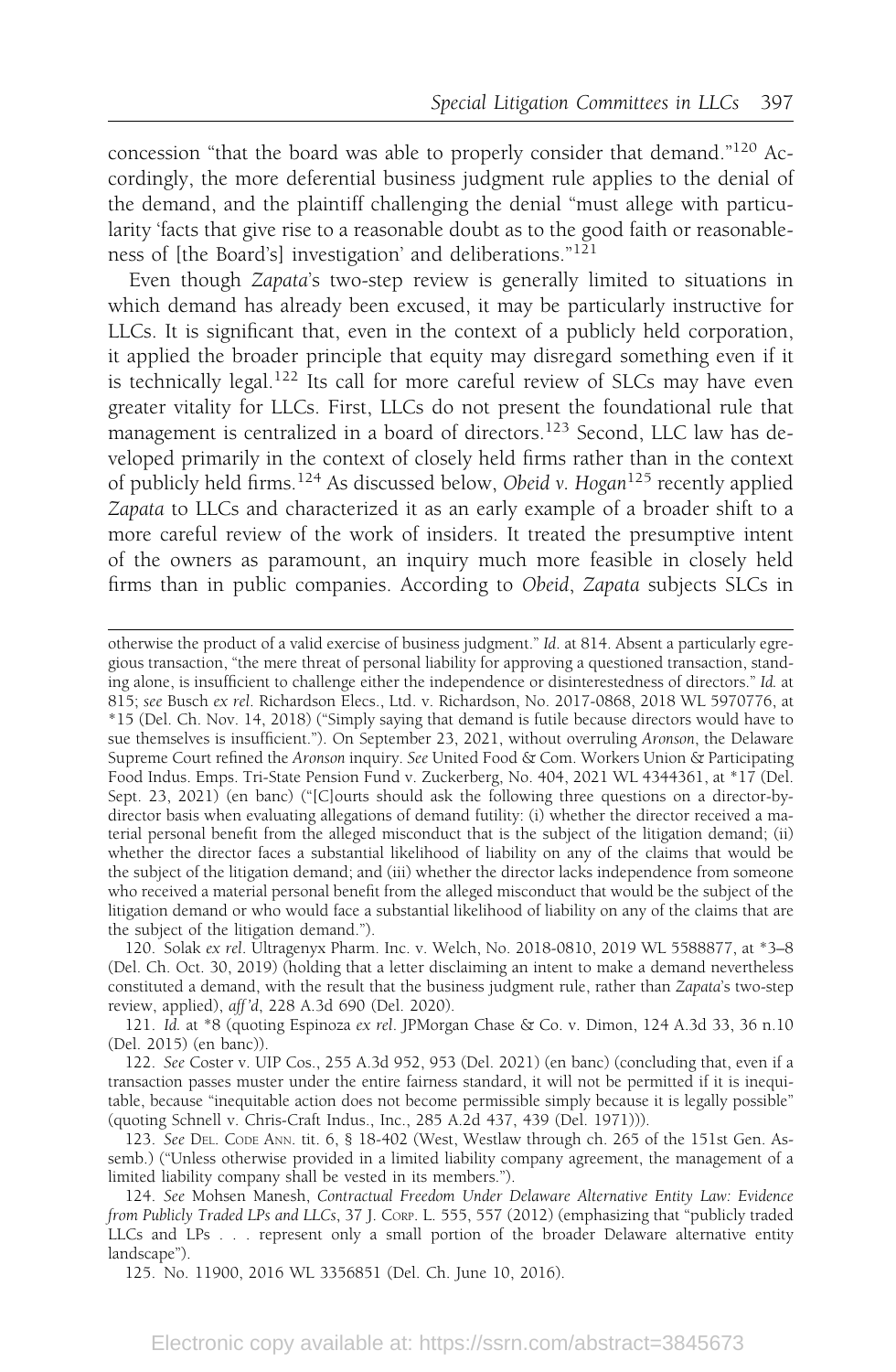LLCs to a standard of review that represents a middle ground between the "maximal deference" of the business judgment rule and the strictest review of the entire fairness standard.<sup>126</sup>

### C. ORACLE REQUIRES CLOSE SCRUTINY OF SLC INDEPENDENCE

Zapata's two-tier review addressed the risk of insiders investigating one another in the important but narrow context of a motion to dismiss a properly commenced derivative proceeding. The broader question is what constitutes independence for an SLC member. Here, again, the Delaware courts have taken the lead in setting a higher bar for SLC independence. Delaware's high watermark for the independence requirement is In re Oracle Corp. Derivative Litigation,<sup>127</sup> which explicitly followed Zapata while criticizing its doctrinal formulation. Because Oracle also involved a publicly held corporation, its stricter approach to independence may be especially meaningful for SLCs in closely held LLCs without the inhibiting formalities of boards of directors.

### 1. Basic Facts

Shareholders of Oracle Corporation brought a derivative action in Delaware against certain Oracle directors and officers for insider trading. In December 2000, Oracle issued public guidance about projected earnings for the third quarter of the 2001 fiscal year ("3Q FY 2001"), which ran from December 1, 2000, to February 28, 2001. The plaintiffs alleged that this guidance was a "rosy" projection that was materially misleading when it was issued and became more so as time passed. In January 2001, four directors (the "Trading Directors"), including Lawrence Ellison, Oracle's Board Chairman, CEO, and largest stockholder, sold almost \$1 billion of their Oracle stock for \$30 or more per share. On March 1, 2001, the company announced that both earnings and growth would be significantly lower than the earlier guidance. The stock market reacted swiftly and negatively to the news, and the price of the stock dropped by 21 percent in a single day and closed at \$16.88, an amount significantly lower than \$30-plus prices at which the Trading Directors had sold. The plaintiffs alleged that the Trading Directors had inappropriately engaged in insider trading because they had material, non-public information showing that Oracle would not meet the earnings

<sup>126.</sup> Id. at \*13 n.16 (quoting In re Dollar Thrifty S'holder Litig., 14 A.3d 573, 597 (Del. Ch. 2010) (referencing "two starkly divergent categories—business judgment rule review reflecting a policy of maximal deference . . . and entire fairness review reflecting a policy of extreme skepticism")); see infra Part II.B.3 (discussing this middle ground). Entire fairness review, which is itself nuanced and controversial, was summarized in the LLC context in Solar Cells, Inc. v. True North Partners, LLC:

The party with the burden of establishing entire fairness must establish that the challenged transaction was the result of fair dealing and offered a fair price. Fair dealing pertains to the process by which the transaction was approved and looks at the terms, structure, and timing of the transaction. Fair price includes all relevant factors. . . .

No. 19477, 2002 WL 749163, at \*5 (Del. Ch. Apr. 25, 2002). 127. 824 A.2d 917 (Del. Ch. 2003).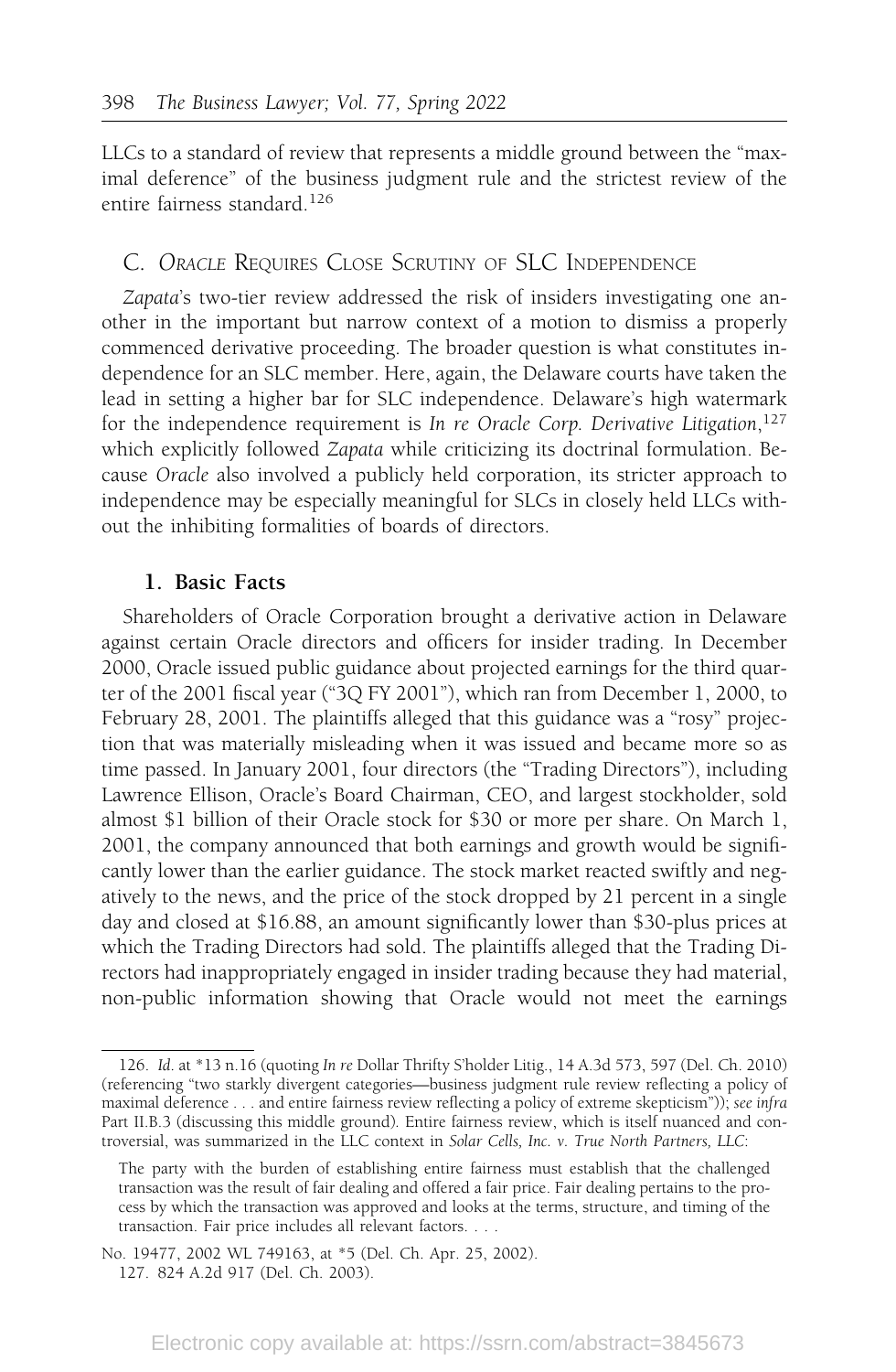guidance it had disclosed to the public. The plaintiffs also sued the members of the board during 3Q FY 2001 who did not trade (the "Non-Trading Directors") on the ground that their "indifference to the deviation between the company's December guidance and reality was so extreme as to constitute subjective bad faith."<sup>128</sup>

In summer 2001, two Stanford professors were recruited to the board to enable them to serve as SLC members. One was Hector Garcia-Molina, a distinguished professor of computer science, and the other was Joseph Grundfest, a distinguished law professor and expert on corporate governance who had previously served as a Commissioner of the Securities and Exchange Commission. They were recruited primarily by two of the Trading Directors, one of whom, Michael Boskin, was himself a distinguished professor in Stanford's economics department and who had previously served as chairman of the President's Council of Economic Advisers. While they were "wooing" him to join the board, Grundfest performed his own "due diligence."<sup>129</sup> Among other things, he met with the other two Trading Directors, including Mr. Ellison, and questioned them about other recently filed litigation based on the same events. Their responses gave him sufficient "confidence" to join the board.<sup>130</sup> He testified that this did not mean that he had concluded that the class action had no merit. On the other hand, he did conclude "that these were reputable businessmen with whom he felt comfortable serving as a fellow director," and that he had received "very impressive answers to difficult questions regarding the way Oracle conducted its financial reporting operations."<sup>131</sup> Both professors joined the board on October 15, 2001, which was after the allegedly misleading guidance, after the stock sales in question, after a correcting press release, and more than six months after the books had been closed on the quarter in question.

The following February, Oracle formed an SLC, consisting solely of the two professors newly appointed as directors, to investigate the Delaware derivative action and to determine "whether Oracle should press the claims raised by the plaintiffs, settle the case, or terminate it."<sup>132</sup> For their service on the SLC, they were compensated at an hourly rate that was below their normal consulting rates.<sup>133</sup> The SLC retained a number of advisors, the most important of which was a major national law firm that had not before performed any material amounts of work, either for Oracle or for any of the individual defendants.

<sup>128.</sup> Id. at 923. The court referred to this as an allegation of a Caremark violation. Id. (citing In re Caremark Int'l Inc. Derivative Litig., 698 A.2d 959 (Del. Ch. 1996)).

<sup>129.</sup> Id. at 924.

<sup>130.</sup> Id.

<sup>131.</sup> Id.

<sup>132.</sup> Id. at 923. Related litigation was stayed in deference to the work of the SLC and the Delaware court's review of it. Id.

<sup>133.</sup> Id. at 924. At some point, the professors became concerned that their compensation might be so high as to present an argument against their independence. Id. They offered to give up their SLCrelated compensation if the court found it unfair. Id.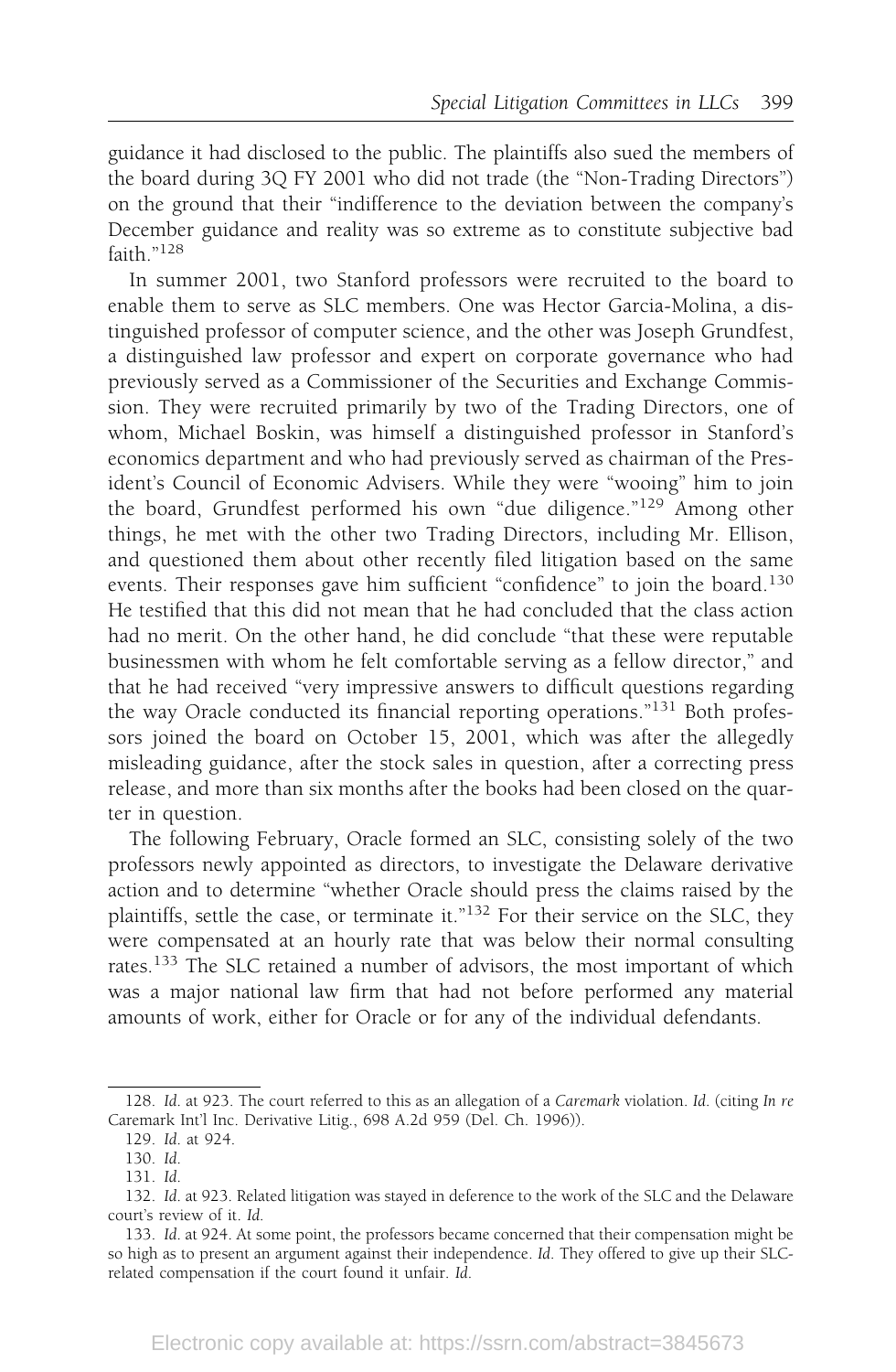"The SLC's investigation was, by any objective measure, extensive."<sup>134</sup> It resulted in a report of over 1,100 pages that considered the situation of each of the Trading Directors and concluded that none of them had possessed material, non-public information. It also concluded that they had not acted with scienter in making their January trades. In short, it concluded that there was no merit to the "allegations that the Trading [Directors] had breached their fiduciary duty of loyalty by using inside information about Oracle to reap illicit trading gains."<sup>135</sup> Consistent with this determination, the report also concluded there was no reason to sue the Non-Trading Directors. Accordingly, the SLC filed a motion to end the Delaware derivative suit, which the plaintiffs resisted.

### 2. Vice Chancellor Strine Invokes Zapata but Avoids Its "Oxymoronic" Second Step

Vice Chancellor Strine said he was bound to decide the case under Zapata's two-step analysis, although he was critical of the way Zapata explained each step. Under the first step, in order to prevail on its motion to "terminate" the derivative action, the SLC must persuade him that its members were independent, that they acted in good faith, and that they had reasonable bases for their recommendations.<sup>136</sup> Under the second step, even if the SLC met its first-step burden, Vice Chancellor Strine had the discretion to "undertake my own examination of whether Oracle should terminate and permit the suit to proceed if I, in my oxymoronic judicial 'business judgment,' conclude that procession is in the best interests of the company."<sup>137</sup>

He never got to step two because he held that the SLC failed to meet its stepone burden. Zapata "instructed" him to "apply a procedural standard akin to a summary judgment inquiry" when ruling on the SLC's motion to "terminate."<sup>138</sup> The SLC must show that "there is no genuine issue as to any material fact and that [it] is entitled to dismiss as a matter of law."<sup>139</sup>

Candidly, this articulation of a special litigation committee's burden is an odd one, insofar as it applies a procedural standard designed for a particular purpose—the

<sup>134.</sup> Id. at 925. The SLC reviewed "an enormous amount" of paper and electronic records. Id. SLC counsel interviewed seventy witnesses, and the SLC members participated in several of the key interviews, including the interviews of the Trading Directors. Id. The interviewees included all the senior members of Oracle's management team most involved in monitoring and projecting financial performance. Id. The interviewees also included those identified by the plaintiffs in various actions, although the plaintiffs in the Delaware derivative suit declined to suggest witnesses to the SLC or to meet with it. Id. The SLC met with its counsel thirty-five times and ultimately produced a report that totaled 1,110 pages (excluding appendices and exhibits). Id.

<sup>135.</sup> Id. at 928.

<sup>136.</sup> Id. Vice Chancellor Strine allowed the plaintiffs discovery on these three issues. See id. at 929 (referencing facts that emerged during discovery). The plaintiffs also received the materials that the SLC relied upon in preparing its report.

<sup>137.</sup> Id. at 928 (emphasis added).

<sup>138.</sup> Id.

<sup>139.</sup> Id. (quoting Zapata Corp. v. Maldonado, 430 A.2d 779, 788 (Del. 1981)).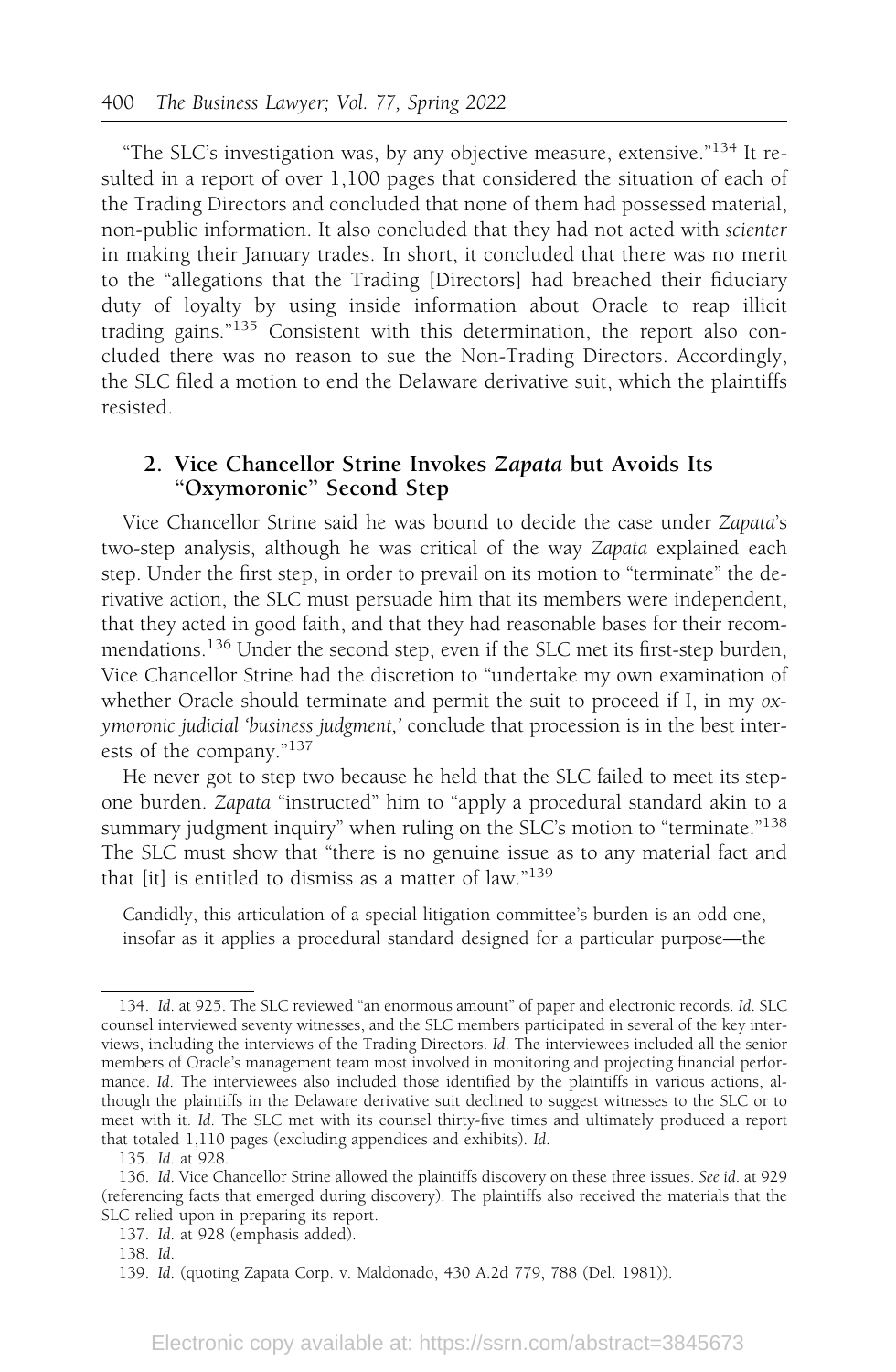substantive dismissal of a case—with a standard centered on the determination of when a corporate committee's business decision about claims belonging to the corporation should be accepted by the court.<sup>140</sup>

In this "first-step stage of proceedings," the SLC itself is under examination, "not the merits of the plaintiffs' cause of action."<sup>141</sup> If there is a material fact question about the SLC's independence, good faith, or reasonable basis for its recommendation, its motion to terminate would be denied. Because he found that the SLC failed the step-one independence inquiry, he denied its motion to dismiss without ever reaching the questions of good faith or reasonable basis.<sup>142</sup>

### 3. Failing the Independence Test

Oracle is fascinating because some of the nation's most prominent and most respected lawyers and professors, working for one of the world's richest and most respected corporations, run by some of the world's most successful entrepreneurs, failed the independence test they knew they had to pass. They failed in large part because Vice Chancellor Strine appears to have raised the bar for independence. At the very least, he probed more carefully for independence than the Zapata court had occasion to.

a. "Indeterminate" Contextual Approach. Vice Chancellor Strine said that the Delaware Supreme Court's test for independence could be summarized as turning "on whether a director is, for any substantial reason, incapable of making a decision with only the best interests of the corporation in mind."<sup>143</sup> The problem, he said, was that the test had not been applied consistently.<sup>144</sup> In order to be "faithful" to the "essential spirit" of the Delaware Supreme Court's decisions, it is necessary to take a "contextual" approach that considers the function of SLCs.<sup>145</sup> The contextual approach "undoubtedly results in some level of indeterminacy, but with the compensating benefit that independence determinations are tailored to the precise situation at issue."<sup>146</sup>

At the outset, Vice Chancellor Strine rejected the SLC's argument that its members are independent if they are free from "the domination and control"

<sup>140.</sup> Id. at 928.

<sup>141.</sup> Id. at 929 n.20 (quoting Kaplan v. Wyatt, 484 A.2d 501, 519 (Del. Ch. 1984)).

<sup>142.</sup> Id. at 948. Vice Chancellor Strine said that independence was a "more difficult" question than whether the SLC acted in good faith or had a reasonable basis for its decision. Id. at 929.

<sup>143.</sup> Id. at 938 (quoting Parfi Holding AB v. Mirror Image Internet, Inc., 794 A.2d 1211, 1232 (Del. Ch. 2001), rev'd in part on other grounds, 817 A.2d 149 (Del. 2002)).

<sup>144.</sup> Id. at 939 ("Different decisions take a different view about the bias-producing potential of family relationships, not all of which can be explained by mere degrees of consanguinity. Likewise, there is admittedly case law that gives little weight to ties of friendship in the independence inquiry." (footnote omitted)).

<sup>145.</sup> Id.

<sup>146.</sup> Id. at 941. Vice Chancellor Strine cited recent reforms adopted by Congress and the stock exchanges defining more narrowly who can be an independent director. Id. at 941 n.62 (collecting sources).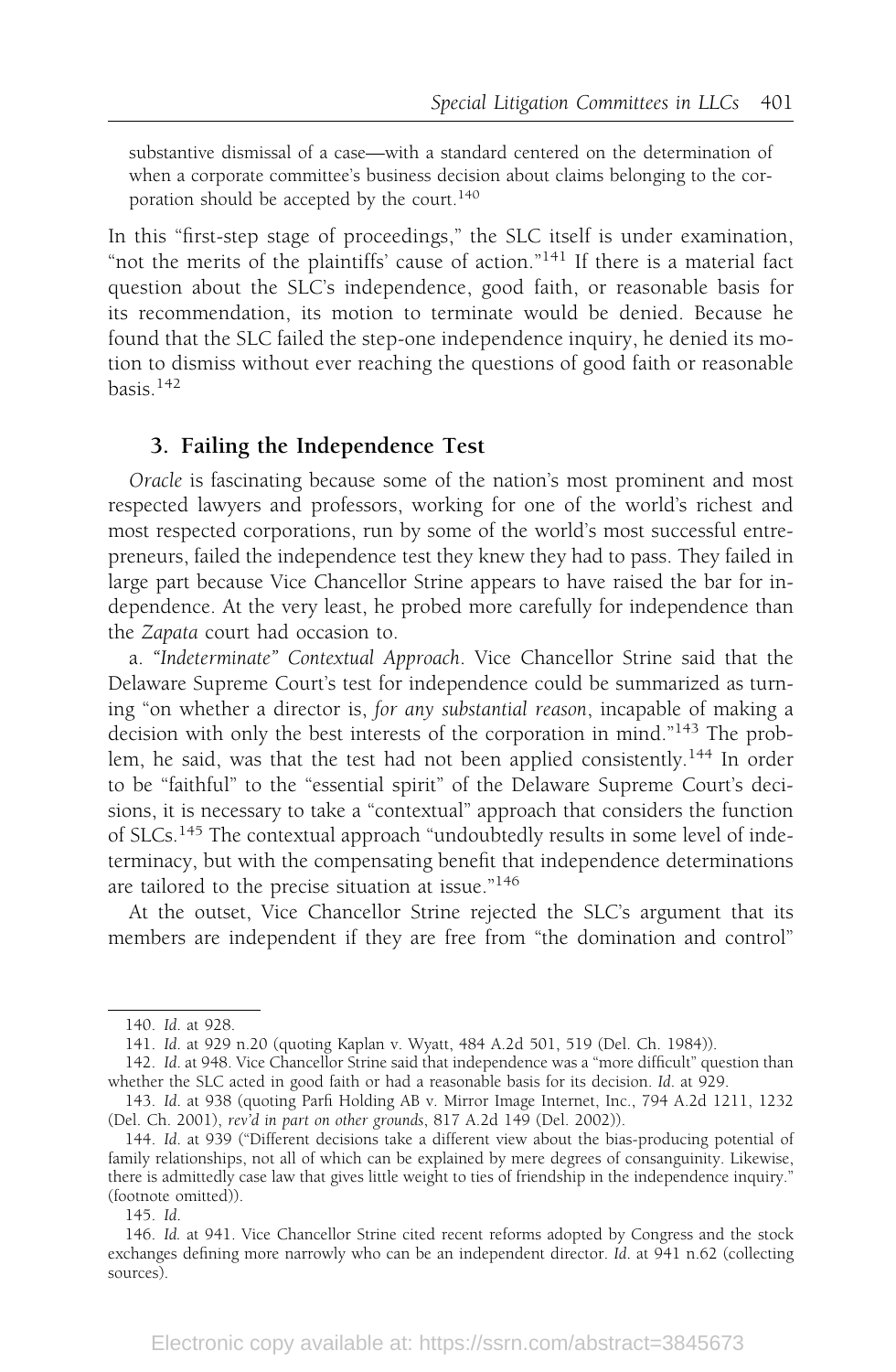of the interested parties.<sup>147</sup> Under the domination and control test, Oracle's SLC would win. To apply this test "would serve only to fetishize much-parroted language, at the cost of denuding the independence inquiry of its intellectual integrity."<sup>148</sup> He refused to consider independence solely through the lens of economically consequential relationships.<sup>149</sup>

Delaware law should not be based on a reductionist view of human nature that simplifies human motivations on the lines of the least sophisticated notions of the law and economics movement. Homo sapiens is not merely homo economicus. We may be thankful that an array of other motivations exist that influence human behavior; not all are any better than greed or avarice, think of envy, to name just one. But also think of motives like love, friendship, and collegiality, think of those among us who direct their behavior as best they can on a guiding creed or set of moral values<sup>150</sup>

The law should also consider "the social nature of humans."<sup>151</sup> Directors are generally people "deeply enmeshed in social institutions" that have norms and expectations "that, explicitly and implicitly, influence and channel the behavior of those who participate" in them.<sup>152</sup>

The law should recognize that trust plays an important role in the success of many business firms<sup>153</sup> and that many transactions within a firm are largely protected by a "governance mechanism . . . that is almost entirely not legally enforceable."<sup>154</sup> Inside a particular firm, "[s]ome things are 'just not done,' or only at a cost, which might not be so severe as a loss of position, but may involve a loss of standing in the institution."<sup>155</sup> The law cannot assume that corporate directors serving on SLCs "are, as a general matter, persons of unusual social

<sup>147.</sup> Id. at 937 (citing In re Walt Disney Co. Derivative Litig., 731 A.2d 342, 355 (Del. Ch. 1998)). 148. Id.

<sup>149.</sup> Id. at 937–38. The SLC had argued that much of the Delaware "jurisprudence on independence focuses on economically consequential relationships between the allegedly interested party and the directors who allegedly cannot act independently of that director." Id. at 936. Much of it focuses on "treating the possible effect on one's personal wealth as the key to the independence inquiry." Id. The SLC cited decisions "concluding that directors who are personal friends of an interested party were not, by virtue of those personal ties, to be labeled non-independent." Id. (citing Crescent/ Mach I Partners, L.P. v. Turner, 846 A.2d 963, 980–81 (Del. Ch. 2000) (stating that an allegation of a fifteen-year personal and professional relationship between a CEO and a director does not, in itself, raise a reasonable doubt about the director's independence); In re Walt Disney, 731 A.2d at 354 n.18 ("Demand is not excused, however, just because directors would have to sue 'friends, family and business associates.'" (quoting Abrams v. Koether, 766 F. Supp. 237, 256 (D.N.J. 1991))).

<sup>150.</sup> Id. at 938 (citing Lynn A. Stout, In Praise of Procedure: An Economic and Behavioral Defense of Smith v. Van Gorkom and the Business Judgment Rule, 96 NW. U. L. REV. 675, 677–78 (2002) (arguing that corporate directors are likely to be motivated by altruistic concerns and not merely by their own monetary interests)).

<sup>152.</sup> Id.

<sup>153.</sup> Margaret M. Blair & Lynn A. Stout, Trust, Trustworthiness, and the Behavioral Foundations of Corporate Law, 149 U. PA. L. REV. 1735, 1780 (2001).

<sup>154.</sup> Edward B. Rock & Michael L. Wachter, Islands of Conscious Power: Law, Norms, and the Self-Governing Corporation, 149 U. PA. L. REV. 1619, 1640 (2001).

<sup>155.</sup> Oracle, 824 A.2d at 938.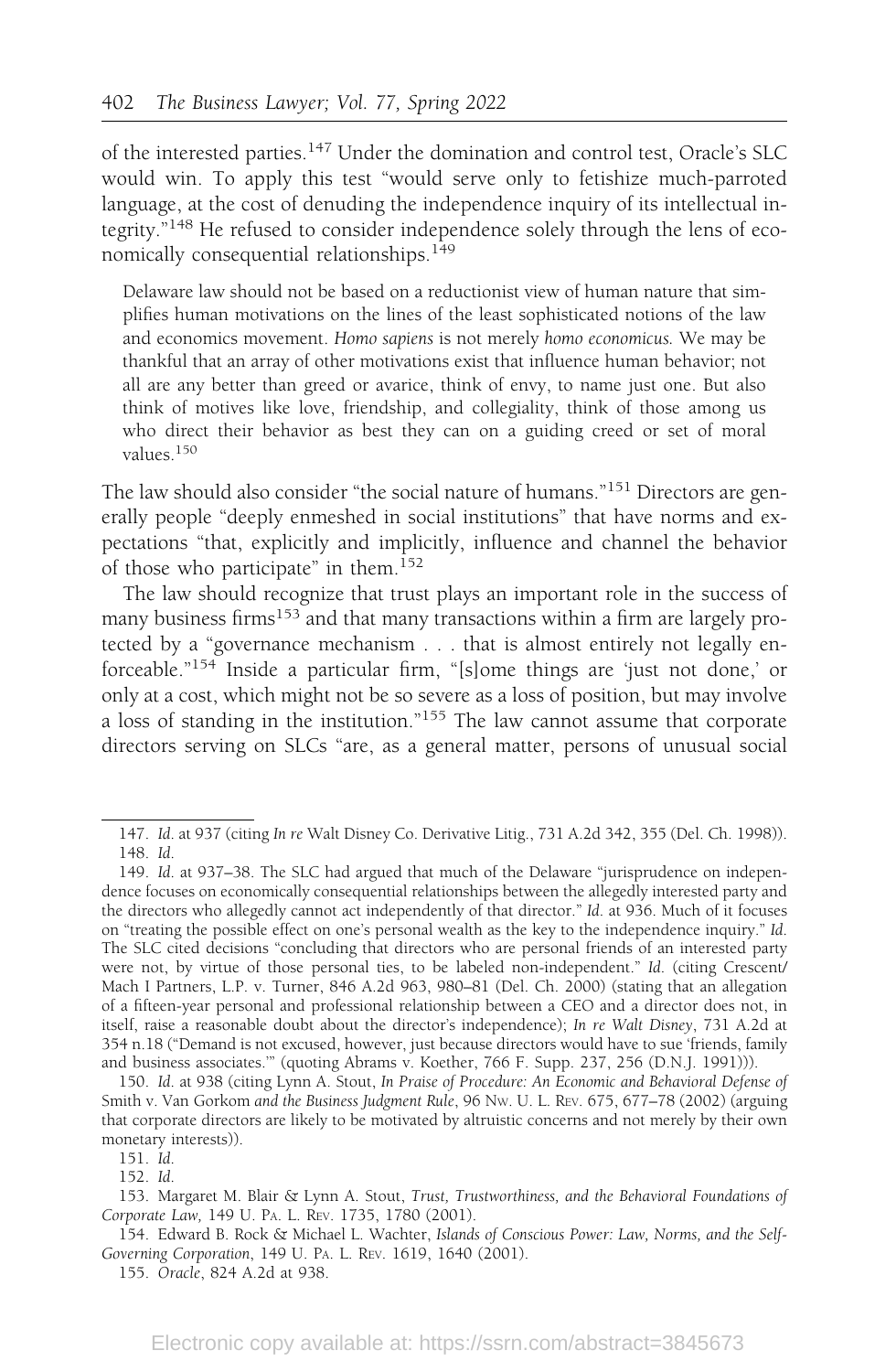bravery, who operate heedless to the inhibitions that social norms generate for ordinary folk."<sup>156</sup>

If a majority of the directors cannot impartially consider a demand to proceed against insiders,<sup>157</sup> an SLC is "a last chance for a corporation to control a derivative claim."<sup>158</sup> To evaluate an SLC's independence, "a court must take into account the extraordinary importance and difficulty of such a committee's responsibility."<sup>159</sup> It is much more difficult to cause a corporation to sue a friend, relative, colleague, or boss, than it is to disapprove an act that has not yet occurred. In the case of an SLC, only a subset of the board bears the weight of the moral judgment "that there is reason to believe that the fellow director has committed serious wrongdoing and that a derivative suit should proceed against him."<sup>160</sup> "A small number of directors feels the moral gravity—and social pressures—of this duty alone."<sup>161</sup> It is "critically important" that the SLC's "fairness and objectivity cannot be reasonably questioned."162 Both the court and the shareholders must have "confidence in the integrity of corporate decision making by vesting the company's power to respond to accusations of serious misconduct by high officials in an independent group of directors."<sup>163</sup>

The question in Oracle was "whether the SLC "can independently make the difficult decision . . . whether the [T]rading [Directors] should face suit for insider trading-based allegations of breach of fiduciary duty."<sup>164</sup> A decision to sue "would have potentially huge negative consequences for the Trading [Directors], not only by exposing them to the possibility of a large damage award but also by subjecting them to great reputational harm."<sup>165</sup> A decision to sue would likely be "accompanied by a recommendation that they step down as fiduciaries until their ultimate culpability was decided."<sup>166</sup> The "mindset and talent" of the SLC members "influence, for good or ill, the course of the investigation. Just as there are obvious dangers from investigators suffering from too much zeal, so too are dangers posed by investigators who harbor reasons not to pursue the investigation's targets with full vigor."<sup>167</sup> The nature of the investigation is also important. Oracle's SLC "could not avoid a consideration of the

<sup>156.</sup> Id.

<sup>157.</sup> Id. at 939. "One way for a plaintiff to impugn the impartiality of the board is to plead particularized facts creating a reasonable doubt that the board complied with its fiduciary duties." Id. at 938 n.58.

<sup>158.</sup> Id. at 939.

<sup>159.</sup> Id. at 940.

<sup>160.</sup> Id.

<sup>161.</sup> Id.

<sup>162.</sup> Id. (quoting, in the second instance, Biondi v. Scrushy, 820 A.2d 1148, 1156 (Del. Ch. 2003)).

<sup>163.</sup> Id. (quoting Biondi, 820 A.2d at 1156).

<sup>164.</sup> Id.

<sup>165.</sup> Id. at 940–41.

<sup>166.</sup> Id. at 941.

<sup>167.</sup> Id.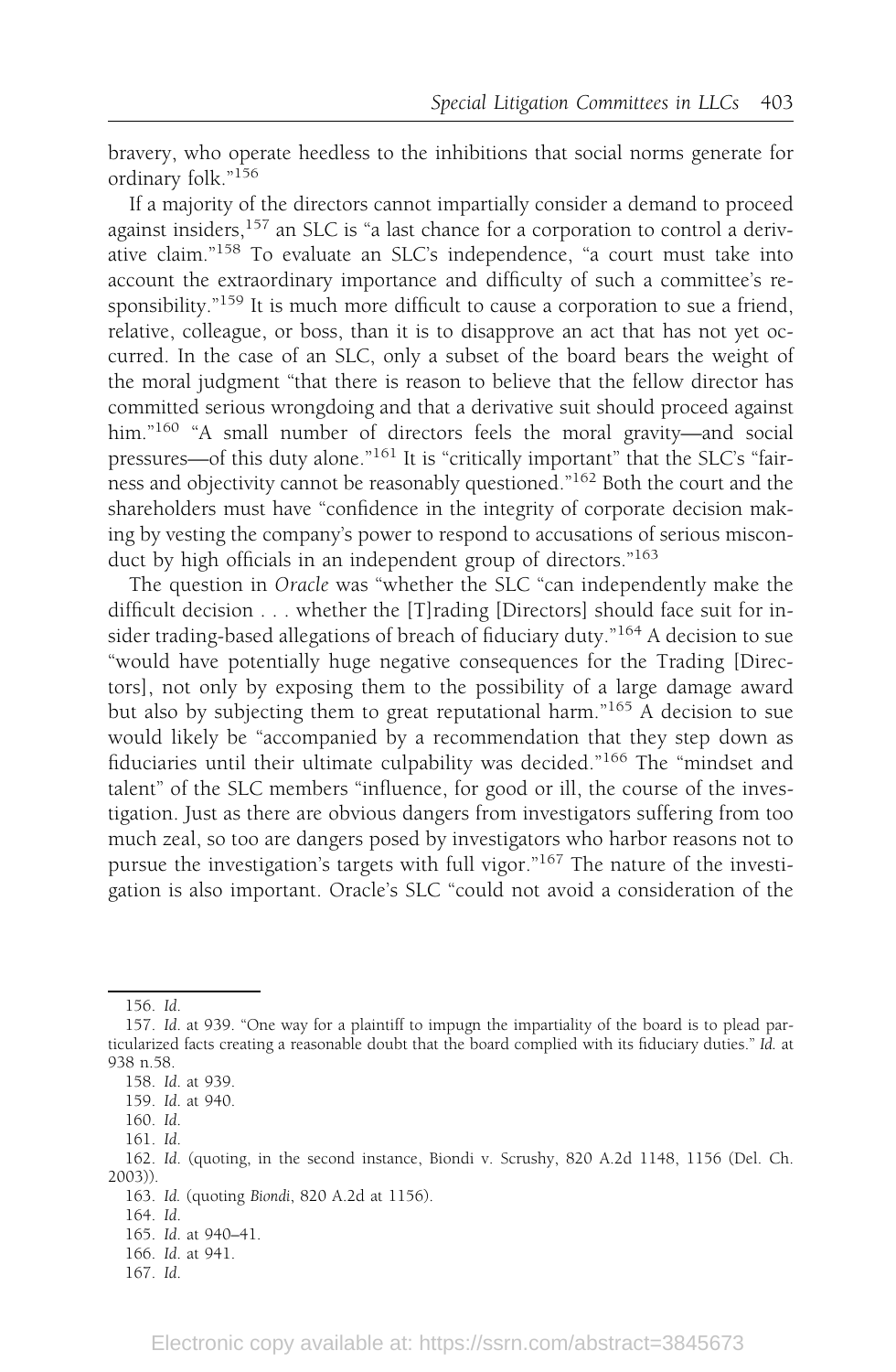subjective state of mind of the Trading [Directors]."<sup>168</sup> The SLC would make judgments about culpability, no matter how objective the criteria they attempted to use. $169$ 

b. Facts Indicating Failure to Satisfy Independence Test. Vice Chancellor Strine found the lengthy SLC Report shockingly insufficient on the independence issue. On the one hand, it disclosed that one of the Trading Directors was a professor at Stanford and that another of the Trading Directors was a donor to Stanford. It also disclosed that the latter made a \$50,000 donation to Stanford Law School after Grundfest delivered a speech at the request of a venture capital firm in which that defendant's son was a partner, and that half of the donation was allocated for Grundfest's use in his research. Nevertheless, in view of the "modesty of these disclosed ties, it was with some shock that a series of other ties among Stanford, Oracle, and the Trading [Directors] emerged during discovery."<sup>170</sup> "Noticeably absent from the SLC Report was any disclosure of several significant ties between Oracle or the Trading [Directors] and Stanford University, the university that employs both members of the SLC."<sup>171</sup> The "plain facts are a striking departure from the picture presented in the Report."<sup>172</sup>

A brief review of these "plain facts," which Vice Chancellor Strine discussed at greater length, is sufficient for purposes of this article. In short, Trading Director Boskin, who was a Stanford professor, was a former teacher of Grundfest, and both were senior fellows and steering committee members at the Stanford Institute for Economic Policy and Research ("SIEPR"). The two published working papers under the SIEPR rubric, and SIEPR helped to publicize their research. In the month in which the SLC was formed, Grundfest addressed a meeting of some of SIEPR's largest benefactors.173 Trading Director Lucas's ties to Stanford were "far, far richer" than the SLC Report had indicated.<sup>174</sup> Among other things, Lucas was the chairman of a foundation, established by his brother's will, which had given \$11.7 million to Stanford, and which was used in part to establish a center at Stanford Medical School in the Lucas name and for which Lucas served as lead director. Lucas also contributed \$4.1 million of his personal funds, and more specifically had been a "generous contributor to not one, but two, parts

<sup>168.</sup> Id.

<sup>169.</sup> Delaware law requires courts to consider the independence of directors based on facts known about them specifically, the so-called "subjective 'actual person' standard." Id. at 942 (quoting Cinerama, Inc. v. Technicolor, Inc., 663 A.2d 1156, 1167 (Del. 1995)). Nevertheless, given "the limited ability of a judge to look into a particular director's heart and mind," the court must "often apply to the known facts about a specific director a consideration of how a reasonable person similarly situated to that director would behave." Id. Vice Chancellor Strine said this is especially true when the SLC chooses, as occurred in Oracle, to eschew live witness testimony. Id.

<sup>170.</sup> Id. at 929.

<sup>171.</sup> Id.

<sup>172.</sup> Id. at 930.

<sup>173.</sup> Id. at 931. The SLC argued, among other things, that Grundfest was largely "MIA" as SIEPR steering committee member and that it basked in the glow of the two professors, not the reverse. Id. 174. Id.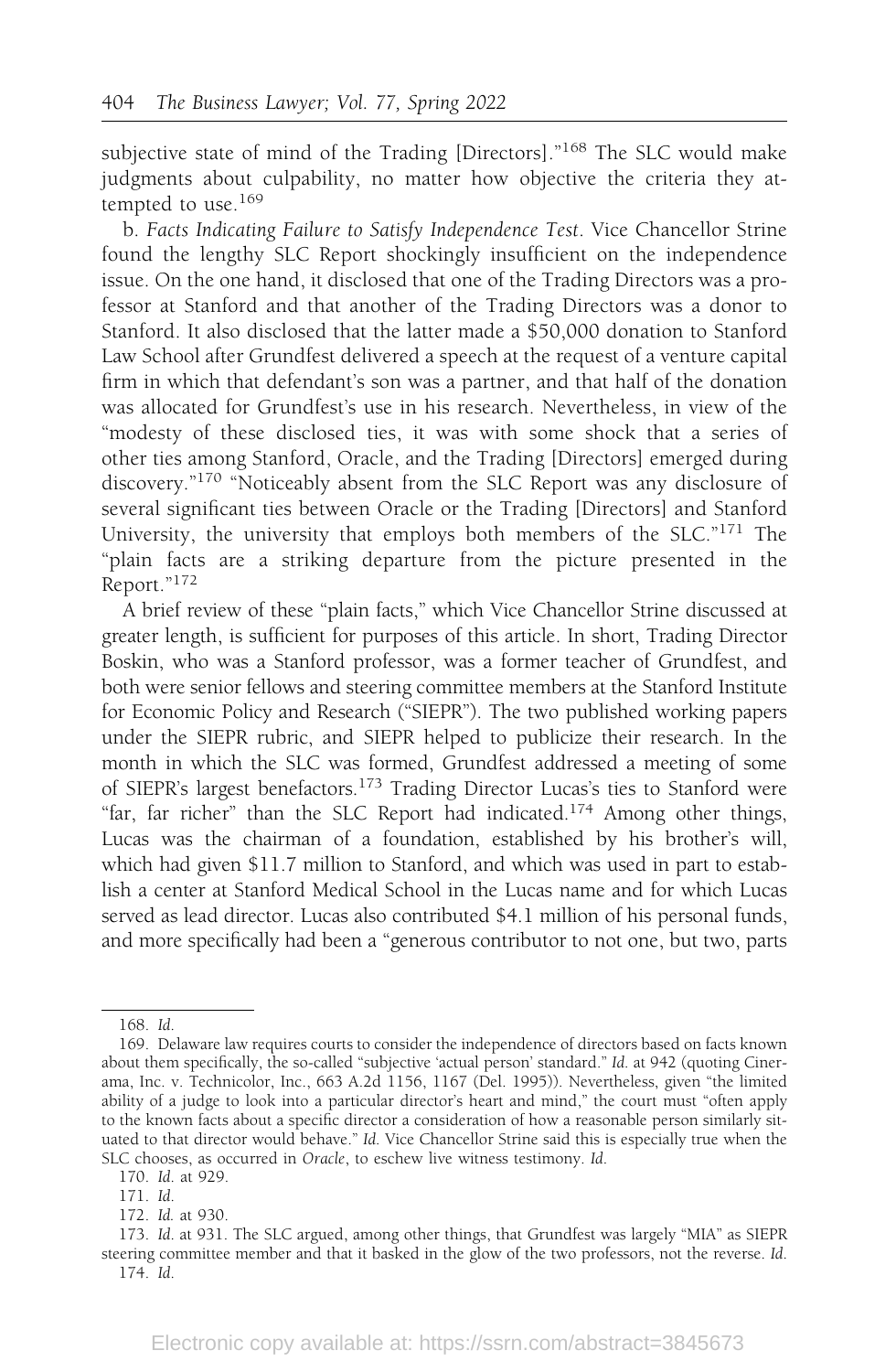of Stanford important to Grundfest: the Law School and SIEPR."175 Trading Director Ellison was "a major figure in the community in which Stanford is located," and one of "the wealthiest men in America."176 Stanford had been a beneficiary of almost \$10 million in grants from an Ellison Foundation that Ellison served as sole director.<sup>177</sup> While Ellison was its CEO, Oracle made more than \$300,000 in donations to Stanford. In addition, Stanford made a proposal to Ellison for a \$170 million gift to create a Stanford program analogous to Oxford's Rhodes Scholarship, and three of the four Trading Directors were proposed members of the program board. There had also been reports discussing Ellison's intent to donate his \$100 million home to Stanford, about which he later changed his mind. Even after one of his children was denied admission, Ellison was publicly considering creating further endowments at Stanford.

Vice Chancellor Strine said that the "question is whether these ties . . . would be of a material concern to two distinguished, tenured faculty members whose current jobs would not be threatened by whatever good faith decisions they made as SLC members."<sup>178</sup> His conclusion was that the Stanford connections "would be on the mind of the SLC members in a way that generates an unacceptable risk of bias."<sup>179</sup> Therefore, the SLC failed to meet its "burden to show the absence of a material factual question about its independence."<sup>180</sup>

The "ties among the SLC, the Trading Defendants, and Stanford are so substantial that they cause reasonable doubt about the SLC's ability to impartially consider whether the Trading Defendants should face suit."<sup>181</sup> As SLC members, Grundfest and Garcia-Molina were already being asked to consider whether the firm should level extremely serious allegations against a fellow board member. As to Boskin, both SLC members were being asked to press insider trading claims against a fellow professor. Grundfest had "an even more complex challenge than Garcia-Molina [because] Boskin was a professor who had taught him and with whom he had maintained contact over the years."<sup>182</sup> Given his

179. Id. at 947. The court found for the plaintiffs on the independence issue even though they had pressed their case "with less nuance than was helpful." Id. at 936.

180. Id. at 942.

181. Id.

<sup>175.</sup> Id. at 932.

<sup>176.</sup> Id.

<sup>177.</sup> Id. The SLC had argued that the grants were awarded to specific researchers and portable if they moved. Id.

<sup>178.</sup> Id. at 930. Vice Chancellor Strine was "not faced with the relatively easier call of considering whether these ties would call into question the impartiality of an SLC member who was a key fundraiser at Stanford or who was an untenured faculty member subject to removal without cause." Id. (footnote omitted) (citing In re Limited, Inc. S'holders Litig., No. 17148, 2002 WL 537692, at \*6–7 (Del. Ch. Mar. 27, 2002) (concluding that a university president who had solicited a \$25 million contribution from a corporation's president, chairman, and CEO was not independent of that corporate official in light of the sense of "owingness" that the university president might harbor with respect to the corporate official); Lewis v. Fuqua, 502 A.2d 962, 966–67 (Del. Ch. 1985) (finding that an SLC member was not independent where that member was also the president of a university that received a \$10 million charitable pledge from the corporation's CEO and the CEO was a trustee of the university)).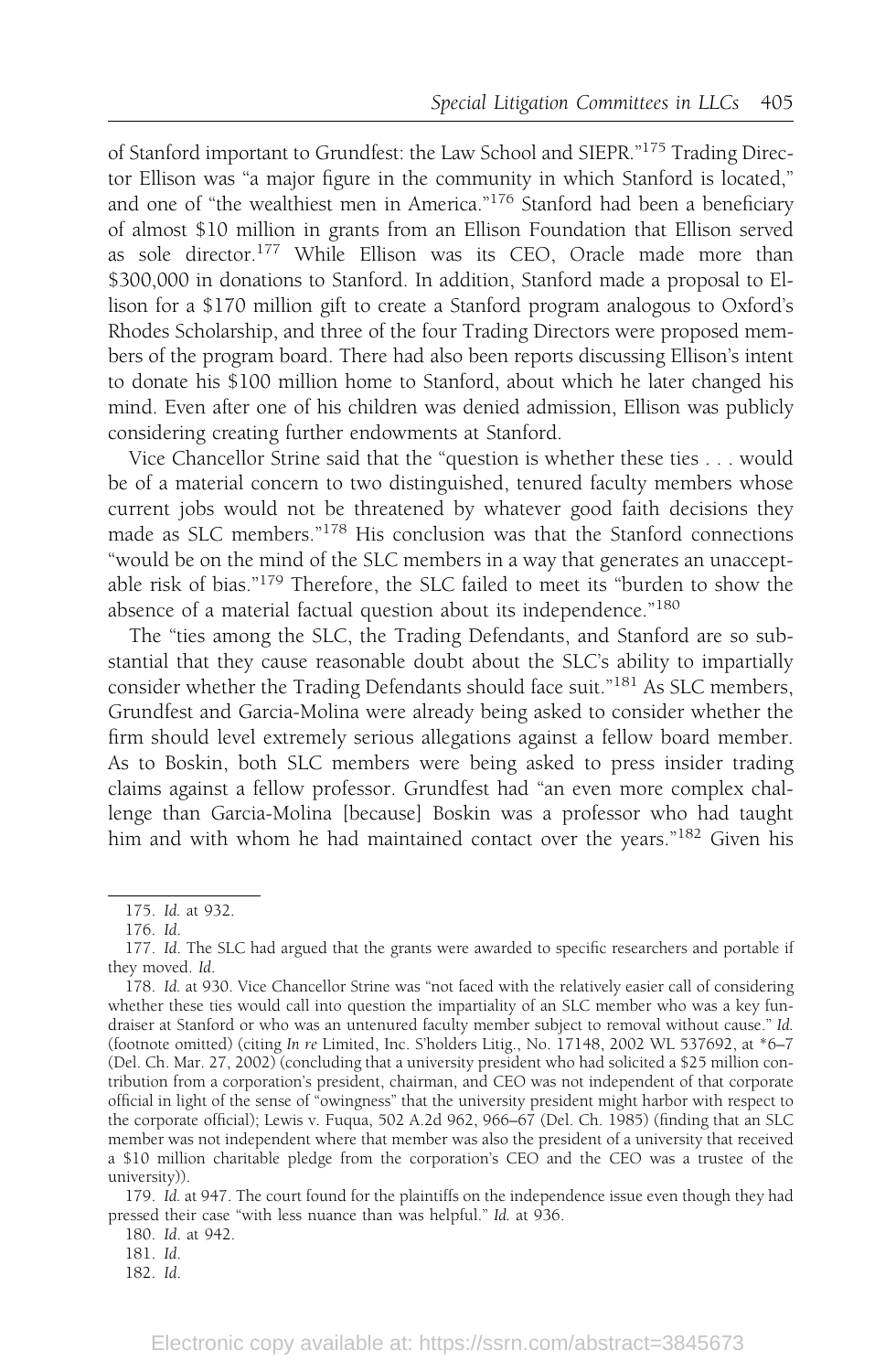extraordinary ties to Boskin, Grundfest "would have more difficulty objectively determining whether Boskin engaged in improper trading than would a person" without those ties.<sup>183</sup>

The SLC did not provide evidence that Grundfest was a "very special person who is capable of putting these kinds of things totally aside."<sup>184</sup> Vice Chancellor Strine did "not infer that Grundfest would be less likely to recommend suit against Boskin than someone without these ties."<sup>185</sup>

The inference I draw is subtly, but importantly, different. What I infer is that a person in Grundfest's position would find it difficult to assess Boskin's conduct without pondering his own association with Boskin and their mutual affiliations. Although these connections might produce bias in either a tougher or laxer direction, the key inference is that these connections would be on the mind of a person in Grundfest's position . . . .186

Grundfest would be put in the position of choosing between causing serious legal harm to a person with whom he shares several connections or being suspected of favoritism. Grundfest also presented the "same concerns" with respect to Trading Director Lucas, who was SIEPR's Advisory Board Chair and a major benefactor, and who also made a significant contribution to the law school after Grundfest made a speech at his request.<sup>187</sup>

As for both Grundfest and Garcia-Molina, "service on the SLC demanded that they consider whether an extremely generous and influential Stanford alumnus should be sued by Oracle for insider trading."<sup>188</sup> "A reasonable professor . . . would obviously consider the effect his decision might have on the University's relationship with Lucas, it being (one hopes) sensible to infer that a professor of reasonable collegiality and loyalty cares about the well-being of the institution he serves."<sup>189</sup> Vice Chancellor Strine distinguished between Grundfest and Garcia-Molina, saying that "Grundfest would have had to be extremely insensitive to his own working environment not to have considered Lucas an extremely generous alumni benefactor of Stanford, and at SIEPR and the Law School in particular."<sup>190</sup> Even as to Garcia-Molina, there was little doubt he knew of the relative magnitude of Lucas's generosity to Stanford. "Furthermore, Grundfest comprised half of the SLC and was its most active member. His non-independence is

189. Id. Vice Chancellor Strine gave "little weight to the SLC's argument that it was unaware of just how substantial Lucas's beneficence to Stanford had been." Id. First, it undermined confidence in the SLC that it did not examine the Trading Directors' ties to Stanford in preparing its report. Id. It was the SLC's burden to show independence. Id. Second, in forming the SLC, "the Oracle board should have undertaken a thorough consideration of the facts bearing on the independence of the proposed SLC members from the key objects of the investigation." Id. "[T]here were too many visible manifestations of Lucas's status as a major contributor . . . to conclude that Grundfest, at the very least, did not understand Lucas to be an extremely generous benefactor to Stanford." Id. at 944.

190. Id. at 944.

<sup>183.</sup> Id. at 943.

<sup>184.</sup> Id.

<sup>185.</sup> Id.

<sup>186.</sup> Id. 187. Id.

<sup>188.</sup> Id.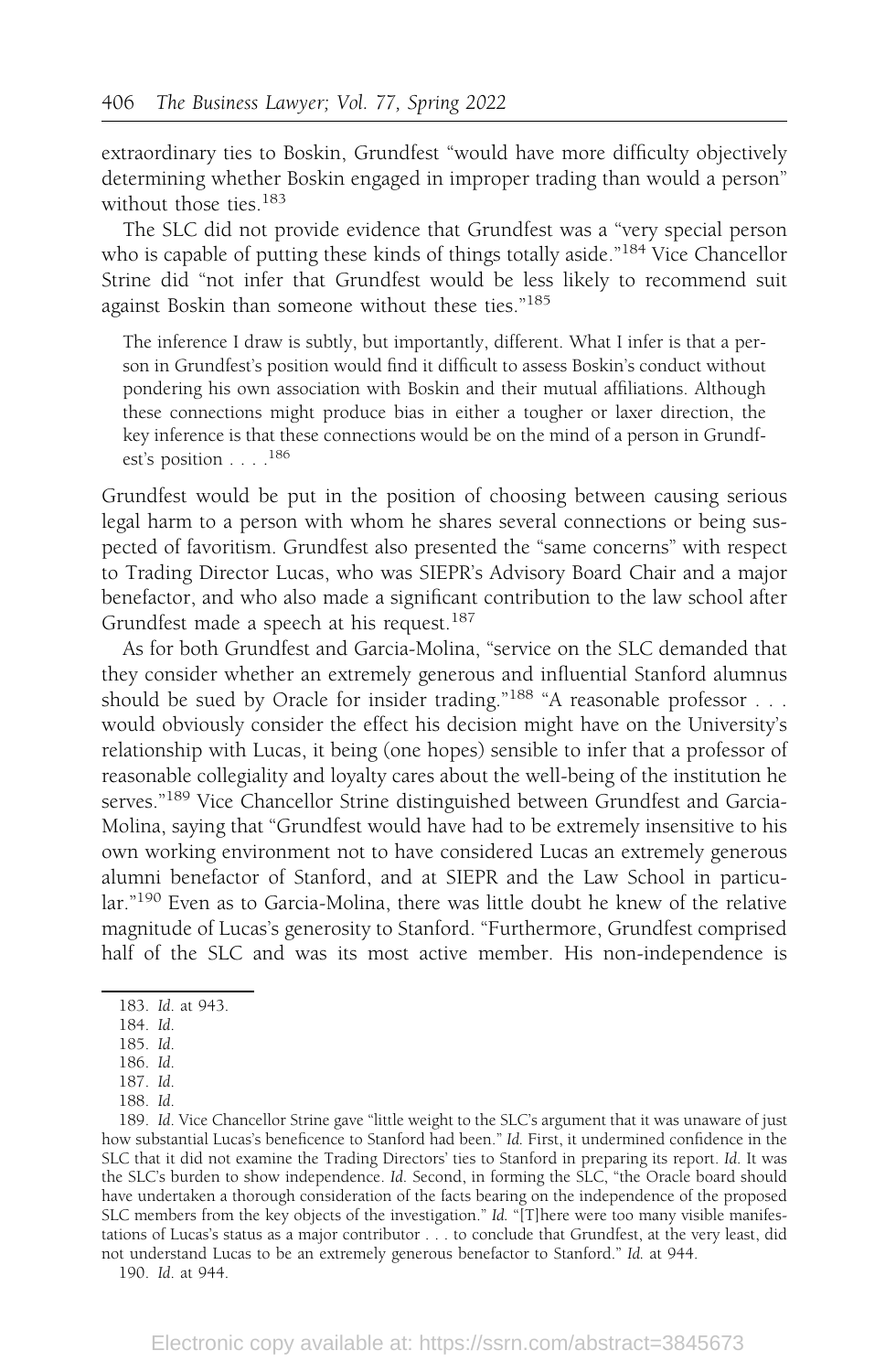sufficient alone to require a denial of the SLC's motion."<sup>191</sup> "In view of the ties involving Boskin and Lucas alone, I would conclude that the SLC has failed to meet its burden on the independence question. The tangible facts about Ellison merely reinforce this conclusion."<sup>192</sup>

In summary, "two Stanford professors were recruited to the Oracle board in summer 2001 and soon asked to investigate a fellow professor and two benefactors of the University."<sup>193</sup> The connections "would weigh on the mind of a reasonable [SLC] member deciding to level the serious charge of insider trading against the Trading [Directors]."<sup>194</sup>

[T]his does not mean that the SLC would be less inclined to find such charges meritorious, only that the connections identified would be on the mind of the SLC members in a way that generates an unacceptable risk of bias. That is, these connections generate a reasonable doubt about the SLC's impartiality because they suggest that material considerations other than the best interests of Oracle could have influenced the SLC's inquiry and judgments. 195

To emphasize, to fail the independence test does not require either a showing of bad faith on the part of SLC members or a finding that their connections make them less inclined to find the derivative action meritorious. It requires only the lesser showing that the connections would be "on the mind" of the SLC members in a way that generates an "unacceptable risk" of bias. It is not necessary that the direction of the bias be established. The bias might be one way or the other, or, as Vice Chancellor Strine said in Oracle, unknowable. It is sufficient to show that the connections "generate a reasonable doubt about impartiality" because they "suggest that material considerations other than the best interests of Oracle could have influenced the SLC's inquiry and judgments."<sup>196</sup> Even if the SLC members are "persons of good faith and moral probity," they may nevertheless not be "situated to act with the required degree of impartiality."<sup>197</sup> Stockholders

<sup>191.</sup> Id. (citing, among other cases, In re Walt Disney Co. Derivative Litig., 731 A.2d 342, 354 (Del. Ch. 1998) ("[U]nder Aronson's first prong—director independence—for demand to be futile, the Plaintiffs must show a reasonable doubt as to the disinterest of at least half of the directors."), rev'd on other grounds, Brehm v. Eisner, 746 A.2d 244 (Del. 2000) (en banc)).

<sup>192.</sup> Id. at 945. "An inquiry into Ellison's connections with Stanford should have been conducted before the SLC was finally formed and, at the very least, should have been undertaken in connection with the Report." Id. at 946.

<sup>193.</sup> Id. at 947.

<sup>194.</sup> Id.

<sup>195.</sup> Id. (emphases added).

<sup>196.</sup> Because Vice Chancellor Strine found that there was "too much doubt about the SLC's independence" for it to meet its Zapata burden, he made "no finding about the subjective good faith of the SLC members." Id.; see also Lewis v. Fuqua, 502 A.2d 962, 967 (Del. Ch. 1985) ("Although not necessary to do so in view of my holding that there is a question of fact as to whether the Special Litigation Committee was independent, I will also consider the issue of the reasonableness of the investigation by the Sanford Committee, and the reasonableness of the basis for the findings and recommendations of the Committee.").

<sup>197.</sup> Oracle, 824 A.2d at 947; id. ("[The independence] inquiry recognizes that persons of integrity and reputation can be compromised in their ability to act without bias when they must make a decision adverse to others with whom they share material affiliations. To conclude that the Oracle SLC was not independent is not a conclusion that the two accomplished professors who comprise it are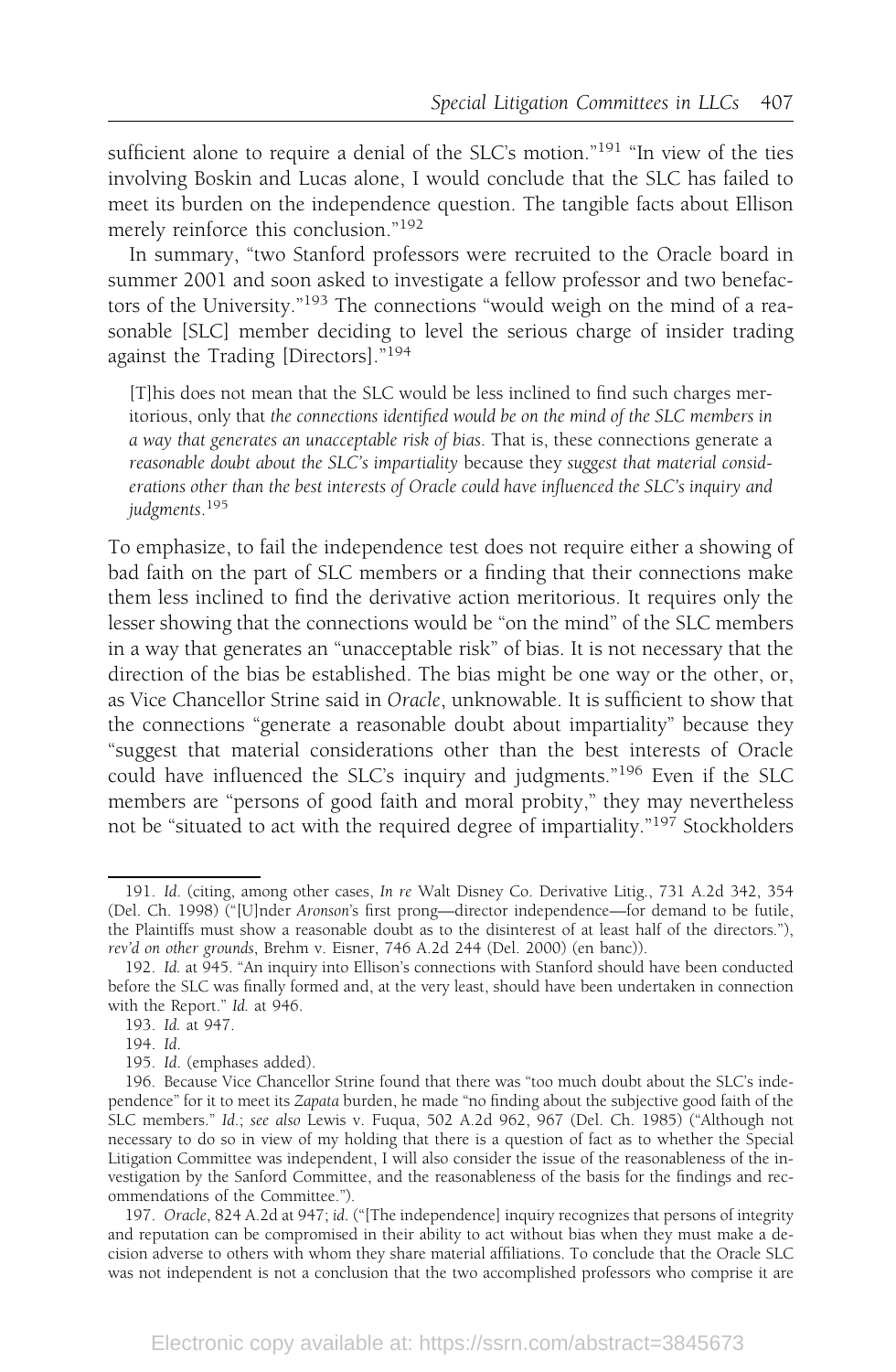should not be forced to rely on SLC members "who must put aside personal considerations that are ordinarily influential in daily behavior in making the already difficult decision to accuse fellow directors of serious wrongdoing."<sup>198</sup>

#### 4. Summary and Impact of Oracle

Although Vice Chancellor Strine said that he was bound to apply Zapata, he criticized its formulation and avoided its controversial second step by deciding there was insufficient independence. Cases before and after Oracle have mentioned the importance of social relationships to independence.<sup>199</sup> Oracle's essential contribution is that, for social relationships to be disqualifying, they need not create a bias one way or the other, only a hesitancy. The test is whether, taking into account the totality of economic and social considerations, the SLC member is in a position that requires him or her to "put aside personal considerations that are ordinarily influential in daily behavior" when making decisions about accusing fellow directors of serious wrongdoing.<sup>200</sup> If the answer is yes, the SLC's subjective good faith and the reasonableness of its conclusions are not sufficient to justify terminating the derivative proceeding.<sup>201</sup> In short, Oracle seems to require the neutrality of SLC members, not merely their independence as it had been defined previously.

As mentioned earlier, empirical studies have indicated that the standard of review for the work of an SLC matters in the real world.<sup>202</sup> It is still not clear how much Oracle has influenced legal doctrine, even in Delaware. The Delaware Supreme Court has neither repudiated Oracle nor given it a full-throated endorsement.<sup>203</sup> However, Oracle appears to have influenced business practice. The fact that the nation's best and brightest failed the independence test when the stakes were so high has apparently captured the attention of many boards and the

201. Id. at 948.

202. See Krishnan, Davidoff Solomon & Thomas, supra note 11, at 1–2.

not persons of good faith and moral probity, it is solely to conclude that they were not situated to act with the required degree of impartiality.").

<sup>198.</sup> Id. (emphases added).

<sup>199.</sup> See London v. Tyrrell, No. 3321, 2010 WL 877528, at \*12 (Del. Ch. Mar. 11, 2010) (referring to a "sense of obligation [that] need not be of a financial nature"); Einhorn v. Culea, 612 N.W.2d 78, 89–90 (Wis. 2000) (referring to a committee member's "past or present personal, family, or social relations with individual defendants," as well as the "number of members" on an SLC).

<sup>200.</sup> Oracle, 824 A.2d at 974. Vice Chancellor Strine said it was "overwrought" to argue that his ruling would "chill the ability of corporations to locate qualified independent directors in the academy." Id.

<sup>203.</sup> The Delaware Supreme Court briefly discussed Oracle in Beam ex rel. Martha Stewart Living Omnimedia, Inc. v. Stewart, 845 A.2d 1040, 1054–55 (Del. 2004) (en banc). Beam, unlike Oracle, considered the independence of board members in the demand requirement context, not in the context of measuring the independence of SLC members. Id. Beam explicitly declined to decide whether the same test applies in both contexts, and this appears to be an open question. Id.; DEMOTT, supra note 10, § 5:19. Nevertheless, there are two aspects of Beam that suggest the Delaware Supreme Court might not be as strict as the Chancery Court in Oracle. First, it said, "a relationship must be of a bias-producing nature" and that "mere personal friendship or a mere outside business relationship, standing alone, are insufficient to raise a reasonable doubt about a director's independence." Beam, 845 A.2d at 1050. Second, it suggested that financial relationships were more critical disqualifiers than personal relationships by factually distinguishing Beam from Oracle based on "the financial support of Stanford by [Oracle] and its management." Id. at 1055.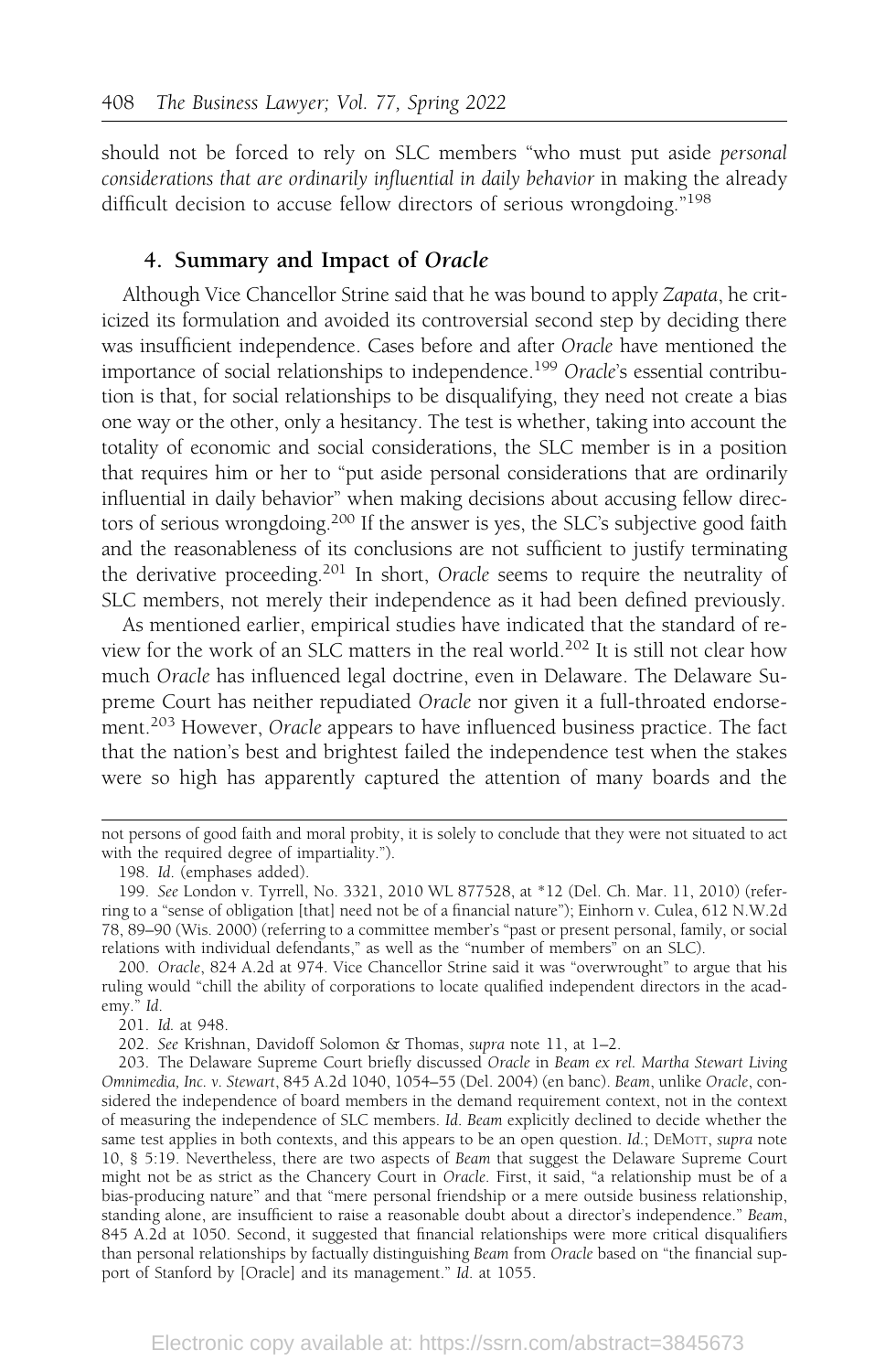lawyers who represent them. Not surprisingly, they prudently consider Oracle as tightening the requirements for SLC independence when insiders are accused of serious wrongdoing. After Oracle, once derivative suits are properly commenced, boards have much greater incentive to settle with the shareholders who bring them.<sup>204</sup> Oracle also suggests a stricter independence test that can be applied more broadly to SLCs in both corporations and LLCs.

## II. SLCS IN LLCS: RECENT LLC ACTS AND OBEID

A. RECENT UNIFORM LLC ACTS ADOPT THE LARGE CORPORATION MODEL OF DERIVATIVE LITIGATION

The Uniform Law Commission ("ULC") has been extremely influential in the areas of partnership and LLC law, much more so than in the area of corporate law. In 1996, the ULC finalized the Uniform Limited Liability Company Act ("1996 Act"), $205$  which embodied a blend of features taken from partnership law and from corporate law. It included the partnership rule that members could sue one another or the firm at any time. Ten years later, RULLCA made LLCs more closely resemble corporations and, in particular, imposed the machinery of derivative litigation on all LLCs as a default rule.

### 1. The Target Group of the 1996 Act and Easy Access to Member Remedies

The 1996 Act reflected a "a single policy vision—to draft a flexible act with a comprehensive set of default rules designed to substitute as the essence of the bargain for small entrepreneurs."<sup>206</sup> The drafters "recognized that small entrepreneurs without the benefit of counsel should . . . have access to the Act."<sup>207</sup> Accordingly, the "great bulk" of the 1996 Act "sets forth default rules designed to operate a[n LLC] without sophisticated agreements and to recognize that members may also modify the default rules by oral agreements defined in part by their own conduct."<sup>208</sup>

Consistent with the vision that the target group for the 1996 Act was small groups of entrepreneurs operating informally without the benefit of sophisticated counsel, the default rule was that members would have the same easy access to judicial remedies as partners. They would be able to sue one another, or the firm, for any breach of the operating agreement or the LLC act.<sup>209</sup> Therefore,

<sup>204.</sup> DEMOTT, supra note 10, § 5:18 ("Within cases applying Delaware law, the arguable tightening of standards for director independence articulated in 2003 in the Oracle case appears to have made it harder for litigation committees to obtain dismissal. Following Oracle, a committee report recommending dismissal is significantly and positively associated with the probability of settlement, compared with pre-Oracle cases alleging breaches of the duty of loyalty and options backdating." (footnotes omitted)).

<sup>205.</sup> UNIF. LTD. LIAB. CO. ACT (UNIF. L. COMM'N 1996).

<sup>206.</sup> Id. at 2.

<sup>207.</sup> Id.

<sup>208.</sup> Id. at 2–3.

<sup>209.</sup> Id. § 410(a).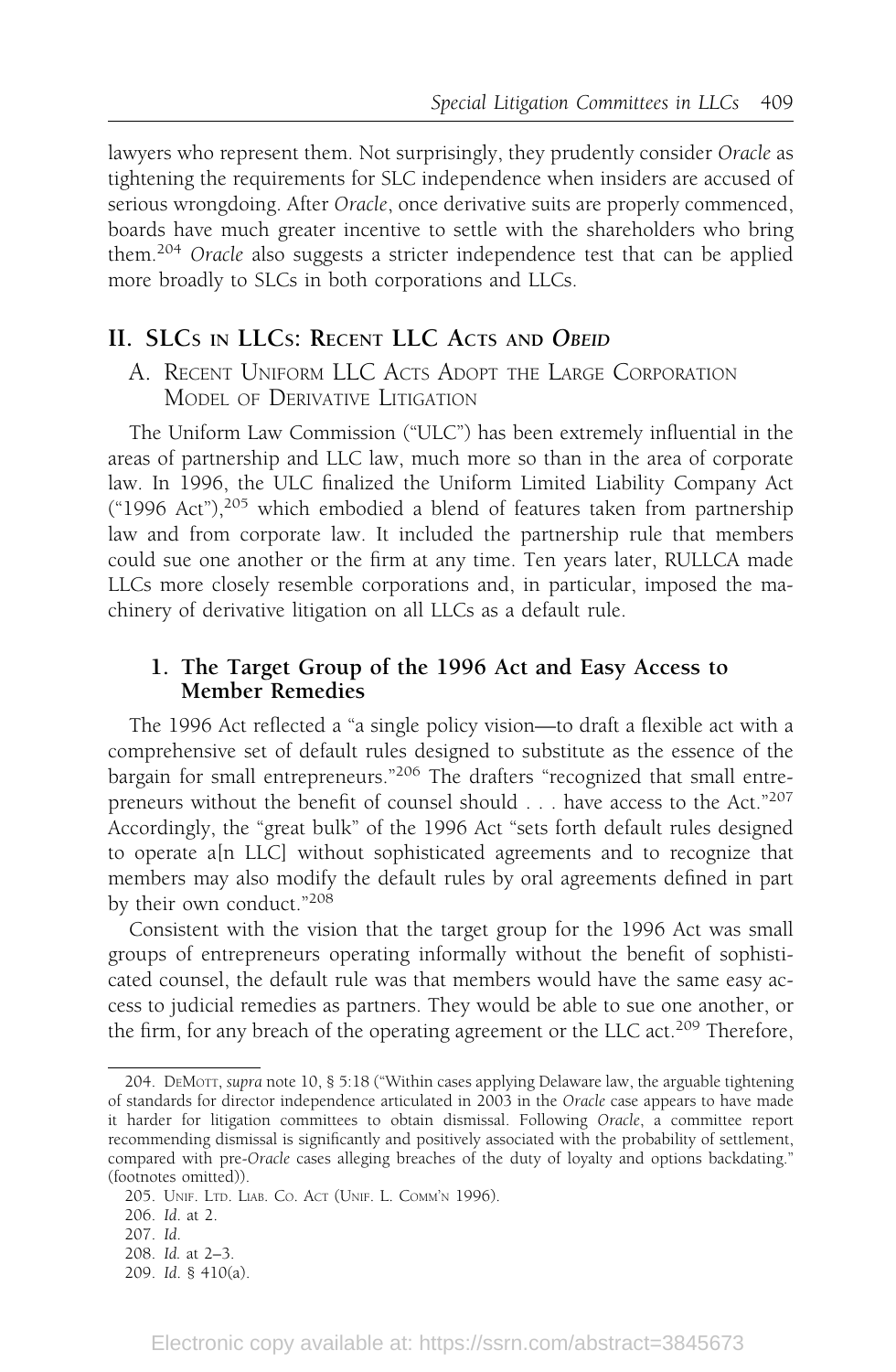the 1996 Act did not deny members standing to assert any direct claims or otherwise divert any member claims to a derivative track, although it did provide members the option to bring a derivative action.<sup>210</sup> It made no mention of SLCs.

The 1996 Act reflected the policy judgment set forth in the 1994 Revised Uniform Partnership Act ("RUPA") that "[n]o purpose of justice is served by delaying the resolution [of partner claims] on empty procedural grounds."<sup>211</sup> RUPA intended to eliminate "present procedural barriers to suits between partners," and explicitly provided for "direct actions" against other partners or the partnership "for almost any cause of action arising out of . . . the partnership business."<sup>212</sup> Although the ULC considered easy access to judicial remedies a major step forward in the partnership area, $213$  it withdrew that approach from its LLC act in just ten years when it replaced the 1996 Act with RULLCA.

### 2. RULLCA Eliminated Easy Access to Direct Remedies by Imposing the Machinery of Derivative Litigation

a. RULLCA Made LLCs More Like Corporations. As the 1996 Act was being finalized, the Internal Revenue Service issued its long-awaited and now famous "check the box" regulations, which gave LLCs unprecedented freedom to be taxed as partnerships, even if they had a preponderance of corporate characteristics.<sup>214</sup> There was, of course, no tax requirement to make LLCs more like corporations. Nevertheless, it was clear that RULLCA was drafted to take advantage of the new tax classification freedom.

RULLCA makes LLCs more like corporations in several important ways. First, it declares LLCs to be "perpetual" entities, like corporations.<sup>215</sup> Consistent with the "perpetual entity" concept, RULLCA completely removes the term "at will." Second, it provides that members, like shareholders, no longer have a right to liquidate or be bought out, even if the LLC is at will. The intent behind this

214. Treas. Reg. §§ 301.7701-1 to -3 (1996).

<sup>210.</sup> Id. §§ 1101–1104 ("Derivative Actions").

<sup>211.</sup> UNIF. P'SHIP ACT § 405 cmt. 2 (UNIF. L. COMM'N 1994) [hereinafter 1994 R.U.P.A.] (quoting Auld v. Estridge, 382 N.Y.S.2d 897, 901 (Sup. Ct. 1976)). See generally ROBERT W. HILLMAN, DONALD J. WEIDNER & ALLAN J. DONN, THE REVISED UNIFORM PARTNERSHIP ACT 445–50 (2020) (addressing section 405 of RUPA and the availability of remedies).

<sup>212. 1994</sup> R.U.P.A., supra note 211, § 405 cmt. 2.

<sup>213.</sup> See generally Donald J. Weidner, LLC Default Rules Are Hazardous to Member Liquidity, 76 Bus. LAW. 151, 169 (2020) ("RUPA section 405 went 'far beyond' the UPA rule and provided that a partner may sue the partnership or another partner at any time, for legal or equitable relief, to enforce the partner's rights under the partnership agreement or under RUPA. Section 405 'reflects a new policy choice that partners should have access to the courts during the term of the partnership to resolve claims against the partnership and the other partners, leaving broad judicial discretion to fashion appropriate remedies."" (footnotes omitted) (quoting 1994 R.U.P.A., supra note 211, § 405 cmt. 2)).

<sup>215.</sup> R.U.L.L.C.A., supra note 1, § 108(c) ("A limited liability company has perpetual duration."); see, e.g., DEL. CODE ANN. tit. 8, § 102(b)(5) (West, Westlaw through ch. 265 of the 151st Gen. Assemb.) (permitting inclusion of a charter "provision limiting the duration of the corporation's existence to a specified date; otherwise, the corporation shall have perpetual existence").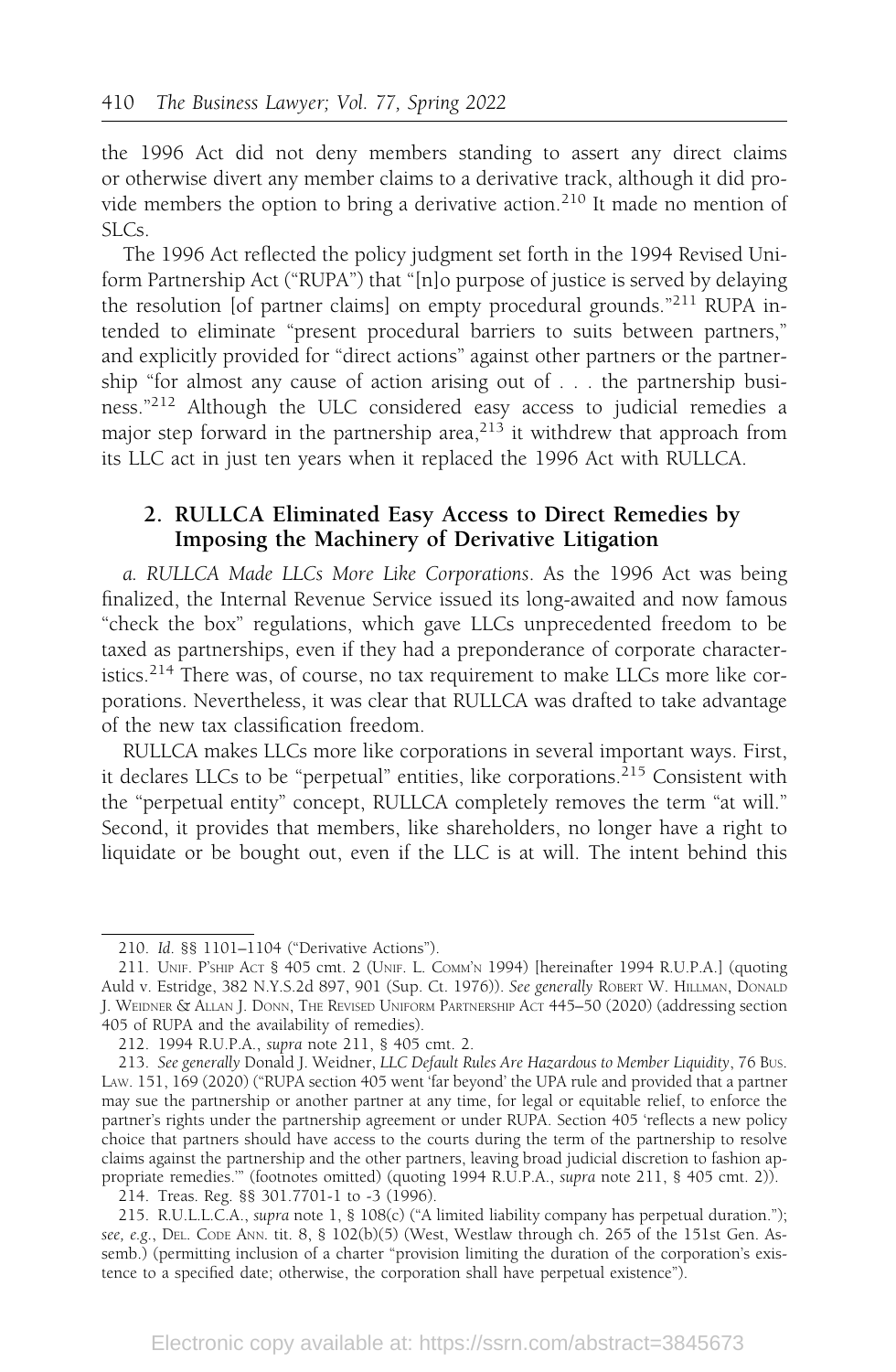rule was to facilitate lower valuations for estate tax purposes. The tax law had changed such that liquidity restrictions in statutory default rules could result in valuation discounts whereas restrictions in operating agreements could not.<sup>216</sup> Finally, and most importantly for our purposes, RULLCA imposes the general default rule that the remedies of members in LLCs are limited to the remedies they would have if they were shareholders in a public corporation.

b. RULLCA Denies Members Standing to Bring Many Claims. RULLCA reverses the 1996 Act rules offering members easy access to judicial remedies by subjecting member claims to the direct versus derivative distinction of corporate law.<sup>217</sup> It declares many if not most member claims to be derivative, rather than direct. A direct action may be maintained only by alleging and proving an injury that is not solely the result of an injury to the firm.<sup>218</sup> In generally accepted parlance, a member does not have "standing" to pursue a direct claim unless this test is met. A member denied standing to bring a direct claim is only able to pursue a derivative claim on behalf of the firm. As under corporate law, a member seeking to bring a derivative claim on behalf of the LLC must first make demand on the firm, unless demand is excused.<sup>219</sup>

218. See R.U.L.L.C.A., supra note 1, § 801(a) ("Subject to subsection (b), a member may maintain a direct action against another member, a manager, or the limited liability company to enforce the member's rights and protect the member's interests, including rights and interests under the operating agreement or this [act] or arising independently of the membership relationship."). The rub, of course, is the reference to subsection (b), which is extremely limiting language that guts most of the provision's broad declaration of the right to maintain a direct action. Subsection (b) requires a member bringing a direct action to "plead and prove an actual or threatened injury that is not solely the result of an injury suffered or threatened to be suffered by the limited liability company." Id. § 801(b). This language diverts a member's claim to the derivative track if the injury is "solely" the result of an injury to the LLC. Curiously, the RULLCA Official Comment uses a different standard from the "not solely the result of " language of the statute itself: "To have standing in his, her, or its own right, a member plaintiff must be able to show a harm that occurs independently of the harm caused or threatened to be caused to the [LLC]." Id. § 801 cmt. (b). As if to underscore the importance of the "independen[ce] of the harm . . . to the LLC" test, the Official Comment quoted, among other cases, the famous opinion in Tooley v. Donaldson, Lufkin, & Jenrette, Inc., which used "independent of any injury to the corporation" language to direct courts to look to "the nature of the wrong and to whom the relief should go." Id. (quoting Tooley, 845 A.2d at 1039). Despite the slippage between the statutory "not solely the result of " test and the "independent harm" test in the Official Comments, the basic approach is clear: a derivative claim is the firm's claim, not the member's claim, and the firm can decide what to do with it. Id. § 802.

219. See DEL. CH. R. 23.1(a) ("In a derivative action brought by one or more shareholders or members to enforce a right of a corporation . . . , the . . . complaint shall also allege with particularity the efforts, if any, made by the plaintiff to obtain the action the plaintiff desires from the directors or . . . the reasons for the plaintiff 's failure to obtain the action or for not making the effort."); R.U.L.L.C.A., supra note 1, § 802 ("A member may maintain a derivative action to enforce a right of a limited liability company [only] if: (1) the member first makes a demand on the other members in a membermanaged limited liability company, or the managers of a manager-managed limited liability company, requesting that they cause the company to bring an action to enforce the right, and the managers or

<sup>216.</sup> Weidner, supra note 213, at 164–65.

<sup>217.</sup> See, e.g., Tooley v. Donaldson, Lufkin & Jenrette, Inc., 845 A.2d 1031, 1035 (Del. 2004) (en banc) (holding that, when distinguishing between a direct claim and a derivative claim, "analysis must be based solely on the following questions: Who suffered the alleged harm—the corporation or the suing stockholder individually—and who would receive the benefit of the recovery or other remedy?").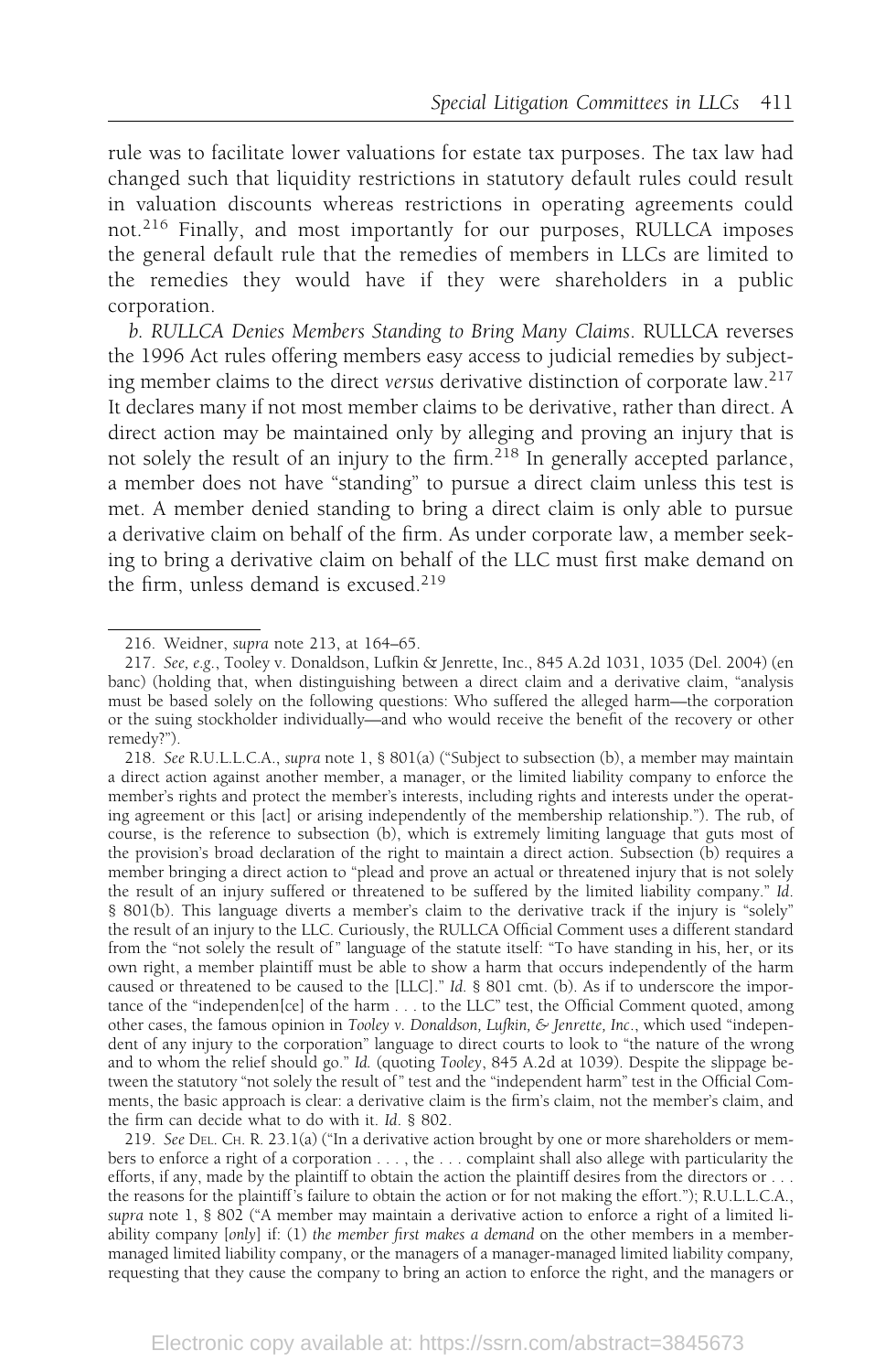RULLCA's denial of standing is a default rule, rather than a mandatory rule. Members are free to "opt out" of the denial of standing and "opt in" to easy access to direct actions against the firm and its managers. Stated differently, members may contract for the same access to judicial remedies that they would have if they were partners, which is the same access to judicial remedies they would have had under the first generation of LLC acts. The Official Comment to the "denial of standing" rule states that it is "subject to reasonable alterations by the operating agreement,"<sup>220</sup> citing the mandatory rule that the operating agreement may not "unreasonably restrict the right of a member to maintain an action under [Article] 8."<sup>221</sup> Article 8 refers to both direct and derivative actions, and the Official Comment indicates that the operating agreement may not unreasonably limit the right to bring member claims.<sup>222</sup> Thus, access to remedies may be expanded but not contracted unreasonably. As in other areas, the operating agreement may limit access to courts by providing "for arbitration of both direct and derivative claims."<sup>223</sup>

c. RULLCA's Offsetting Cause of Action for Oppression. When RULLCA gave LLCs additional corporate features to take advantage of liberalized tax classification rules and facilitate lower estate tax valuations, it created additional tension with its historic mission to serve closely held, member-managed LLCs. Perhaps RULLCA's most important concession to the need to serve small business is its cause of action for dissolution in the event those in control of the LLC have acted "oppressively" in a harmful way.<sup>224</sup> The Prefatory Note states that, because RULLCA denies members the right to be bought out from entities it deems "perpetual," it is "necessary" to give them a right to seek judicial dissolution in the event of oppressive conduct.<sup>225</sup> Although some states adopted RULLCA without

220. R.U.L.L.C.A., supra note 1, § 801 cmt. (b).

221. Id. § 105(c)(11).

223. Id.

224. Id. § 701(a)(4)(C).

225. Id. prefatory note at 5. RULLCA narrowed the dissolution remedy as it existed under the 1996 Act because it made it unavailable to a transferee. Id.

other members do bring the action within a reasonable time; or (2) a demand under paragraph (1) would be futile." (emphases added)). Neither dissociated members nor certain other transferees have standing to bring a derivative action. Id. § 803. The "demand futility" concept, borrowed from corporate law, recognizes that "presumptively at least, the decision to cause a[n LLC] to bring suit is a business decision, to be made by those who manage the business." Id. § 802 cmt. (citing DEMOTT, supra note 10, § 5.9).

<sup>222.</sup> Id. § 105(c)(11) cmt. ("Article 8 delineates a member's rights to bring direct and derivative actions. It would be unreasonable to frustrate these rights but not unreasonable to channel their exercise. For example, the operating agreement might select a forum, require pre-suit mediation, provide for arbitration of both direct and derivative claims, or override Section 802 and require 'universal demand' in all derivative cases. Similarly, it is not unreasonable to provide for liquidated damages consonant with the law of contracts. In contrast, it would be unreasonable for an operating agreement to both: (i) require a would-be derivative plaintiff to make demand regardless of futility; and (b) bar taking the claim to court no matter how long the management group ponders the demand.").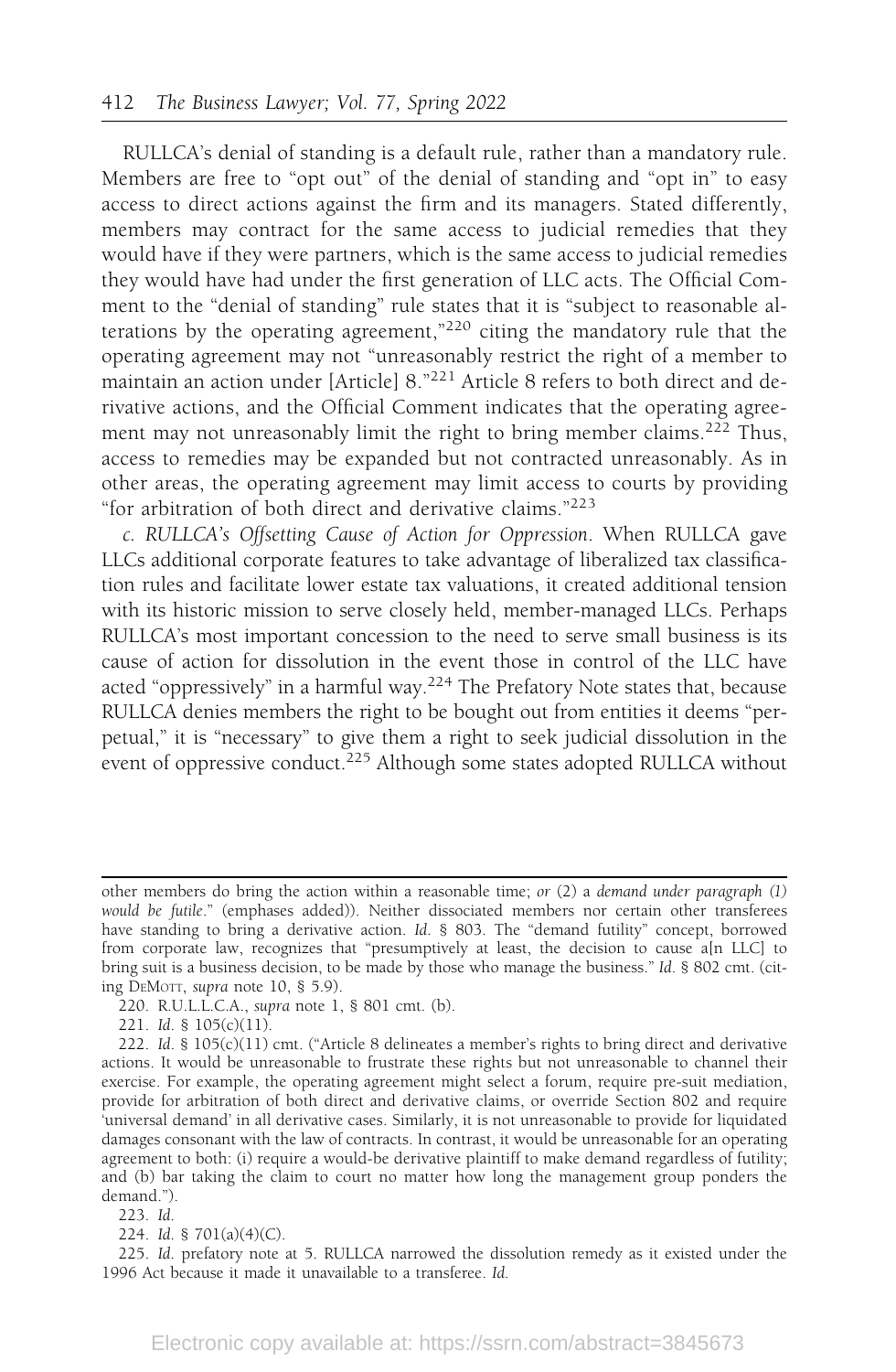this "necessary" protective provision,<sup>226</sup> most retained it intact. RULLCA leaves it to the courts to decide when it will be available.<sup>227</sup>

d. Reasons for Eliminating Easy Access to Member Remedies. It is not completely clear why RULLCA eliminated a member's easy access to judicial remedies. There was no indication that the target group had changed from small groups of entrepreneurs who presumptively intend to operate as partners but with a liability shield. The basic explanation appears to be that, from the outset, the RULLCA drafters used as their starting point the corporate-style derivative rules that had been adopted in the case of limited partnerships.<sup>228</sup> It does not appear to have been a matter of concern that LLCs, unlike limited partnerships and publicly held corporations, do not generally involve passive investors.

In short, from the beginning, the RULLCA drafters assumed a conception of the business entity that characterized the public corporation. The Official Comment declares that "a[n LLC] is emphatically an entity, and the members lack the power to alter that characteristic."<sup>229</sup> RULLCA Co-Reporter Daniel Kleinberger stated his belief that the "distinction between direct and derivative claims follows necessarily from the concept of a legal person being separate and distinct from its owners."<sup>230</sup> However, there are many developments before and since RULLCA that indicate to the contrary, including developments in corporate law.

To begin with, as the 1996 Act illustrates, early LLC law did not see the direct/ derivative distinction as following ineluctably, or at all, from an entity model. Nor does partnership law, which has, since RUPA's adoption in 1994, declared partnerships as entities distinct from their partners.<sup>231</sup> Indeed, partners have easy access to judicial remedies even if they become shielded by qualifying as

<sup>226.</sup> See, e.g., FLA. STAT. ANN. § 605.0702(b)(3) (West, Westlaw through the 2021 1st Reg. Sess.) (adopting R.U.L.L.C.A., supra note 1, § 701(a)(4), including the right to dissolution if the managers or controlling members have acted "in a manner that is illegal or fraudulent," but deviating from R.U.L.L.C.A. by excluding "oppressive" conduct as grounds for dissolution).

<sup>227.</sup> R.U.L.L.C.A., supra note 1, § 701(a)(4)(C) cmt. ("The act does not define 'oppressively,' but 'oppression' is a concept well-grounded in the law of close corporations."). Relying primarily on the Official Comment, Manere v. Collins concluded that the "reasonable expectations" standard determines oppression under RULLCA, rather than the less generous "fair dealing" standard. 241 A.3d 133, 150–59 (Conn. App. Ct. 2020) (citing, among other sources, F. HODGE O'NEAL & ROBERT B. THOMPSON, OPPRESSION OF MINORITY SHAREHOLDERS AND LLC MEMBERS (rev. 2d ed. 2021); Douglas K. Moll, Minority Oppression & the Limited Liability Company: Learning (or Not) from Close Corporation History, 40 WAKE FOREST L. REV. 883 (2005)).

<sup>228.</sup> According to Co-Reporter Daniel Kleinberger, "[f]rom the very first tentative draft, the new Act [took] seriously the direct/derivative distinction and embraced the direct harm rule. Borrowing from ULPA (2001) § 1001(b), the April 2004 draft of [the updated] RULLCA provided that: 'A member commencing a direct action . . . is required to plead and prove an . . . injury that is not solely the result of an injury . . . [to] the LLC.'" Daniel S. Kleinberger, Direct Versus Derivative and the Law of Limited Liability Companies, 58 BAYLOR L. REV. 63, 136 (2006) (footnote omitted).

<sup>229.</sup> R.U.L.L.C.A., supra note 1, § 105(c)(2) cmt.

<sup>230.</sup> Daniel S. Kleinberger, How Can I Be a Party to a Contract and Yet Lack Standing to Sue Another Party for Breach?, Bus. L. TODAY, July 2018, at 1.

<sup>231. 1994</sup> R.U.P.A., supra note 211, § 201(a) ("A partnership is an entity distinct from its partners.").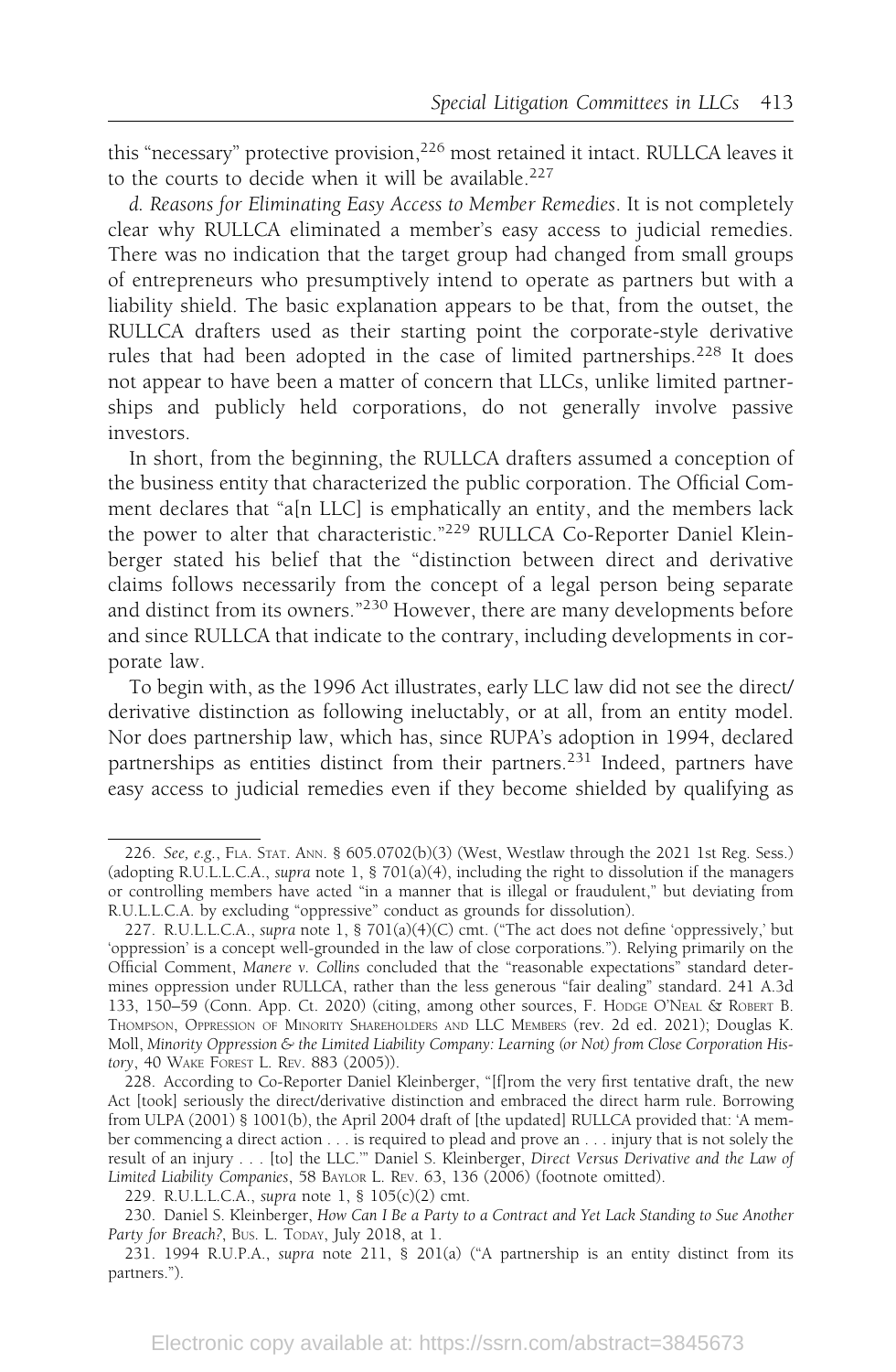a limited liability partnership.<sup>232</sup> The RUPA drafters concluded that they could expand remedies among partners, and between partners and the partnership, precisely because they had declared the partnership to be an entity and made concomitant changes that protected the stability for which partners and their firms had contracted. Accordingly, RUPA's adoption of the entity theory included a provision that a partner may sue the partnership or another partner at any time, for legal or equitable relief, to enforce the partner's rights under the partnership agreement or under RUPA.<sup>233</sup> To this extent, RUPA's adoption of the entity theory was qualified by recognizing the direct rights of partners. At the same time, RUPA made partnership entities more stable by providing that a partner's suit does not cause either a dissociation<sup>234</sup> or a dissolution.<sup>235</sup> These new provisions reflected "a new policy choice that partners should have access to the courts during the term of the partnership to resolve claims against the partnership and the other partners, leaving broad judicial discretion to fashion appropriate remedies."<sup>236</sup>

Other developments in corporate and LLC law, both before and after RULLCA, confirm that it is excessively formalistic, historically incomplete (if not inaccurate), and reflective of a poor policy choice to conclude that derivative litigation "follows necessarily" from the entity theory. Several states have enacted closely held business statutes that exempt both corporate<sup>237</sup> and LLC entities<sup>238</sup> from the burdensome formalities of derivative litigation. The American Law Institute ("ALI") has long stated that a court should free a shareholder from the restrictions on derivative claims if to do so "will not (i) unfairly expose the corporation or the defendants to a multiplicity of actions, (ii) materially prejudice the interests of the creditors of the corporation, or (iii) interfere with a fair distribution of the recovery among all the interested persons."<sup>239</sup> A significant number of courts have applied the ALI approach both to corporations<sup>240</sup>

240. See, e.g., Wichansky v. Zowine, 150 F. Supp. 3d 1055, 1067 n.12 (D. Ariz. 2015) (noting that where a "corporation was closely held by the plaintiffs and the defendants, who 'operated more as partners than in strict compliance with the corporate form,' plaintiffs had standing to initiate direct action seeking individual recovery" (quoting Johnson v. Gilbert, 621 P.2d 916, 918 (Ariz. Ct.

<sup>232.</sup> The ULC retained partners' easy access to remedies even after it added the LLP provisions to RUPA in 1997. UNIF. P'SHIP ACT §§ 405, 1001(a) (UNIF. L. COMM'N 1997).

<sup>233. 1994</sup> R.U.P.A., supra note 211, § 405.

<sup>234.</sup> Id. § 601.

<sup>235.</sup> Id. § 801.

<sup>236.</sup> Id. § 405 cmt. 2.

<sup>237.</sup> See, e.g., TEX. BUS. ORGS. CODE ANN. § 21.563(a), (b) (West, Westlaw through the 2021 Reg. Sess.) (exempting corporations with fewer than thirty-five shareholders from most of the restrictive provisions on derivative litigation, provided no shares are listed on a national securities exchange or regularly quoted in an over-the-counter market by one or more members of a national securities association).

<sup>238.</sup> See, e.g., id. § 101.463(a), (b) (exempting LLCs with fewer than thirty-five members from most of the restrictive provisions on derivative litigation, provided no membership interests are listed on a national securities exchange or regularly quoted in an over-the-counter market by one or members of a national securities association); ME. REV. STAT. ANN. tit. 31, § 1637 (West, Westlaw through the 2021 1st Reg. Sess. & 1st Spec. Sess.) (same).

<sup>239.</sup> PRINCIPLES OF CORP. GOVERNANCE: ANALYSIS AND RECOMMENDATIONS § 7.01(d) (AM. LAW INST. 1994) [hereinafter ALI CORP. GOV.].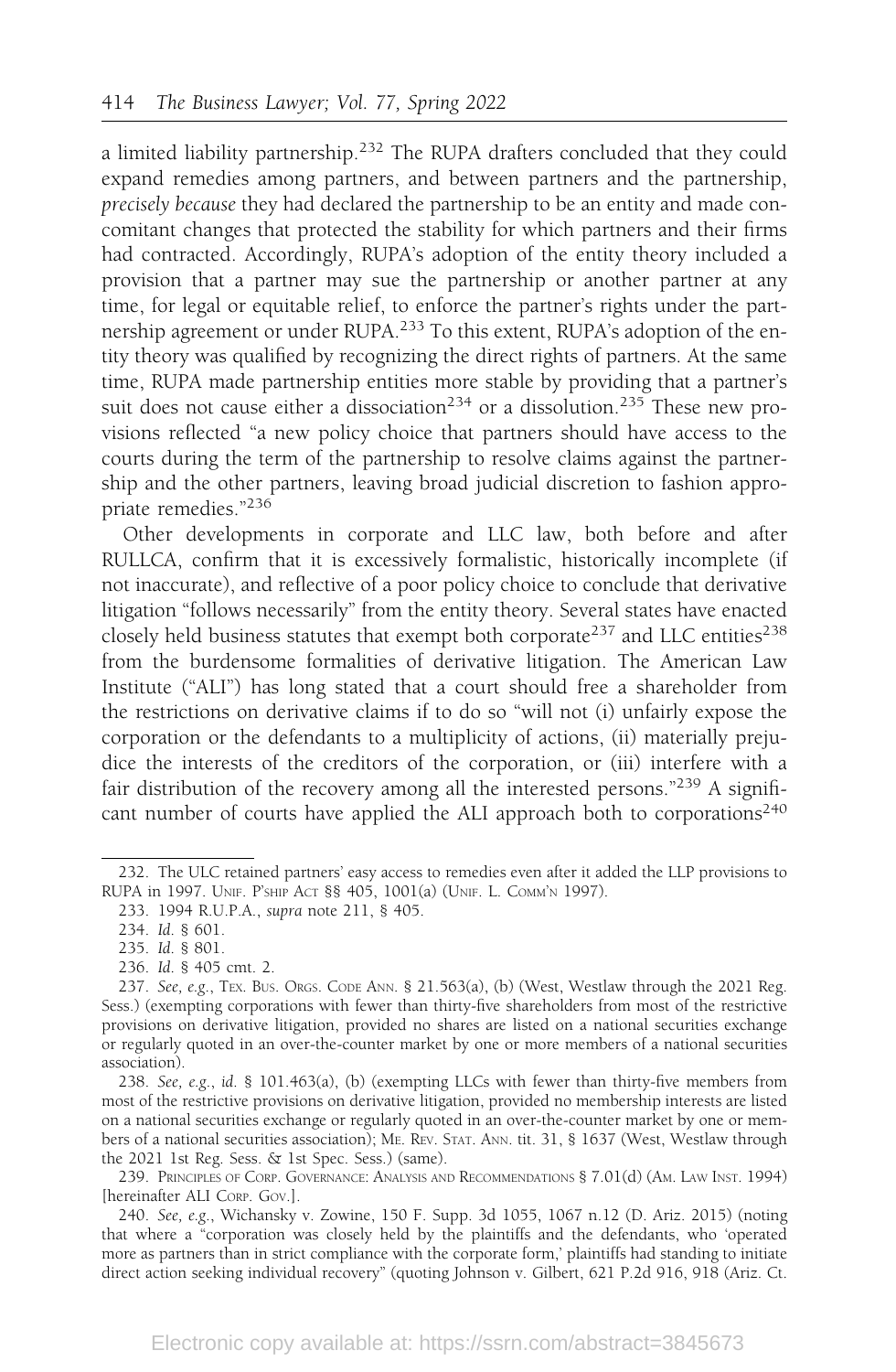and LLCs, $^{241}$  some specifically noting that the ALI approach exempts the plaintiff from the rule that permits an SLC to recommend the dismissal of the suit.<sup>242</sup> Similarly, the Alabama legislature specifically cited the ALI approach when it enacted statutory language providing that a "member may maintain a direct action to enforce a right of a[n LLC] if all members at the time of suit are parties to the action." $243$  In sum, a significant number of legislatures, courts, and commentators have concluded that the important question is what characteristics a

App. 1980), overruled on other grounds by Turley v. Ethington, 146 P.2d 1282 (Ariz. Ct. App. 2006) (citing ALI CORP. GOV., supra note 239, § 7.01(d)); see also Durham v. Durham, 871 A.2d 41, 46 (N.H. 2005) ("While we agree that consistency in the law is important, we also recognize that the derivative proceeding involves burdensome, and often futile, procedural requirements when a minority shareholder seeks to redress wrongful behavior by the majority shareholders. . . . A direct action may be appropriate in this case because all of the corporation's shareholders are before the court either as the plaintiff or as defendants; thus, there is no risk that a direct suit would expose the corporation to a multiplicity of actions. Furthermore, it appears that the corporation does not have a disinterested board of directors that could evaluate whether a derivative proceeding is in the best interest of the corporation." (citing ALI CORP. GOV., supra note 239, § 7.01(d))); Simon v. Mann, 373 F. Supp. 2d 1196, 1199 (D. Nev. 2005) (noting that, "in a closely-held corporation, the relatively few shareholders are generally also parties to the suit, and thus the attendant remedies and policy concerns are distinct from those arising in derivative suits for publicly-held corporations" (citing ALI CORP. GOV., supra note 239, § 7.01(d))); Trieweiler v. Sears, 689 N.W.2d 807, 837 (Neb. 2004) ("[A] closely held corporation may be treated, in effect, as an incorporated partnership, and a significant difference in legal treatment is unwarranted, as the concept of a corporate injury that is distinct from any injury to the shareholders approaches the fictional in the case of a firm with only a handful of shareholders." (citing ALI CORP. GOV., supra note 239, § 7.01(d))); Mynatt v. Collis, 57 P.3d 513, 529–30 (Kan. 2002) (citing ALI CORP. GOV., supra note 239, § 7.01(d), but emphasizing that the rule explicitly entrusts the trial court with discretion to determine whether a derivative claim may be pursued directly); Aurora Credit Servs., Inc. v. Liberty W. Dev., Inc., 970 P.2d 1273, 1280–81 (Utah 1998) ("[A] court may allow a minority shareholder in a closely held corporation to proceed directly against corporate officers." (citing ALI Corp. Gov., supra note 239, § 7.01(d))); Barth v. Barth, 659 N.E.2d 559, 562 (Ind. 1995) ("[The ALI's rule] represents a fair and workable approach for balancing the relative interests in closely-held corporation shareholder litigation." (citing ALI CORP. GOV., supra note 239, § 7.01(d))); Derouen v. Murray, 604 So. 2d 1086, 1091 n.2 (Miss. 1992) (citing with approval ALI CORP. GOV., supra note 239, § 7.01(d), but noting that the trial court did not address the issue).

241. Saunders v. Briner, 221 A.3d 1, 28 (Conn. 2019) (permitting the member of a single-member LLC to bring derivative claims as a direct action and receive individual recovery because to prohibit the direct action "would 'exalt form over substance' [because] . . . none of the reasons underlying the [distinct and separate injury] requirement [is] present" (quoting Barth, 659 N.E.2d at 560 (citing ALI CORP. GOV., supra note 239, § 7.01(d)))); BioConvergence, LLC v. Menefee, 103 N.E.3d 1141, 1166 (Ind. Ct. App. 2018) (citing ALI CORP. GOV., supra note 239, § 7.01(d)); Banyan Inv. Co. v. Evans, 292 P.3d 698, 702–05 (Utah Ct. App. 2012) (holding that a member of an LLC was entitled to bring a derivative action as a direct action, extending the ALI's exception for closely held corporations to LLCs).

242. See, e.g., BioConvergence, LLC, 103 N.E.3d at 1166 (stating that the ALI approach exempts the plaintiffs from the rules that permit an SLC to recommend dismissal of the lawsuit, thus, "the court in making its decision should consider whether the corporation has a disinterested board that should be permitted to consider the lawsuit's impact on the corporation"); Durham, 871 A.2d at 46 (emphasizing the absence of a disinterested board).

243. ALA. CODE § 10A-5A-9.01(c)(1) (West, Westlaw through 2021 Reg. Sess. & 1st Spec. Sess.); id. cmt. ("Subsection (c) is a modification of the [ALI] provision that allows the court to treat an action raising derivative claims as a direct action under certain circumstances.... Having all the members before the court, without the other qualifications, should be a sufficient safeguard against multiple actions. Creditor protection, which is required to be considered by a court in allowing a direct suit under the [ALI] provision, is inconsistent with the function of litigation by [LLC] members, whether this litigation is 'direct' or 'derivative' in nature.").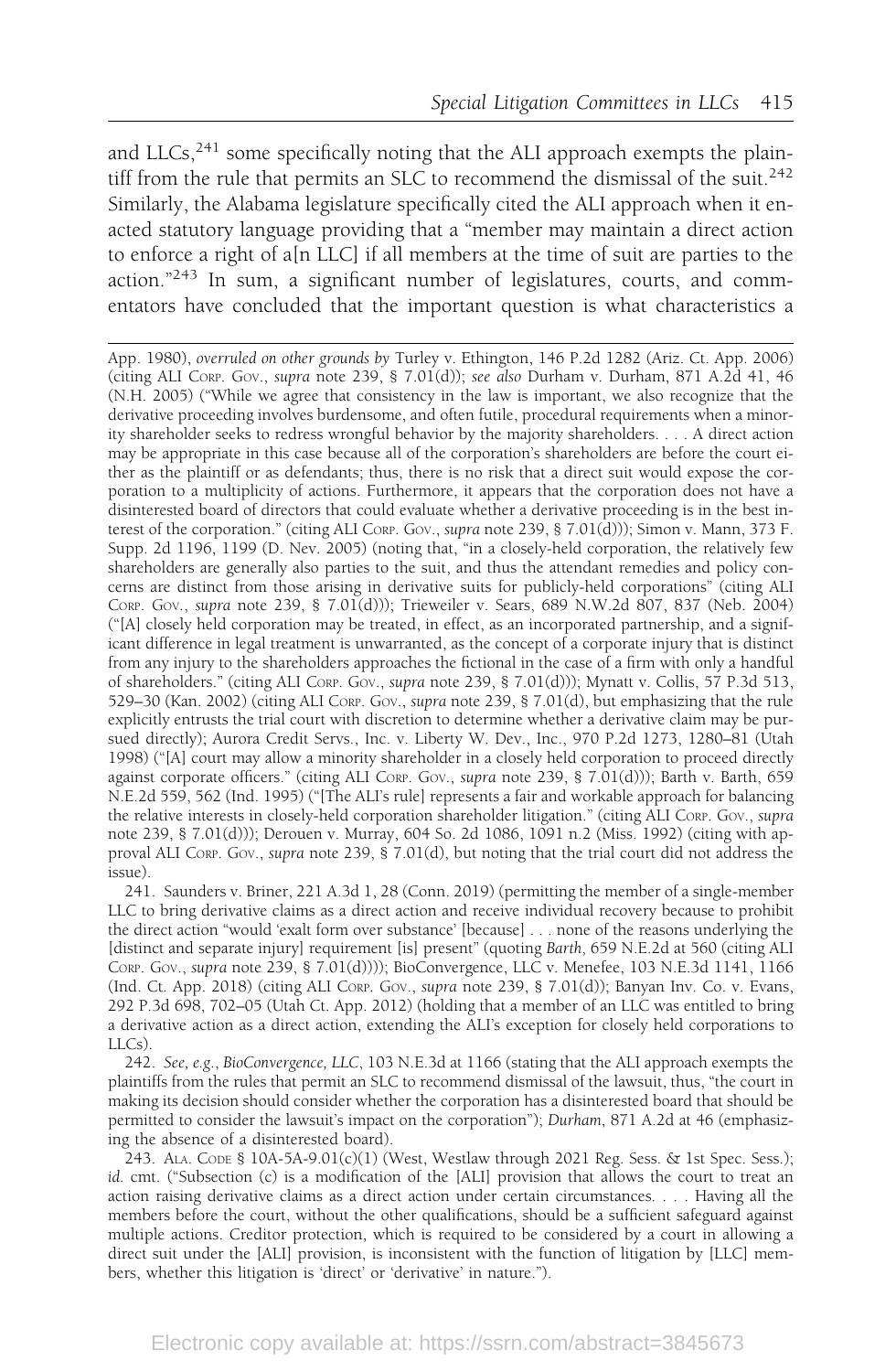particular entity should have as a matter of pragmatic policy, not what is logically compelled by the abstract notion that the business is an entity.

The related major reason the RULLCA drafters gave for curtailing direct actions by members is to protect the integrity of the shield limiting the vicarious liability of members for their involvement in the firm. It perhaps goes without saying that members forming LLCs want the liability shield. However, the LLC shield is virtually identical to the limited liability partnership shield, which never has and does not cause partners to be denied standing to bring any of their claims. Nor is it necessary to curtail direct remedies to protect partners from vicarious liability for money damages. A member's vicarious liability for breach of the agreement or statute can be made nonrecourse without withholding other direct remedies, such as an injunction.

The RULLCA Official Comment states that operating agreements are not to be treated as normal commercial contracts, while acknowledging that, "in ordinary contractual situations, it is axiomatic that each party to a contract has standing to sue for breach of that contract."<sup>244</sup> Without explaining why or how, the Official Comment declared that "different circumstances typically exist" within an LLC.<sup>245</sup> It concluded that the "distinction between direct and derivative claims protects the operating agreement."<sup>246</sup>

It is unclear how an agreement is "protected" by raising procedural barriers to its enforcement. The Official Comment states that, if "any member can sue directly over any management issue, the mere threat of suit can interfere with the members' agreed-upon arrangement."<sup>247</sup> First, this is the opposite policy choice that was made in RUPA and in the 1996 Act, which was that modern business acts result in business entities that are sufficiently stable legally and contractually to withstand internal litigation. Second, it suggests that imposing the procedural obstacles of derivative litigation will reduce or minimize internal disharmony. The "threat" of suit remains, nonetheless. It is doubtful that harmony is enhanced by imposing the complexities and costs of derivative litigation. Nor is it clear how harmony among all members, and not just harmony among the majority, will be enhanced by allocating the resolution of derivative claims to SLCs, which are likely to favor the majority unless they are subjected to careful judicial review.

e. SLC Is the Default "Dispute Resolution" Mechanism for Derivative Claims. Once the ULC decided to extend the direct/derivative distinction from public corporate law to LLCs, the natural next step would be to provide the SLC as the default dispute resolution mechanism for resolving the derivative claims. RULLCA section 805 contains the rules concerning SLCs in LLCs. It begins by giving an LLC

- 246. Id.
- 247. Id.

<sup>244.</sup> R.U.L.L.C.A., supra note 1, § 801 cmt. b.

<sup>245.</sup> Id. ("A member does not have a direct claim against a manager or another member merely because the manager or other member has breached the operating agreement. Likewise, a member's violation of the act does not automatically create a direct claim for every other member. To be able to have standing in his, her, or its own right, a member plaintiff must be able to show a harm that occurs independently of the harm caused or threatened to be caused to a[n LLC].").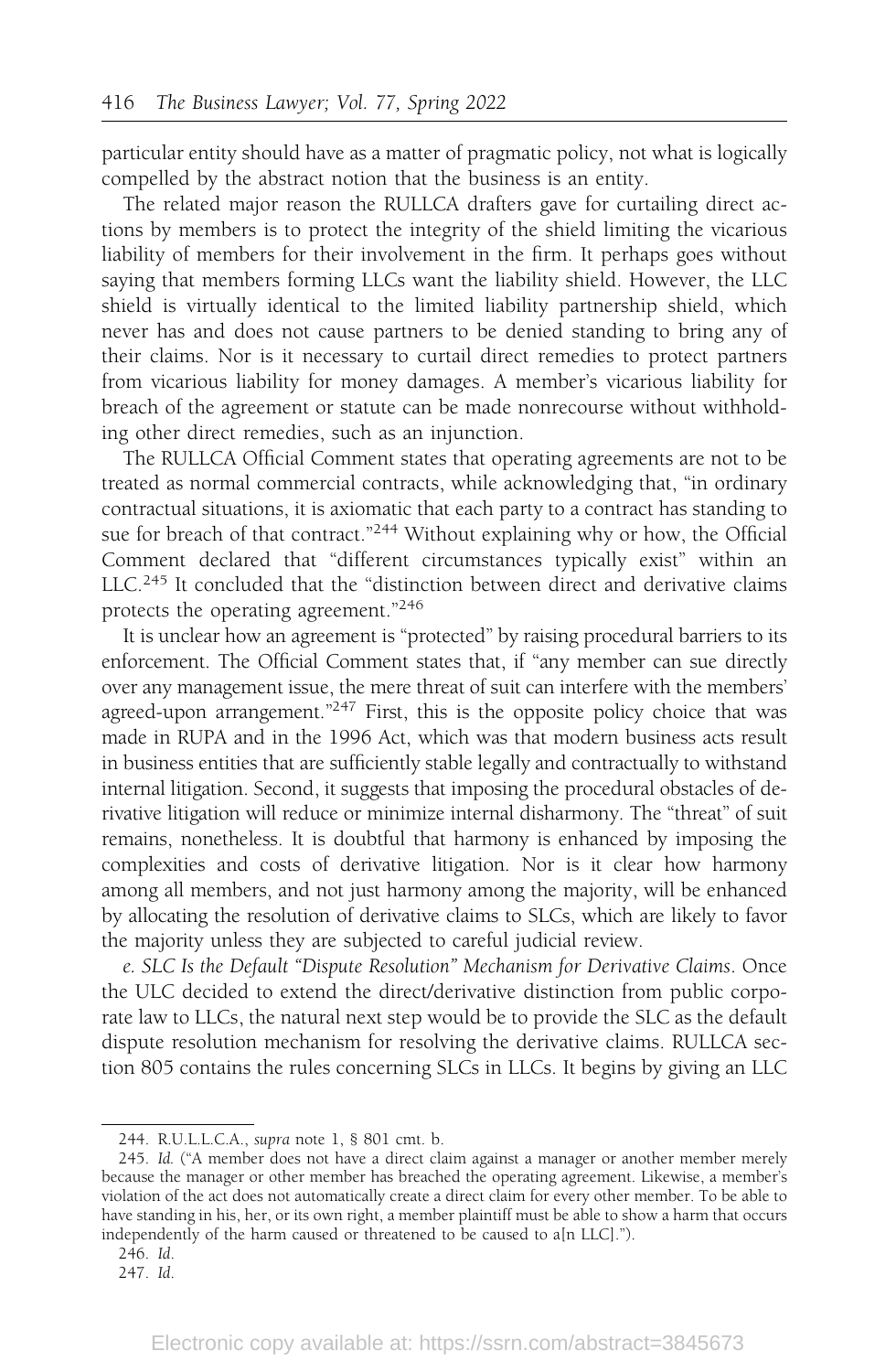that is named or made a party in a derivative proceeding the right to appoint an SLC "to investigate the claims asserted in the proceeding and determine whether pursuing the action is in the best interests" of the LLC.<sup>248</sup> The remainder of section 805 contains three different types of rules. First, it contains the basic requirement that an SLC "must be composed of one or more disinterested and independent individuals, who may be members."<sup>249</sup> Second, it provides for the ways in which an SLC may be appointed, depending upon the situation.<sup>250</sup> Third, it contains judicial mandates. The section requires the court, absent "good cause shown," to "stay discovery for the time reasonably necessary to permit the committee to make its investigation."<sup>251</sup> It concludes, most importantly, by requiring the court to enforce the determination of the SLC, if it finds "that the members of the committee were disinterested and independent and that the committee acted in good faith, independently, and with reasonable care."<sup>252</sup>

Section 805 is a mixture of mandatory rules and default rules. Section 105(c)(12) provides that the operating agreement may not "vary the provisions of Section 805, but the operating agreement may provide that the company may not have a special litigation committee."253 One fundamental point, for our purposes, is that the parties may completely opt out of the use of an SLC. Another fundamental point is that, if there is no opt out in the operating agreement, section  $105(c)$ (12) suggests that the operating agreement may not alter either the rules governing the SLC itself or the rules directed to the court. By contrast, the Official Comment states that, unless the operating agreement "preclude[s] entirely" the use of an SLC, it "may not alter the act's rules for a special litigation committee,"254 raising the question whether the only mandatory rules are those directed at the SLC itself, rather than those directed to the court. However, the statute itself suggests that the provisions of section 805 must be opted out as a complete package. The parties may not customize their SLC in a way that "varies" the rules of section 805. Nor is there any reason the parties should be able to vary the legislature's directives to the courts on how to treat LLCs.

It is understandable that the drafters intended a court to give a qualified and properly appointed SLC a chance to work and to defer to its properly produced recommendation. It also makes sense to require the SLC to be composed of "disinterested and independent individuals," because that is the same fairness requirement in corporate law, although, as we have seen, imposed with varying levels of scrutiny. It also makes sense that the parties can opt out of using an SLC and choose instead arbitration or other dispute resolution mechanism. On the other hand, it is not at all clear why the parties may not opt for a middle ground by tailoring the processes for appointing an SLC. Arbitration agreements,

<sup>248.</sup> Id. § 805(a).

<sup>249.</sup> Id. § 805(b).

<sup>250.</sup> Id. § 805(c).

<sup>251.</sup> Id. § 805(a).

<sup>252.</sup> Id. § 805(e). 253. Id. § 105(c)(12).

<sup>254.</sup> Id. § 105 cmt. (c)(12).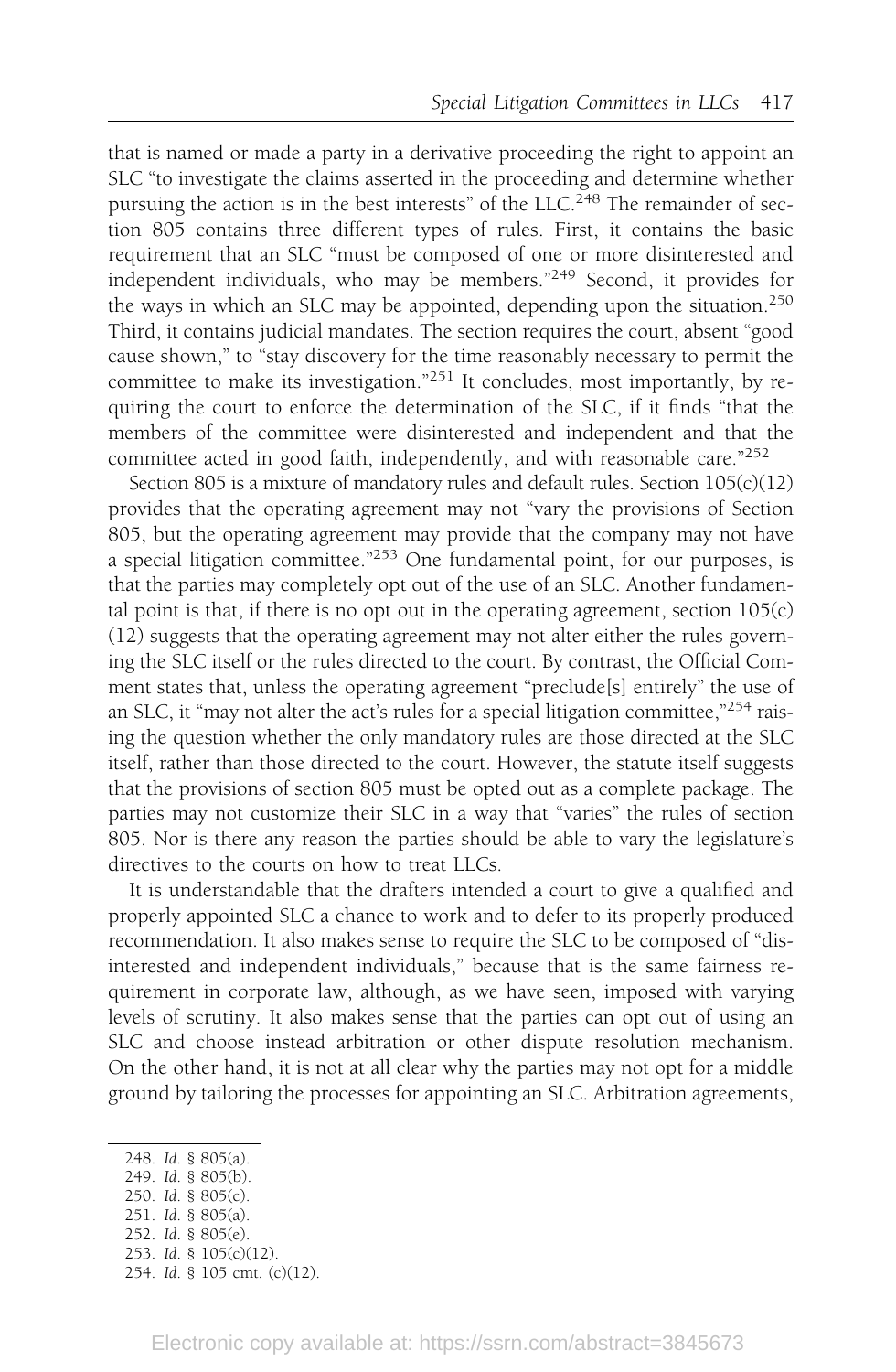for example, are likely to address arbitrator qualifications, whether there is a single arbitrator or a panel, rules governing arbitration, and how arbitrators are selected if the parties cannot agree. It is not clear why parties who do not opt for arbitration cannot include in their operating agreement similar rules on the qualifications and appointment of SLCs, especially if they intend to provide for greater protections for minority interests than those embodied in RULLCA.

f. RULLCA's Weak Protections on Appointment and Review of SLCs. RULLCA does relatively little to protect minority owners in closely held LLCs against abuses of SLCs. Some protection follows from the statutory requirement that members of the SLC be "disinterested and independent," although, as we have seen, the level of protection depends upon the jurisdiction. The critical question is how the courts will apply those two requirements, which in turn depends upon what guidance they draw from the statute. As mentioned earlier, significant practical consequences flow from choice of standard of review.<sup>255</sup> SLCs that face meaningful scrutiny are likely to be more receptive to claims by minority interests. RULLCA's Official Comments set forth the basic declaration of intent the RULLCA drafters made to the courts: they are to "follow" Auerbach's more deferential approach rather than Zapata's more careful review.<sup>256</sup> Consistent with this approach, section 805(e) requires the court to enforce the determination of the SLC if the members were disinterested and independent and if it "acted in good faith, independently, and with reasonable care."<sup>257</sup> By contrast, some states have modified this provision and stated that courts have the discretion whether to accept, modify, or reject the resolution of the SLC.<sup>258</sup> The statutory grant of judicial discretion brings those states closer to Zapata without adopting Zapata's controversial formulation.

Neither the text of RULLCA nor the Official Comments make any mention of a requirement that those appointing the SLC be disinterested and independent. Indeed, they state the opposite by providing that, in certain situations likely to arise quite often, the SLC can be appointed by a majority of those named as defendants. In the case of a member-managed LLC, the SLC may be appointed "by the affirmative vote or consent of a majority of the members not named as parties in the proceeding."<sup>259</sup> However, if all members are named as parties to the proceeding, as is likely to be the case in closely held LLCs, "a majority of the members named as defendants" may appoint the SLC.<sup>260</sup> In the case of a

<sup>255.</sup> Krishnan, Davidoff Solomon & Thomas, supra note 11, at 1–2; DEMOTT, supra note 10, § 5.18.

<sup>256.</sup> R.U.L.L.C.A., supra note 1, § 805 cmt. (e).

<sup>257.</sup> Id. § 805(e).

<sup>258.</sup> See, e.g., FLA. STAT. ANN. § 605.0804(5) (West, Westlaw through the 2021 1st Reg. Sess.) ("If the court finds that the members of the committee were disinterested and independent and that the committee acted in good faith, independently, and with reasonable care, the court may enforce the determination of the committee. Otherwise, the court shall dissolve any stay of derivative action entered under subsection (1) and allow the derivative action to continue under the control of the plaintiff." (emphasis added)).

<sup>259.</sup> R.U.L.L.C.A., supra note 1, § 805(c)(1)(A).

<sup>260.</sup> Id. § 805(c)(1)(B).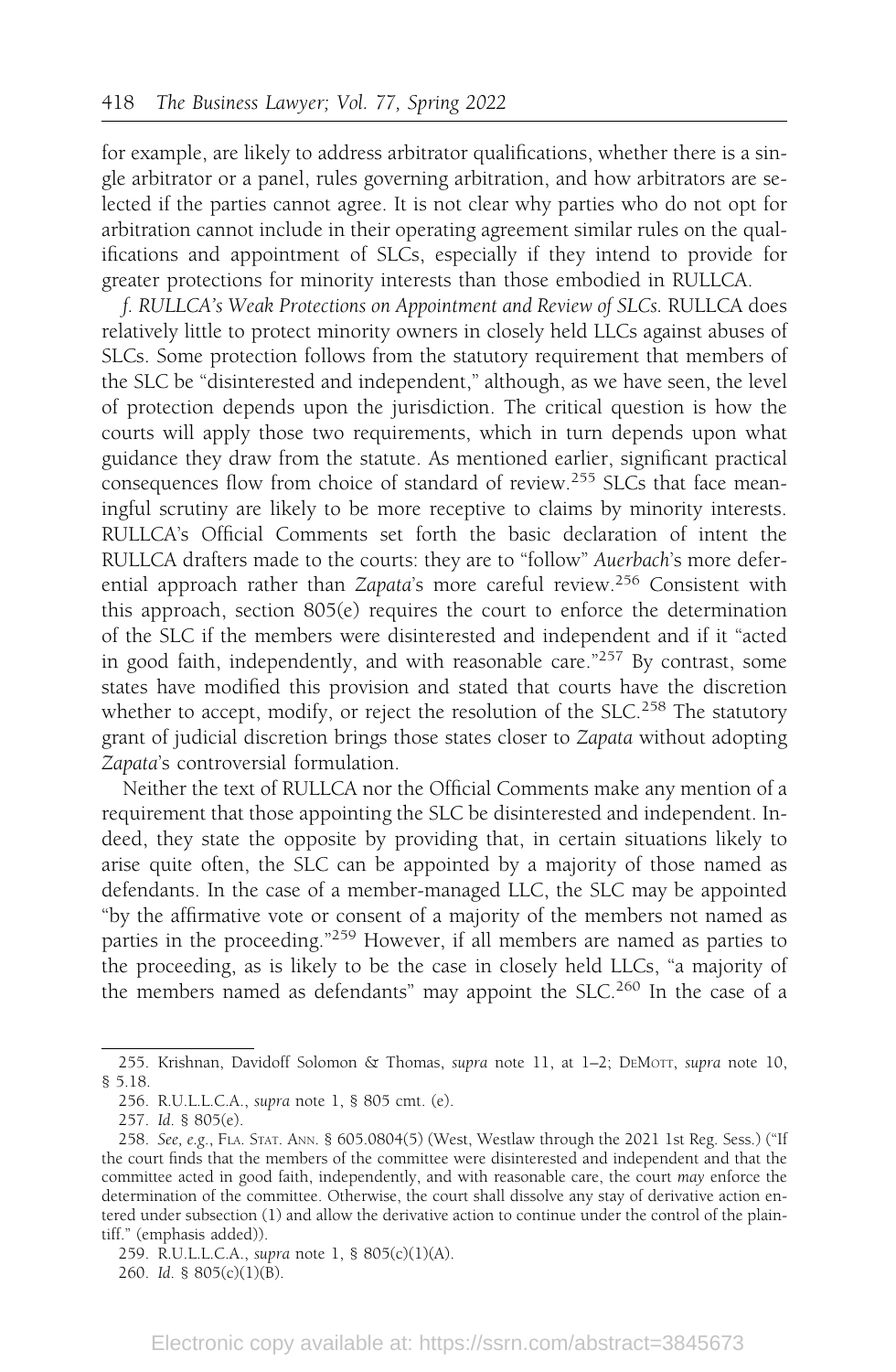manager-managed LLC, the SLC may be appointed by a majority of the managers not named as parties.<sup>261</sup> Once again, however, if all the managers are named as parties in the proceeding, "a majority of the managers named as defendants" may appoint the SLC.<sup>262</sup> As mentioned earlier, if an LLC uses an SLC, the operating agreement may not "vary" RULLCA's SLC rules.<sup>263</sup> This apparently includes the rules authorizing majorities of defendants to appoint the SLC. Unfortunately, a significant number of states enacting RULLCA have included these rules without modification.<sup>264</sup>

The grant of authority to a majority of defendants to appoint the SLC seems inconsistent with corporate law requiring the appointers themselves to be disinterested and independent wherever possible. It is true that many corporate statutes have no such requirement, and it also is true that other statutes provide that a defendant is not automatically disqualified from being a part of the appointment process.<sup>265</sup> It is also true that Zapata states that tainted boards may make legitimate appointments. However, Zapata and Oracle also suggest that fresh appointments to the board can and should minimize or eliminate taint, and that tainted appointment may cause the resulting SLCs to be held to a higher standard of review, a stricter independence requirement, or both. In most closely held LLCs, there is no board to which new blood can be appointed to minimize or eliminate taint. The law of these LLCs should not be constrained, directly or indirectly, by appointment rules premised on the existence of a board. When there is an internal dispute in a closely held LLC with no board and in which all members are parties, there is an inherent conflict between the requirement that SLC members be "disinterested and independent" and the rule that they may be appointed by majorities of defendants. This inherent conflict has been

<sup>261.</sup> Id. § 805(c)(2)(A).

<sup>262.</sup> Id. § 805(c)(2)(B).

<sup>263.</sup> See id. § 105(c)(12).

<sup>264.</sup> See CONN. GEN. STAT. ANN. § 34-271d (West, Westlaw through the 2021 Reg. Sess.); D.C. CODE ANN. § 29-808.05 (West, Westlaw through Sept. 22, 2021); IDAHO CODE ANN. § 30-25-805 (West, Westlaw through ch. 364 of the 2021 1st Reg. Sess.); MINN. STAT. ANN. § 322C.0905 (West, Westlaw through the 2021 Reg. Sess. & 1st Spec. Sess.); NEB. REV. STAT. ANN. § 21-168 (West, Westlaw through the 1st Reg. Sess. & 1st Spec. Sess. of the 107th Leg.); N.J. STAT. ANN. § 42:2C-71 (West, Westlaw through L.2021, c. 221); N.D. CENT. CODE ANN. § 10-32.1-37 (West, Westlaw through the 2021 Reg. Sess.); 15 PA. STAT. AND CONS. STAT. § 8884 (West, Westlaw through the 2021 Reg. Sess. Act 83); S.D. CODIFIED LAWS § 47-34A-1105 (West, Westlaw through the 2021 Reg. Sess.); UTAH CODE ANN. § 48-3a-805 (West, Westlaw through the 2021 1st Spec. Sess.); VT. STAT. ANN. tit. 11, § 4135 (West, Westlaw through Act 76 & M-6 of the Reg. Sess. of the 2021–22 Gen. Assemb.); WYO. STAT. ANN. § 17-29-905 (West, Westlaw through the 2021 Gen. Sess.). Other states have adopted RULLCA but do not have a statutory provision for setting up an SLC. See ALA. CODE § 10A-5A-9.01 to .09 (West, Westlaw through the 2021 2d Spec. Sess.); CAL. CORP. CODE § 17709.01–.02 (West, Westlaw through ch. 770 of the 2021 Reg. Sess.); 805 ILL. COMP. STAT. ANN. 180/40-1 to -15 (West, Westlaw through P.A. 102-334 of the 2021 Reg. Sess.); IOWA CODE § 489.901 to .1000 (West, Westlaw through the 2021 Reg. Sess.); WASH. CODE ANN. § 25.15.386 to .401 (West, Westlaw through the 2021 Reg. Sess.).

<sup>265.</sup> See GA. CODE ANN. § 14-2-744 (West, Westlaw through the 2021 Reg. Sess.); N.C. GEN. STAT. ANN. § 55-7-44 (West, Westlaw through S.L. 2021-117 of the 2021 Reg. Sess.); N.J. STAT. ANN. § 14a:3-6.5 (West, Westlaw through L.2021, c. 221 & J.R. No. 3); VA. CODE ANN. §§ 13.1-603, 13.1-672.4 (West, Westlaw through the 2021 Reg. Sess. & 2021 Spec Sess. I); WIS. STAT. ANN. § 180.0744 (West, Westlaw through the 2021 Act 59-79).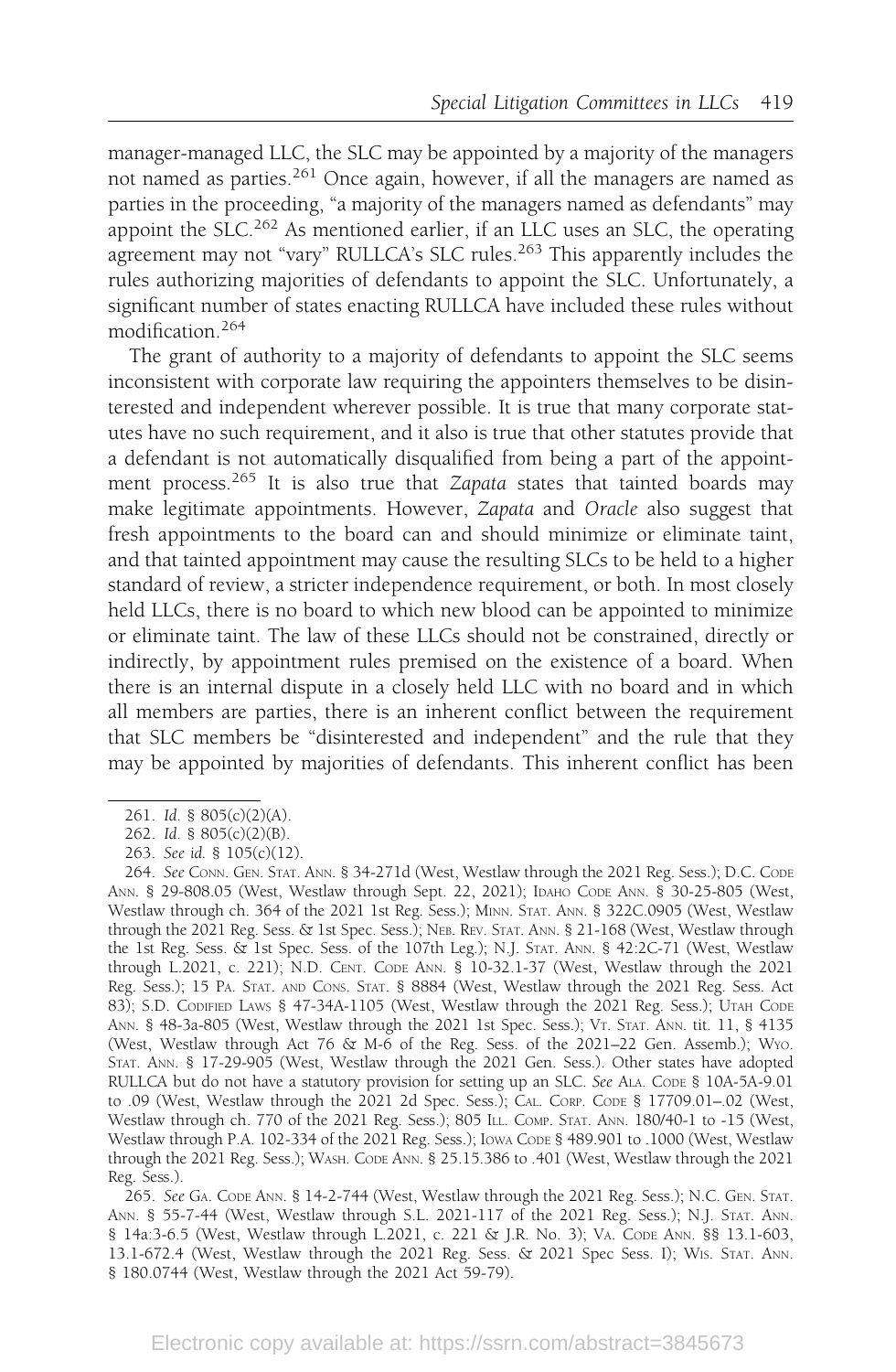recognized in the law of arbitration and in state enactment of RULLCA that modifies its appointment provisions.

In the analogous dispute resolution mechanism of arbitration, arbitrators, like SLC members, must be "independent and impartial."<sup>266</sup> In addition to this requirement, courts have placed limitations on who may appoint the arbitrators. The unilateral appointment of arbitrators by defendants has been rejected for a variety of reasons. For example, provisions that allow a business entity to select all the arbitrators have been voided as "so wholly one-sided as to present a stacked deck"<sup>267</sup> and substantively and procedurally unconscionable.<sup>268</sup>

The inherent conflict in RULLCA's rules allowing only defendants to appoint an SLC that must be "disinterested and independent" explains why a state like Florida, which generally adheres closely to major uniform acts, modified RULLCA by including non-uniform provisions that unqualifiedly require the appointing members or managers to be "disinterested and independent."<sup>269</sup> Continuing that example, under Florida law, if no such member or manager exists, the court will appoint the SLC, "consisting of a panel of one or more disinterested and independent persons," who need not be members or managers.<sup>270</sup> RULLCA would be improved by adopting this simple rule that those who appoint the SLC must themselves be disinterested and independent. In making this modification, the ULC or adopting states can be guided by uniform rules on the judicial appointment of arbitrators when normal methods fail.<sup>271</sup> Under the Revised Uniform Arbitration Act, for example, if the economics of the situation warrant it, a court may appoint a panel of arbitrators, with the plaintiff(s) selecting one, the defendant(s) selecting one, and those two panelists selecting a third.<sup>272</sup>

272. See id. § 12 cmt. 5 ("Special problems are presented by tripartite panels involving non-neutral Arbitrators—that is, in situations such as where each of the arbitrating parties selects an arbitrator and a third, neutral arbitrator is jointly selected by the arbitrators chosen by the parties."). This is said to be a situation involving "party appointed" arbitrators. There is a lesser impartiality requirement for the party-appointed arbitrators. See generally ELKOURI & ELKOURI, HOW ARBITRATION WORKS § 2.2.B.ii, at 2-56 (8th ed. 2016) (noting that "some statutes expressly limit the impartiality requirement to the neutral arbitrators serving on tripartite boards"). "While courts are required to overturn arbitration awards if they find that there has been evident partiality, two of the arbitrators of a tripartite panel are, by

<sup>266.</sup> See CPR RULES, supra note 40, § 7.1; see also AM. ARB. ASS'N, COMMERCIAL ARBITRATION & MEDI-ATION PROCEDURES § R-18(a) (2013) ("impartial and independent"). The use of the term "impartiality" in arbitration, rather than disinterest, presumably derives from the use of the term "evident partiality" in the Federal Arbitration Act as one of the few grounds for overturning an arbitral award. 9 U.S.C. § 10(a)(2) (2018).

<sup>267.</sup> Hooters of Am., Inc. v. Phillips, 173 F.3d 933, 940 (4th Cir. 1999).

<sup>268.</sup> Chavarria v. Ralphs Grocery Co., 733 F.3d 916, 927 (9th Cir. 2013) (declaring an arbitration agreement substantively and procedurally unconscionable because it would always result in an arbitrator proposed by the employer in employee-initiated arbitration proceedings).

<sup>269.</sup> FLA. STAT. ANN. § 605.0804(3) (West, Westlaw through the 2021 1st Reg. Sess.).

<sup>270.</sup> Id. § 605.0804(3)(c).

<sup>271.</sup> The ULC should modify RULLCA by borrowing language from the Uniform Arbitration Act. See UNIF. ARB. ACT § 11(a) (UNIF. L. COMM'N 2000) ("If the parties to an agreement to arbitrate agree on a method for appointing an arbitrator, that method must be followed, unless the method fails. If the parties have not agreed on a method, the agreed method fails, or an arbitrator appointed fails or is unable to act and a successor has not been appointed, the court, on [motion] of a party to the arbitration proceeding, shall appoint the arbitrator . . . .").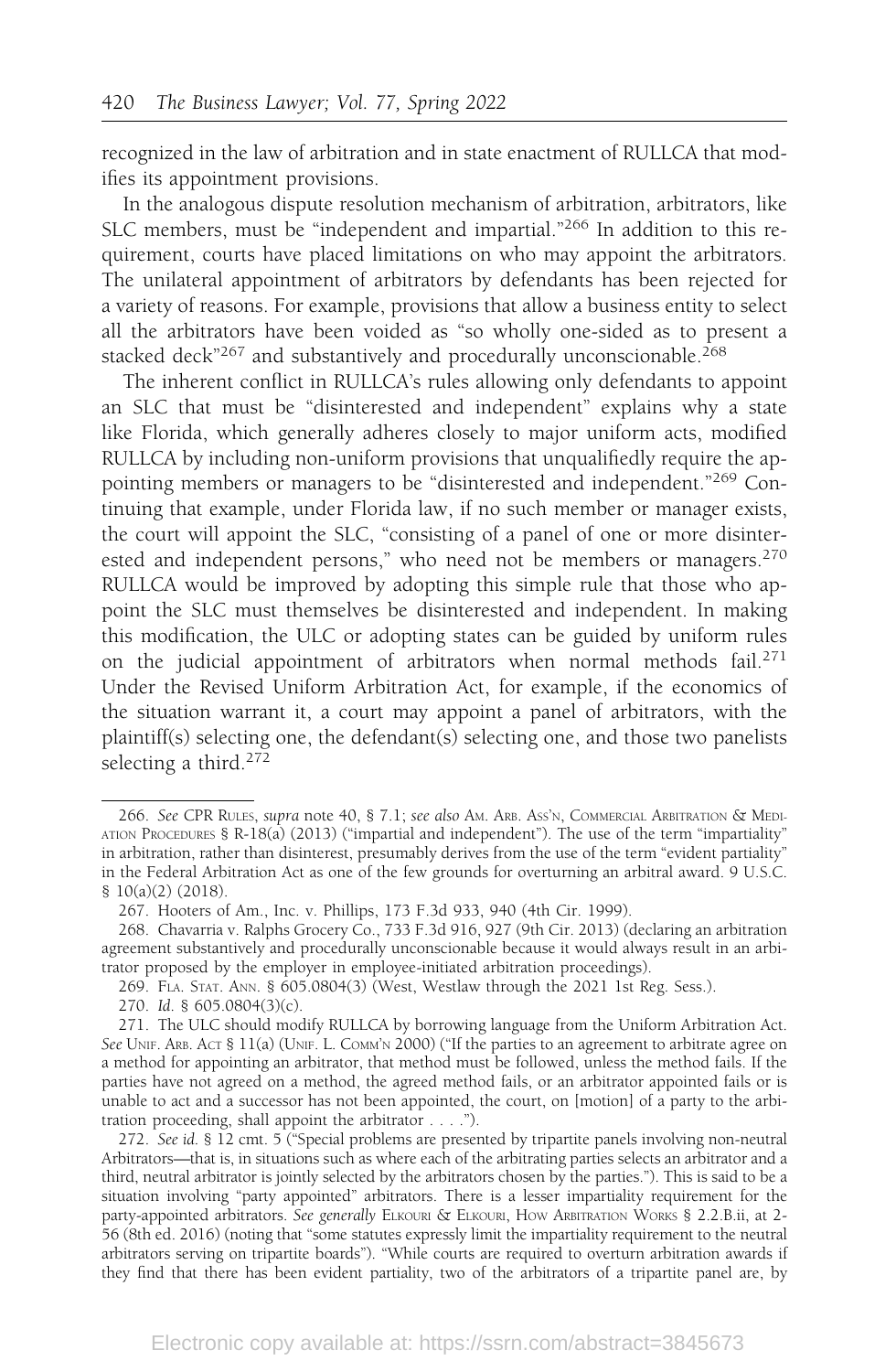g. RULLCA's Fundamental Error Imposing Derivative Litigation. A significant mixture of commentators, law reform organizations, and state legislatures have taken the position that the machinery of derivative litigation, concededly appropriate in large corporations, should not be imposed upon closely held businesses. The basic reason is that it imposes heavy litigation costs. $273$  Indeed, one of the most frequently litigated areas of LLC law is whether a member's claim is direct as opposed to derivative. Unfortunately, even two- to four-person LLCs get ensnared in litigating this issue,<sup>274</sup> possibly entailing separate proceedings if some of a member's claims are direct and some of them derivative.<sup>275</sup> The smaller the firm, the more costly the issue per member. Similarly, it is easy to imagine the many hours incurred trying to sort through how the selection of SLC members can be accomplished in closely held LLCs.<sup>276</sup>

RULLCA made the dramatic shift to limiting member access to direct remedies with no indication that the statute's target group had shifted away from small groups of entrepreneurs operating informally and without the benefit of sophisticated counsel. Instead, the Official Comment says simply that the imposition of derivative action rules is consistent with the entity theory.<sup>277</sup> However, partnerships are also statutory entities, yet offer their members easy access to direct actions. The question is not the abstract nature of a business entity. Rather, the question is what characteristics you want a particular entity to have. Numerous authorities have said that, even assuming a business is a legal entity, one size need not fit all. For example, as we have seen, some state statutes authorize direct actions in closely held businesses, whether they be in the corporate form or

274. See 2 F. HODGE O'NEAL & ROBERT B. THOMPSON, O'NEAL AND THOMPSON'S CLOSE CORPORATIONS AND LLCS: LAW AND PRACTICE § 9:26 (rev. 3d ed. 2021) ("The derivative/direct distinction makes little sense when the only interested parties are two individuals or sets of shareholders, one who is in control and the other who is not. In this context, the debate over derivative status can become 'purely technical.'" (footnotes omitted) (quoting Funk v. Spalding, 246 P.2d 184, 188 (Ariz. 1952))).

275. See Passarella v. Klein, No. 652904/2017, 2020 N.Y. Slip Op. 31527(U) (Sup. Ct. N.Y. Cnty. May 21, 2020) (illustrating the absurdity of applying the direct/derivative distinction to a closely held LLC). In that case, the court denied a direct claim to a plaintiff who was 50 percent owner of a twomember, member-managed LLC who argued that the only other member had violated his fiduciary duties by diverting firm funds for his personal use and to form a new business. Id. at \*1–5. It is not clear what policy goal, if any, the court thought it was serving by denying the direct claim. For a discussion of Florida cases addressing the direct/derivative distinction in small LLCs, see Donald J. Weidner, Dissatisfied Members in Florida LLCs: Remedies, 18 FLA. ST. U. BUS. REV. 1 (2019).

276. Einhorn v. Culea, 612 N.W.2d 78, 93 n.49 (Wis. 2000) (acknowledging that "it may be difficult for closely held corporations to assemble special litigation committees," and noting the corporate statute providing for court appointment in that event (citing WIS. STAT. ANN. § 180.0744(6))).

277. See R.U.L.L.C.A., supra note 1, § 801 cmt. (b) ("This subsection codifies the role of standing that predominates in entity law.").

their very nature, biased . . . . " Id. § 4.5.B, at 4-21-22; see Deseriee A. Kennedy, Predisposed with Integrity: The Elusive Quest for Justice in Tripartite Arbitration,8GEO. J. LEGAL ETHICS 749, 750 (1995) ("In tripartite panel arbitrations, under the rules of the American Arbitration Association (AAA), partyappointed arbitrators are permitted and even encouraged to be predisposed toward the position of their nominating party.").

<sup>273.</sup> See Larry E. Ribstein, Litigating in LLCs, 64 BUS. LAW. 739, 740–41 (2009); see also Sandra K. Miller, What Buy-Out Rights, Fiduciary Duties, and Dissolution Remedies Should Apply in the Case of the Minority Owner of a Limited Liability Company?, 38 HARV. J. ON LEGIS. 413, 453 (2001) ("A direct action should not be barred in an LLC, particularly where it would be the most efficient manner of resolving the dispute.").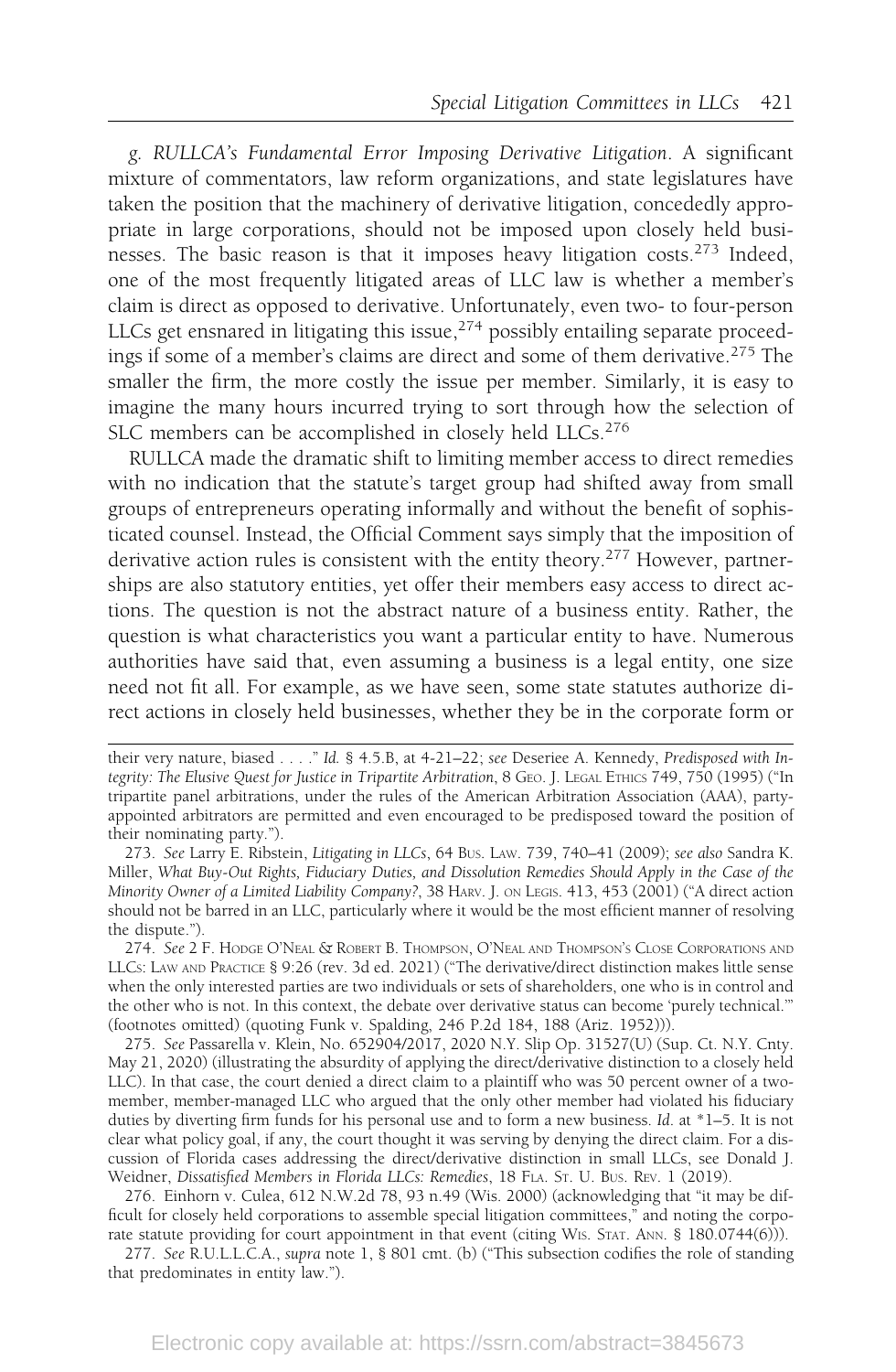in the LLC form.<sup>278</sup> Similarly, numerous courts have adopted the American Law Institute's recommendation that direct actions should be permitted in closely held firms unless there is a policy reason to withhold them.<sup>279</sup>

Therefore, to avoid high litigation costs, effect the presumptive intent of the members, and afford access to the courts unless reason suggests otherwise, legislatures should allow people forming LLCs to opt in to the machinery of derivative litigation rather than force them to opt out of it. Texas offers a good example of one way to proceed slightly more narrowly. It permits much greater access to judicial remedies in the case of closely held firms, defined as corporations or LLCs with fewer than thirty-five shareholders<sup>280</sup> or members.<sup>281</sup> In the case of a closely held LLC, the derivative action rules "do not apply to a claim or a derivative proceeding by a member of a closely held [LLC] against a governing person, member, or officer of the [LLC]."<sup>282</sup> This means that the derivative action rules do not apply to internal disputes within the LLC, but continue to apply to claims against third parties. Any internal derivative action brought by a "member . . . may be treated . . . as a direct action brought by a member for the member's own benefit.<sup>283</sup> However, any recovery in a direct or derivative proceeding may be paid to the LLC "if necessary to protect the interests of creditors or other members" of the LLC.<sup>284</sup>

### B. OBEID APPLIES ZAPATA TO JUDICIAL REVIEW OF SLCS IN LLCS

Thirty-five years after Zapata and a dozen years after Oracle, Obeid v. Hogan<sup>285</sup> gave a retrospective on Zapata and explained how it applies to the appointment and review of SLCs in LLCs with different structures. Although the Delaware legislature quickly reversed a key aspect of Obeid's holding,<sup>286</sup> it remains an important discussion of how corporate precedent applies to SLCs in LLCs.

283. Id. § 101.463(c)(1).

<sup>278.</sup> See supra notes 237–38 and accompanying text.

<sup>279.</sup> See supra notes 239–43 and accompanying text.

<sup>280.</sup> TEX. BUS. ORGS. CODE § 21.563(a), (b) (West, Westlaw through the 2021 Reg. Sess.).

<sup>281.</sup> Id. § 101.463(a), (b).

<sup>282.</sup> Id. § 101.463(b).

<sup>284.</sup> Id. § 101.463(c)(2).

<sup>285.</sup> No. 11900, 2016 WL 3356851 (Del. Ch. June 10, 2016).

<sup>286.</sup> Compare id. at \*16–17 (suggesting limits on delegation under DEL. CODE ANN. tit. 6, § 18- 407), with S. 72, 149th Gen. Assemb. § 11 (Del. 2017) (amending DEL. CODE ANN. tit. 6, § 18- 407 ("Unless otherwise provided in the [LLC] agreement, a member or manager of a[n LLC] has the power and authority to delegate to 1 or more other persons any or all of the member's or manager's, as the case may be, rights, powers and duties to manage and control the business and affairs of the [LLC]. Any such delegation may be to agents, officers and employees of a member or manager or the [LLC], and by a management agreement or another agreement with, or otherwise to, other persons. . . . No other provision of this chapter shall be construed to restrict a member's or manager's power and authority to delegate any or all of its rights, powers and duties to manage and control the business and affairs of the [LLC]."), amended by S. 114, 151st Gen. Assemb. § 4 (Del. 2021)).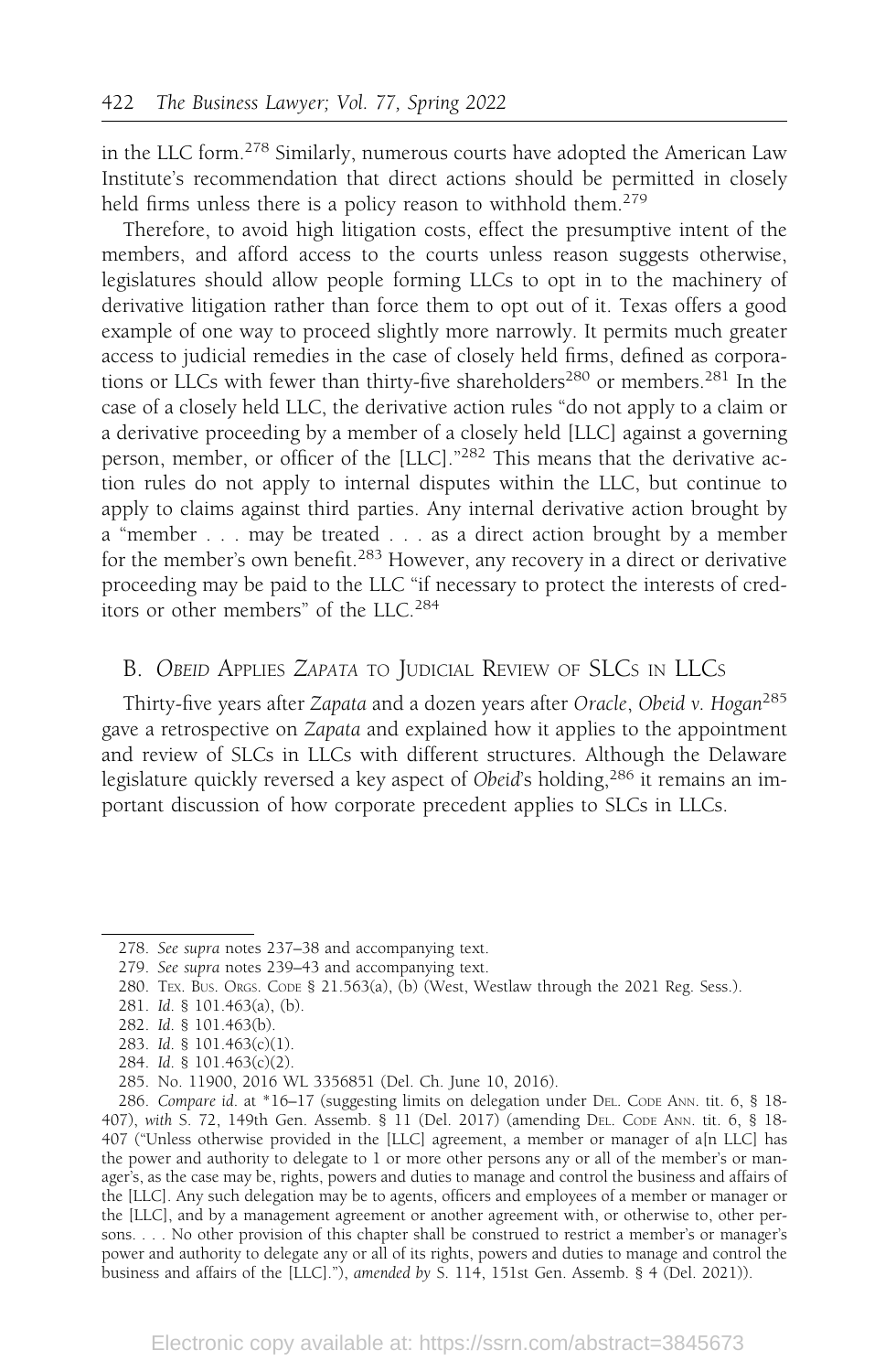#### 1. Obeid Facts and Basic Holding

Obeid involved three natural persons who were equal members of two manager-managed Delaware LLCs that owned and "jointly manage[d]" over \$1 billion in real estate assets, including hotels and other commercial properties.<sup>287</sup> Initially, Obeid managed the day-to-day operations of the hospitality division and his two fellow members, La Mack and Massaro, managed the operations of the commercial division. One LLC, which the court referred to as the Corporate LLC, was managed by a Board of Directors to which all three members were initially named.288 The second LLC, which the court referred to as the Manager-Managed LLC, was managed by the three members, not in their capacity as members but in their capacity as the persons designated as "managers" under the LLC agreement.<sup>289</sup> Obeid was also the President and Operating Manager of the Manager-Managed LLC.<sup>290</sup>

On July 1, 2014, La Mack and Massaro voted to remove Obeid as President and Operating Manager of the Manager-Managed LLC and to install Massaro in his place. Consistent with their agreement that entitled each of them to be a manager for so long as he is a member, they did not attempt to remove him as a manager. Instead, they sued him and voted to remove him as a director of the Corporate LLC.

The next month, Obeid asserted derivative claims on behalf of both LLCs in New York federal district court.<sup>291</sup> He claimed that La Mack and Massaro had inappropriately used the assets of both LLCs to start competing companies. He argued that it was futile to make a demand on the LLCs because La Mack and Massaro "suffer from conflicts of interest and divided loyalties that preclude them from exercising their independent business judgment on this matter."292 The derivative suit subsequently "progressed well beyond the stage where La Mack and Massaro could contest Obeid's authority to assert derivative claims . . . on

<sup>287.</sup> Obeid, 2016 WL 3356851, at \*1.

<sup>288.</sup> Id.

<sup>289.</sup> Id. at \*1–2.

<sup>290.</sup> Id. at \*2.

<sup>291.</sup> Id. Contemporaneous with their vote to remove Obeid as president and operating manager of the manager-managed LLC, La Mack and Massaro filed an action in North Carolina state court against Obeid relating to his tenure as operating manager. Id. In August, Obeid filed an action against them in New York federal court, alleging they were using assets belonging to the two LLCs. Id. This New York federal action asserted both direct and derivative claims. Id. The following March, the North Carolina court stayed its action in deference to the New York action. Id. Later that month, Obeid filed a second action in New York, in state court, against a third party that competed with the two LLCs, alleging that La Mack and Massaro were improperly selling properties of the LLCs in return for side benefits. Id. In July 2015, La Mack and Massaro counterclaimed against Obeid in the New York federal action, alleging, among other things, fraud and breach of the LLC agreements. Id. In September of 2015, La Mack and Massaro caused the subsidiaries of the LLCs, through which the LLCs held the properties that were the subject of the New York state action, to file for bankruptcy. See id. The bankruptcy court later lifted the automatic stay to allow both the state and federal actions in New York to proceed. Id. In January 2016, the claims asserted in the state action were brought into the federal action. Id. The numerous counts in the enlarged federal action against La Mack, Massaro, and their affiliates included derivative claims on behalf of the two LLCs. Id.

<sup>292.</sup> Id.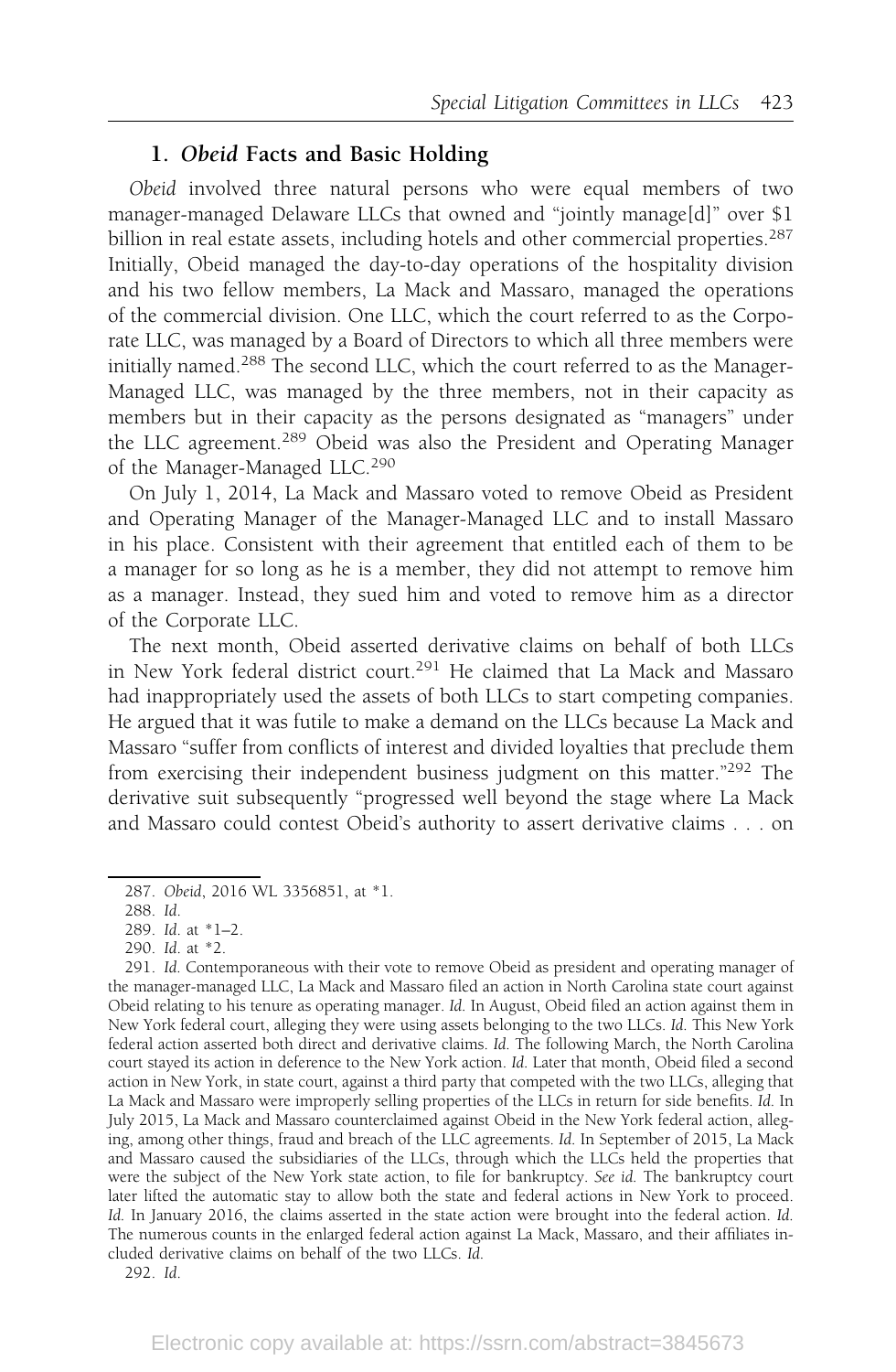the theory that demand should have been made."293 Indeed, discovery had been completed.

The story of the appointment of an SLC for each LLC is a bit untidy, as fallings out often are. At the end of July 2015, there was a joint special meeting of the board of directors of the Corporate LLC and the managers of the Manager-Managed LLC. During the meeting, the Brewer Firm, retained by La Mack and Massaro to represent both LLCs, proposed that a retired federal judge be hired to serve as the SLC for each entity, to investigate and recommend whether to pursue the derivative claims, including the claims asserted against La Mack and Massaro. La Mack and Massaro voted in favor of "the concept" of forming an SLC whereas Obeid voted against it.294 One month later, La Mack and Massaro executed an engagement letter, naming Judge Hogan, one of two retired federal judges mentioned at the joint meeting, to serve as a one-person SLC for each LLC.<sup>295</sup> Unlike the typical practice in corporations, Judge Hogan was not first appointed as a director of the Corporate LLC. Nor was he appointed as a member or manager of the Manager-Managed LLC.<sup>296</sup>

Obeid sued for a declaratory judgment that Judge Hogan had no authority to act as a one-person SLC for either LLC, and hence had no authority over any of the derivative claims.<sup>297</sup> The court, in an opinion by Vice Chancellor Laster that emphasized the extraordinary nature of an attempt to wrest control over a validly commenced derivative action, granted Obeid summary judgment with respect to both SLCs.

The court held that both SLCs were improperly constituted, although for slightly different reasons. Because the Corporate LLC adopted "a governance structure paralleling that of a Delaware corporation," Zapata applied to prevent Judge Hogan, as a non-director, from serving "as a one-man [SLC]."<sup>298</sup> Because the "Manager-Managed LLC also exhibits corporate features, albeit not so pervasively as the Corporate LLC, [i]t . . . seems likely that the reasoning applicable to the Corporate LLC compels the same result for the Manager-Managed LLC."<sup>299</sup> However, Vice Chancellor Laster said it was not necessary to decide whether Zapata prevented Judge Hogan, as a non-manager, from serving as the sole member of the Manager-Managed LLC's SLC. He avoided resolving the issue as a matter of law by interpreting the LLC agreement as preventing a non-manager from serving as a single-person SLC.

<sup>293.</sup> Id.

<sup>294.</sup> Id. at \*3. "No formal resolutions creating parallel [SLCs] were either presented or adopted. The idea was considered, and a vote was held, but only as a concept." Id.

<sup>295.</sup> Id. at \*3–4. La Mack and Massaro each signed the letter as a "member-manager" of the Corporate LLC and the Member-Managed SLC. Id. at \*4.

<sup>296.</sup> Id. at \*4. A month later, La Mack and Massaro voted to remove Obeid as a director of the Corporate LLC. Id.

<sup>297.</sup> Id. Obeid also argued that he had not properly been removed from the board of the Corporate LLC, a claim the court rejected. Id.

<sup>298.</sup> Id. at \*5.

<sup>299.</sup> Id. at \*17.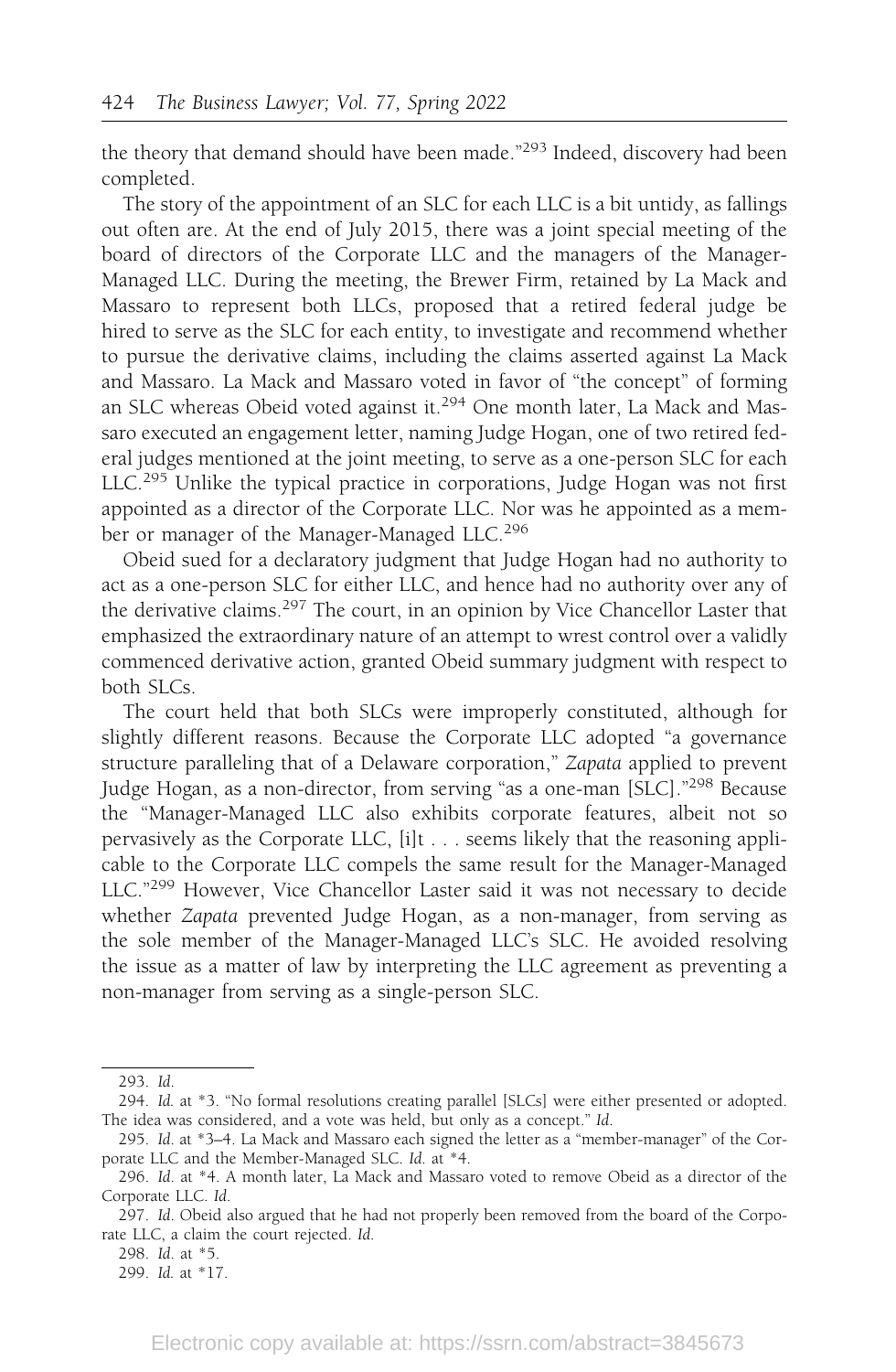### 2. Presumptive Intent of Members Is Inferred from the Structure of Their LLC

Obeid's most important lesson is that courts will fill gaps in the statute or operating agreement according to the presumptive intent of the members, which in turn will be inferred from the structure they have chosen for their LLC. Part of the "freedom" of the LLC form is that members get to define the "character" of their firm and "their own approach to common business 'relationship' problems."<sup>300</sup> Accordingly, when filling a statutory or contractual gap, the court will analogize to business forms that most resemble the way the members have structured their relationship. For example, analogies to corporate law are most appropriate if the members have contracted for all the formalities normally associated with the corporate form. By contrast, analogies to partnership law are more appropriate if the members eschewed corporate formalities and all act informally as managers. The appropriate analogy can also vary depending upon the issue.

In the case of derivative suits, the analogy to corporate law is particularly strong because the "derivative suit is a corporate concept grafted onto the [LLC] form."<sup>301</sup> Given the corporate origins of derivative suits, "[a]bsent other convincing considerations, case law governing corporate derivative suits is generally applicable to suits on behalf of an LLC."302 However, the analogy could vary based on the choices members make when structuring their LLCs. Those "choices . . . have consequences."<sup>303</sup>

If the members<sup>304</sup> "have embraced the statutory default rule of a membermanaged governance arrangement . . . , then the parties should expect a court to draw on analogies to partnership law."305 The "member-managed governance arrangement . . . has strong functional and historical ties to the general partnership (albeit with limited liability for the members)."306 As in the case of partnership law,<sup>307</sup> the LLC act's "default framework generally contemplates a unity of

305. Id. (emphasis added).

<sup>300.</sup> Id. at \*5 (first quoting DEL. CODE ANN. tit. 6, § 18-1101(b) (West, Westlaw through ch. 265 of the 151st Gen. Assemb.); then quoting Kuroda v. SPJS Holdings, L.L.C., 971 A.2d 872, 880 (Del. Ch. 2009); and then quoting Haley v. Talcott, 864 A.2d 86, 88 (Del. Ch. 2004)).

<sup>301.</sup> Id. at \*7 (quoting Elf Atochem N. Am., Inc. v. Jaffari, 727 A.2d 286, 293 (Del. 1999) (citing DEL. CODE ANN. tit. 6, § 18-1001, which addresses derivative actions)).

<sup>302.</sup> Id.

<sup>303.</sup> Id. at \*6.

<sup>304.</sup> Vice Chancellor Laster discussed "drafters" and not "members." See id. However, there is no need for a "drafter" for the default rule to apply. Also, a drafter, under normal agency principles, is to effect the intent of the principal, which would be the members under an aggregate theory, the LLC itself under an entity theory, or both under a blended theory. In short, the decisions of the "drafters" are presumptively imputed to the members and the firm.

<sup>307.</sup> The default rules vary for the allocation of management authority among the owners. Management of an LLC is vested, by default, in the members in proportion to their interest in profits owned by the members, whereas in a partnership it is, by default, shared equally. See DEL. CODE ANN. tit. 6, § 15-401(f) (West, Westlaw through ch. 265 of the 151st Gen. Assemb.) ("Each partner has equal rights in the management and conduct of the partnership business and affairs."); id. § 18- 402 ("Unless otherwise provided in a[n LLC] agreement, the management of a[n LLC] shall be vested in its members in proportion to the then current percentage or other interest of members in the profits of the [LLC] owned by all of the members . . . ."). In both forms, the majority controls management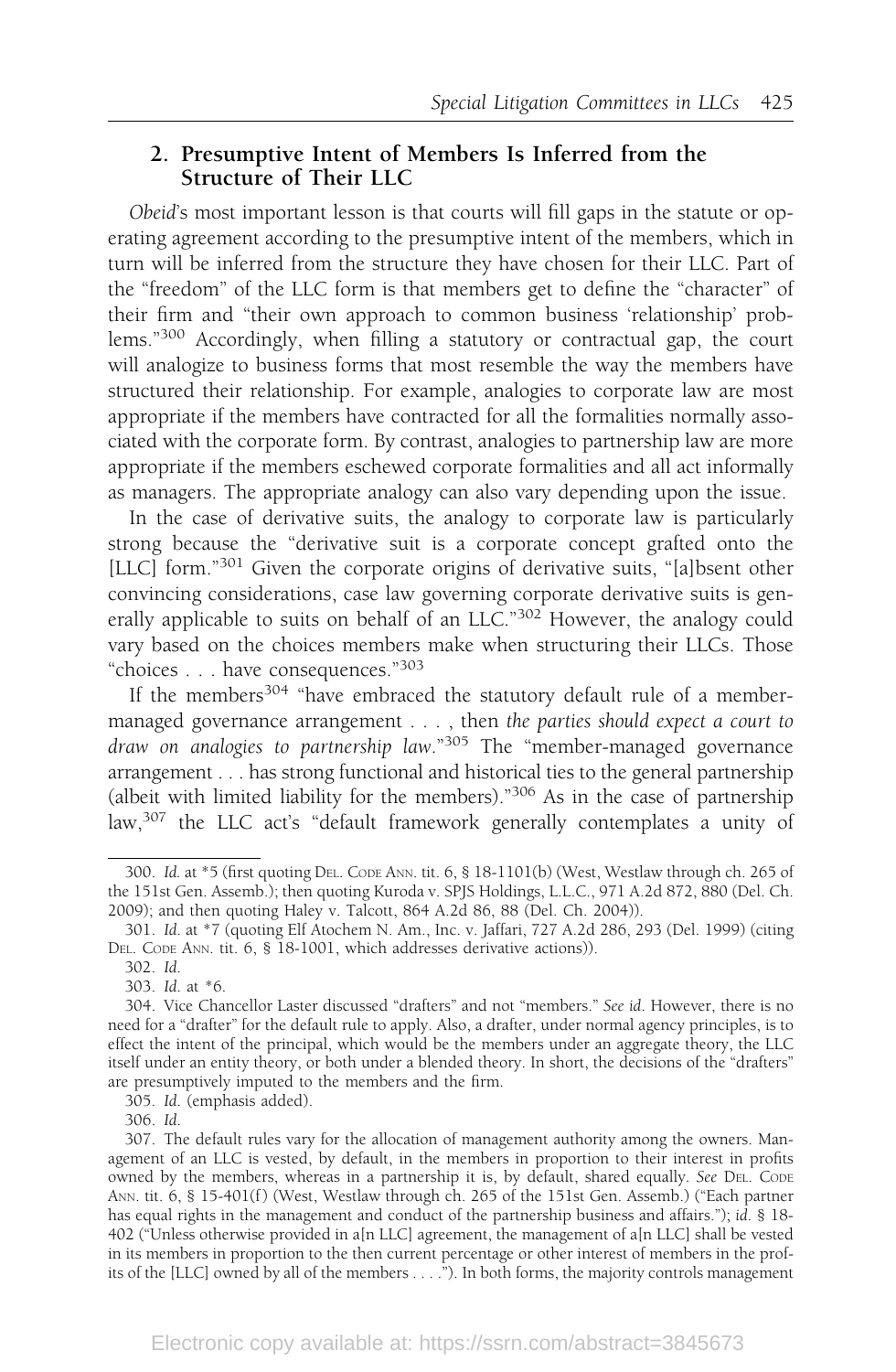membership and management control."<sup>308</sup> "If, on the other hand, the drafters have opted for a single managing member with other generally passive, nonmanaging members," they have created "a structure closely resembling and often used as an alternative to a limited partnership, then the parties should expect a court to draw on analogies to limited partnership law."309 "The field of limited partnership law is particularly fertile" because the LLC act was modeled on the limited partnership act, with almost identical architecture and wording.310 In addition, as a practical matter, the passive members of a manager-managed entity are often treated like limited partners.<sup>311</sup> If, on the other hand, the members "have opted for a manager-managed entity, created a board of directors, and adopted other corporate features, then the parties to the agreement should expect a court to draw on analogies to corporate law."312 This is true even if the board is called a "board of managers" rather than a board of directors.<sup>313</sup> Finally, depending upon the terms of the operating agreement, "analogies to other legal relationships may also be informative."<sup>314</sup>

The court cautioned against embracing "analogies to other entities or legal structures too broadly or without close analysis," given the great flexibility inherent in the LLC form.<sup>315</sup> The drafters of an LLC agreement may have adopted partnership-like features for some aspects of the relationship and corporate-like features for others.316 For example, corporate features are lacking if the member has no economic interest or if the interest of the member is not as alienable as corporate shares or involves no right to vote. Analogies to the law of different forms may therefore be appropriate within the same LLC, depending upon the issue.

The facts of the Corporate LLC in Obeid did not involve any "other convincing considerations" that would render corporate case law inapplicable to the review of the SLC.<sup>317</sup> To the contrary, "the Corporate LLC agreement substantially recreates the governance structure of a Delaware corporation using language drawn from the corporate domain."<sup>318</sup> It provided for a member-managed

- 311. Id. (citing Elf Atochem N. Am., Inc., 727 A.2d at 290).
- 312. Id. at \*6 (emphasis added).

decisions. See id. § 15-401(j) ("A difference arising as to a matter in the ordinary course of business of a partnership may be decided by a majority of the partners."); id. § 18-402 ("[T]he decision of members owning more than 50 percent of the said percentage or other interest in the profits [shall be] controlling . . . .").

<sup>308.</sup> Obeid, 2016 WL 3356851, at \*6 n.3 (quoting ROBERT L. SYMONDS, JR.&MATTHEW J. O'TOOLE, DELAWARE LIMITED LIABILITY COMPANIES § 9.01[A][1], at 9-5 (2015)).

<sup>309.</sup> Id. at \*6 (emphasis added).

<sup>310.</sup> Id. at \*6 n.4 (citing Elf Atochem N. Am., Inc. v. Jaffari, 727 A.2d 286, 290 (Del. 1999)).

<sup>313.</sup> Id. at \*6 n.5 (collecting cases involving agreements that provided that the board was to be treated in all respects like a corporate board or that the LLC was to be governed in all respects like a corporation).

<sup>314.</sup> Id. at \*6 (citing JAKKS Pac., Inc. v. THQ/JAKKS Pac., LLC, No. 4295, 2009 WL 1228706, at \*2 (Del. Ch. May 6, 2009) (stating that a party to an LLC agreement, while "technically a member," had an economic interest that was "less . . . of an equity owner and more akin to a licensor with rights to royalties based on sales").

<sup>315.</sup> Id.

<sup>316.</sup> Id.

<sup>317.</sup> Id. at \*7.

<sup>318.</sup> Id.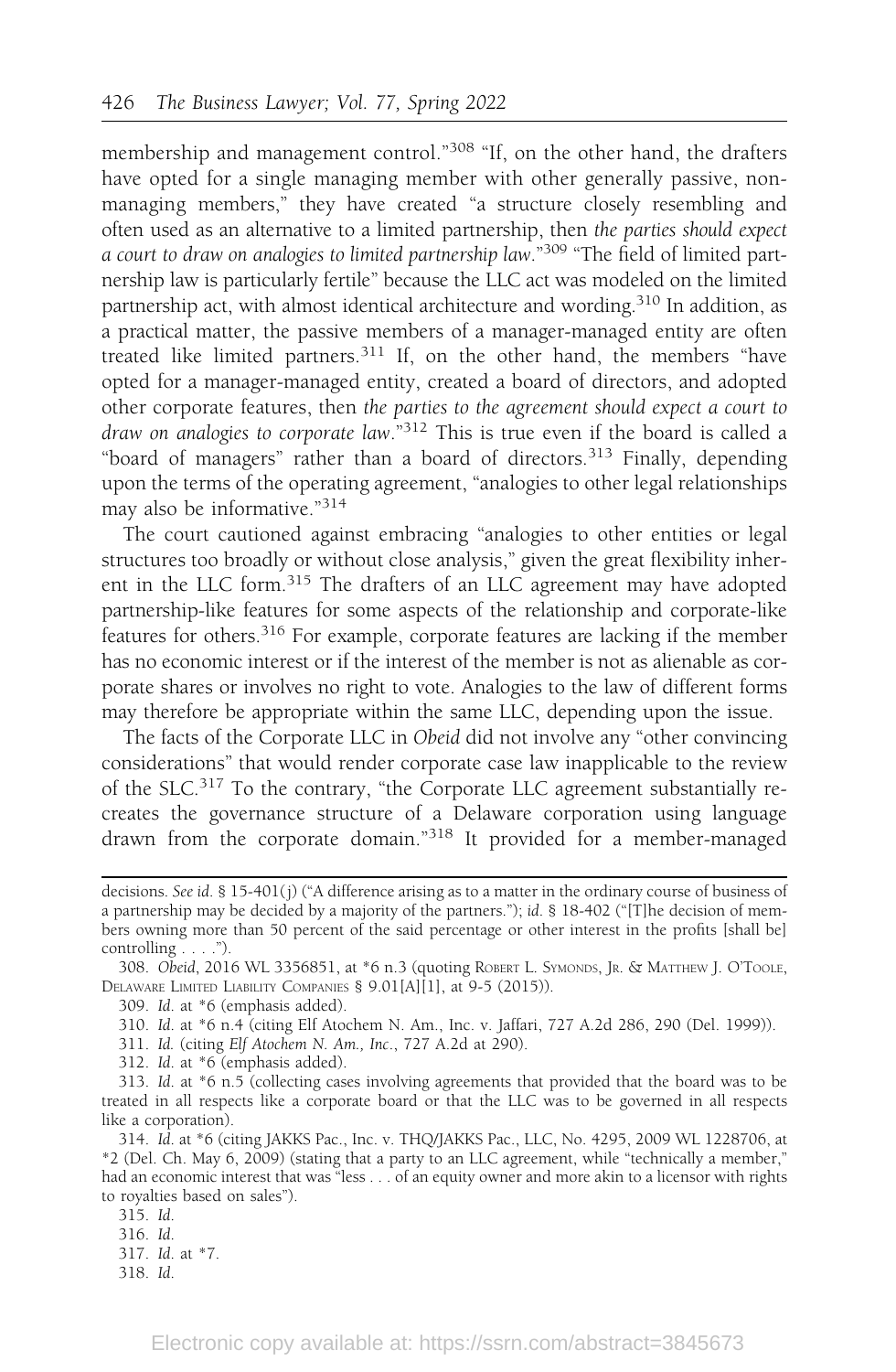LLC in which "the business and affairs" of the LLC "shall be managed by or under the direction of a Board of one or more Directors designated by the Members."<sup>319</sup> A director "need not be a Member."320 The members could increase or decrease the number of directors at any time. The court concluded that this provision alone "establishe[d] a board-centric governance model tracking that of a corporation."<sup>321</sup> Equally important was the fact that the agreement tracked the corporate statute when defining the board's ability to delegate authority to committees.<sup>322</sup> It provided that the board could designate committees, consisting of one or more directors, to whom it could delegate all its authority to manage the firm. "The presence of these corporate traits in the Corporate LLC Agreement calls for applying corporate precedents to derivative claims involving the entity."<sup>323</sup> In particular, "corporate analogies should guide whether the Corporate Board can empower a[n SLC] comprising a single non-director."<sup>324</sup>

### 3. The Reformulation of Zapata as Enhanced Scrutiny

The second most important lesson of Obeid is that judicial review of the composition, work, and recommendations of SLCs is better understood in terms of enhanced scrutiny than in terms of a second step of review in which courts apply their own "business judgment."325 Obeid located the then-thirty-five-year-old Zapata opinion among the three standards of judicial review that had come to be recognized in Delaware, depending upon the nature of the case. First, there is the "maximal deference" characterized by the business judgment rule, which applies to decisions by a disinterested board.<sup>326</sup> Second, at the other extreme, is "entire fairness review, reflecting a policy of extreme skepticism toward self-dealing decisions."327 Third, and in between the two, is the "intermediate" standard of review, which requires enhanced scrutiny but not extreme skepticism.328

Obeid concluded that, "[w]ith the benefit of hindsight, one can discern in Zapata the foundational concepts that animate enhanced scrutiny, the more intermediate standard of review the Supreme Court introduced openly some four years later."329

<sup>319.</sup> Id.; cf. DEL. CODE ANN. tit. 8, § 141(a) (West, Westlaw through ch. 265 of the 151st Gen. Assemb.) ("The business and affairs of every corporation organized under this chapter shall be managed by or under the direction of a board of directors . . . .").

<sup>320.</sup> Obeid, 2016 WL 3356851, at \*7; cf. DEL. CODE ANN. tit. 8, § 141(a) (West, Westlaw through ch. 265 of the 151st Gen. Assemb.) ("Directors need not be stockholders . . . .").

<sup>321.</sup> Obeid, 2016 WL 3356851, at \*7.

<sup>322.</sup> Id.; cf. DEL. CODE ANN. tit. 8, § 141(c) (West, Westlaw through ch. 265 of the 151st Gen. Assemb.).

<sup>323.</sup> Obeid, 2016 WL 3356851, at \*8.

<sup>324.</sup> Id.

<sup>325.</sup> Zapata Corp. v. Maldonado, 430 A.2d 779, 789 (Del. 1981).

<sup>326.</sup> Obeid, 2016 WL 3356851, at \*13 n.16 (quoting In re Dollar Thrifty S'holder Litig., 14 A.3d 573, 597 (Del. Ch. 2010)).

<sup>327.</sup> Id. (quoting Dollar Thrifty, 14 A.3d at 597).

<sup>328.</sup> Id. at \*13 (citing Unocal Corp. v. Mesa Petroleum Co., 493 A.2d 946 (Del. 1985)).

<sup>329.</sup> Id. (citing Unocal). "The Zapata test thus can be properly regarded as a nascent form of enhanced scrutiny and integrated within the larger body of case law applying the intermediate standard." Id.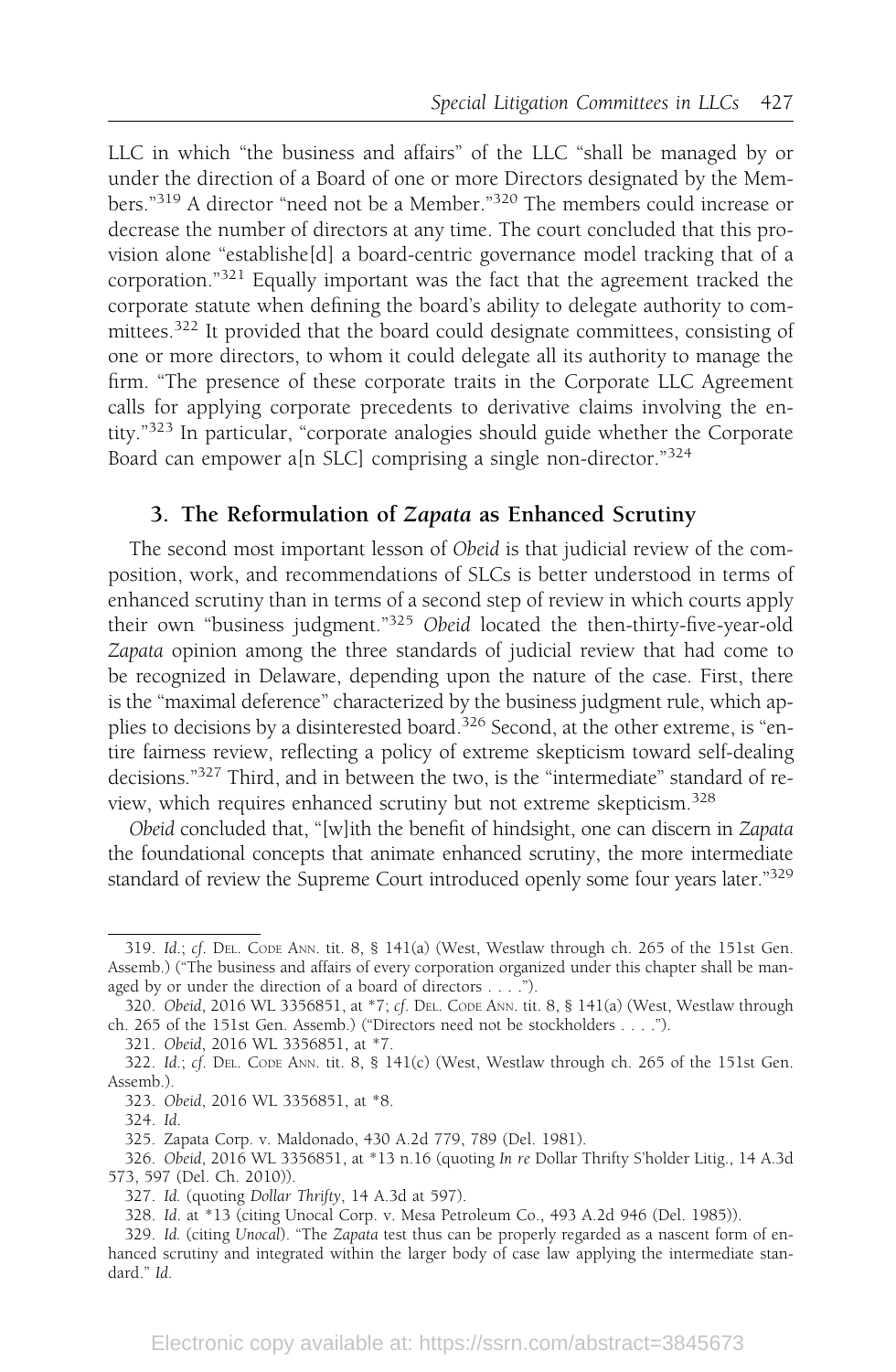First, there is a specific and recurring decision-making context where the realities of the situation "can subtly undermine the decisions of even independent and disinterested directors." Second, there is a need for an intermediate position which recognizes that "[i]nherent in these situations are subtle structural and situational conflicts that do not arise to a level sufficient to trigger entire fairness review, but also do not comfortably permit expansive judicial deference."<sup>330</sup>

Although Obeid did not directly address the independence test, Vice Chancellor Laster's concern for "subtle structural and situational conflicts" echoed the concerns that Vice Chancellor Strine expressed in Oracle. Although he did not cite Oracle, Vice Chancellor Laster cited a subsequent opinion by Vice Chancellor Strine stating that, when heightened or enhanced scrutiny comes into play, the "predicate question" is the board's motivation.<sup>331</sup> In such a situation, the court "must take a nuanced and realistic look at the possibility that personal interests short of pure self-dealing have influenced the board to block a bid or steer a deal to one bidder rather than another."<sup>332</sup>

### 4. Summary and Impact of Obeid

The Delaware legislature rejected Obeid's suggestion that SLC members must have a certain status within the LLC. It specifically authorized an LLC's members or managers to delegate "any or all" of their authority to non-members,<sup>333</sup> and made conforming changes to the partnership and limited partnership acts.<sup>334</sup> The basic instruction the legislature had for courts reviewing SLCs in unincorporated entities was to avoid requiring corporate formalities.<sup>335</sup> There is no reason to require an SLC to be cleansed by washing one or more of its appointees through membership or management status, much less board membership. This

<sup>330.</sup> Id. (footnotes omitted) (first quoting In re Trados Inc. S'holder Litig., 73 A.3d 17, 43 (Del. Ch. 2013); and then quoting In re Rural Metro Corp. S'holder Litig., 88 A.3d 54, 81 (Del. Ch. 2014), aff 'd sub nom. RBC Cap. Mkts., LLC v. Jervis, 129 A.3d 816 (Del. 2015) (en banc)).

<sup>331.</sup> Id. at \*13 n.5 (quoting Dollar Thrifty, 14 A.3d at 598).

<sup>332.</sup> Id. (quoting Dollar Thrifty, 14 A.3d at 598). The intermediate standard of review of enhanced scrutiny was first announced in Unocal Corp. v. Mesa Petroleum Co., 493 A.2d 946 (Del. 1985), which Professor Gilson criticized as choosing "the middle ground that had been championed by no one." Ronald J. Gilson, Unocal Fifteen Years Later (And What We Can Do About It), 26 DEL. J. CORP. L. 491, 496 (2001).

<sup>333.</sup> DEL. CODE ANN. tit. 6, § 18-407 (West, Westlaw through ch. 265 of the 151st Gen. Assemb.) (stating that, unless otherwise provided in the LLC agreement, "a member or manager [of an LLC] has the power and authority to delegate to 1 or more other persons any or all of the member's or manager's . . . rights, powers and duties to manage and control the business and affairs of the [LLC and that n]o other provision of this chapter shall be construed to restrict a member's or manager's power and authority to delegate any or all of its rights, powers and duties to manage and control the business and affairs of the [LLC]").

<sup>334.</sup> See id. § 17-403(c) (addressing limited partnership); id. § 15-401(l) (addressing partnership). See generally Louis T.M. Conti, Recent Changes to Delaware's Alternative Entity Acts as a Result of Obeid v. Hogan, HOLLAND & KNIGHT (Aug. 25, 2017) (discussing those amendments).

<sup>335.</sup> See DEL. CODE ANN. tit. 8, § 141(c) (West, Westlaw through ch. 265 of the 151st Gen. Assemb.) (permitting the board to create committees but requiring that such committees be comprised of directors); Zapata Corp. v. Maldonado, 430 A.2d 779, 786 (Del. 1981) (specifically permitting a "delegation of the board's power to an independent committee composed of disinterested board members").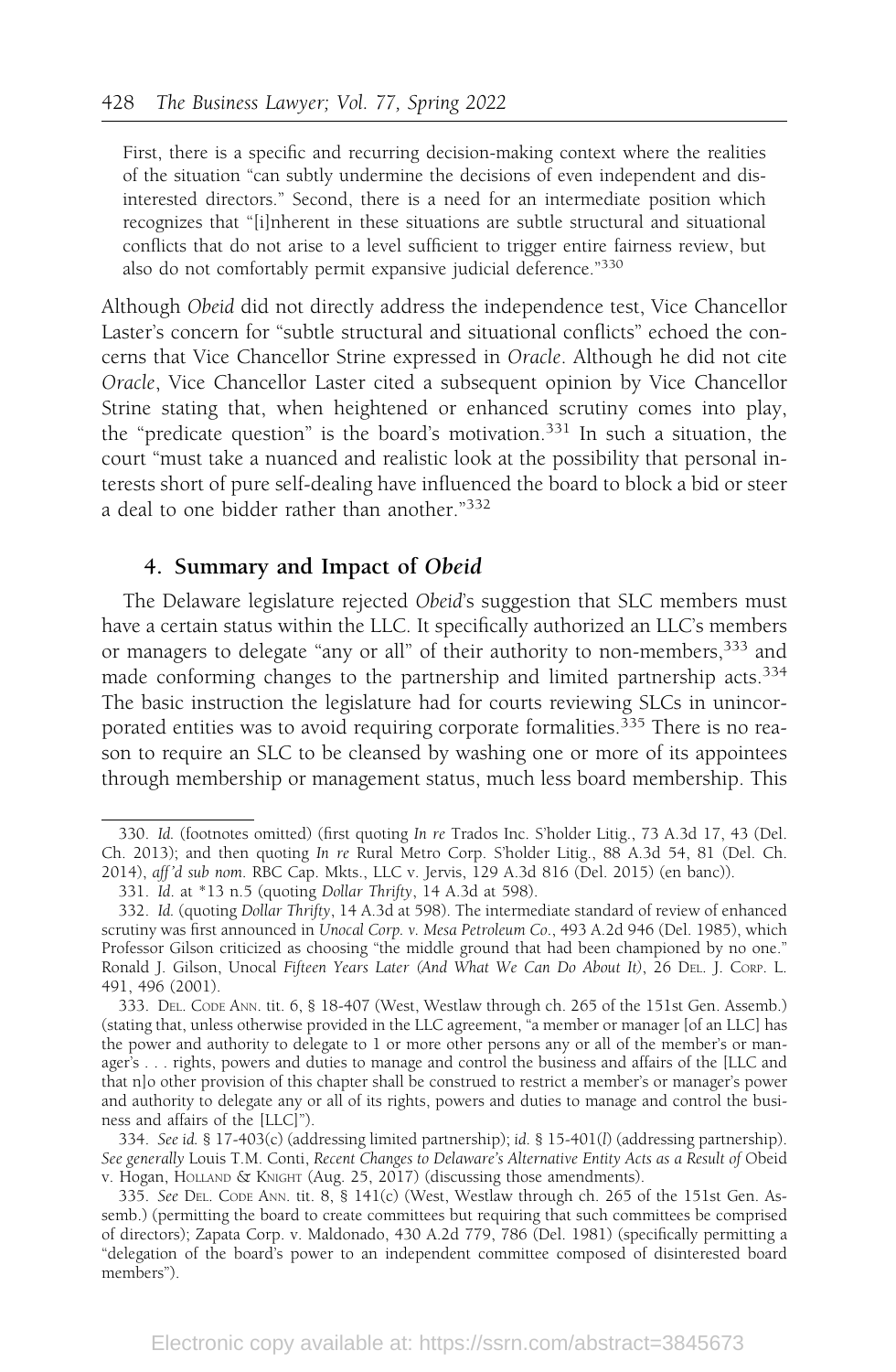is consistent with the widespread modern practice of resolving key disputes through arbitrators who are not required, or even permitted, to have member or manager status. In short, the Delaware legislation leaves only two basic requirements for the composition of SLCs in LLCs. First, the SLC must be invested with the authority to decide the claims. The authority could either be delegated by those within the firm or granted by a court. Second, the SLC members must be independent of the disputants.

Despite being reversed by the legislature on internal status requirements for SLC membership, Obeid remains the most important judicial opinion explaining how and why Zapata applies to LLCs with widely divergent structures. Its search for the presumptive intent of the members is foundational and its use of enhanced scrutiny to determine reasonableness seems a cleaner statement of the standard of review than Zapata's original suggestion that courts may apply their own business judgment to the work of SLCs.<sup>336</sup> In other contexts, it has been said that enhanced scrutiny to determine "reasonableness" is designed to "smoke out mere pretextual justifications for improperly motivated decisions."<sup>337</sup> Because Obeid locates Zapata historically as a precursor to a broader enhanced scrutiny of transactions involving insiders, it is not just concerned with the "pretextual," which is limited to an intent to cloak the true state of affairs. Rather, Obeid evokes the broader concerns of Oracle. In short, Obeid applies the lessons of Zapata and Oracle to LLCs, indicating that SLC members can be improperly selected if their deliberations are influenced by factors exogenous to the dispute, even if it is not clear which way those factors will influence. Oracle discusses those factors as bearing upon independence, whereas Obeid discusses them more broadly as triggering enhanced scrutiny.

### III. CONCLUSION

Most of the law on SLCs is drawn from corporate law, developed primarily in the context of publicly held corporations. The animating conception is that management is vested in the board of directors, not in the owners. Corporate SLCs have classically been subcommittees of the board, often staffed by new board members specifically appointed to the board to qualify them to serve on the SLC. To protect the board's authority to appoint the SLC, Delaware courts avoid requiring every board member to be disinterested and independent. Instead, they protect minority interests primarily by requiring strict "disinterest and independence" of the SLC the board appoints.

<sup>336. &</sup>quot;Zapata's two-step standard . . . effectively amounts to reasonableness review and a contextspecific application of enhanced scrutiny." La. Mun. Police Emps. Ret. Sys. v. Morgan Stanley & Co., No. 5682, 2011 WL 773316, at \*7 (Del. Ch. Mar. 4, 2011).

<sup>337.</sup> Dollar Thrifty, 14 A.3d at 598–99; see id. at 599–600 ("[T]he reasonableness standard requires the court to consider for itself whether the board is truly well motivated (i.e., is it acting for the proper ends?) before ultimately determining whether its means were themselves a reasonable way of advancing those ends.").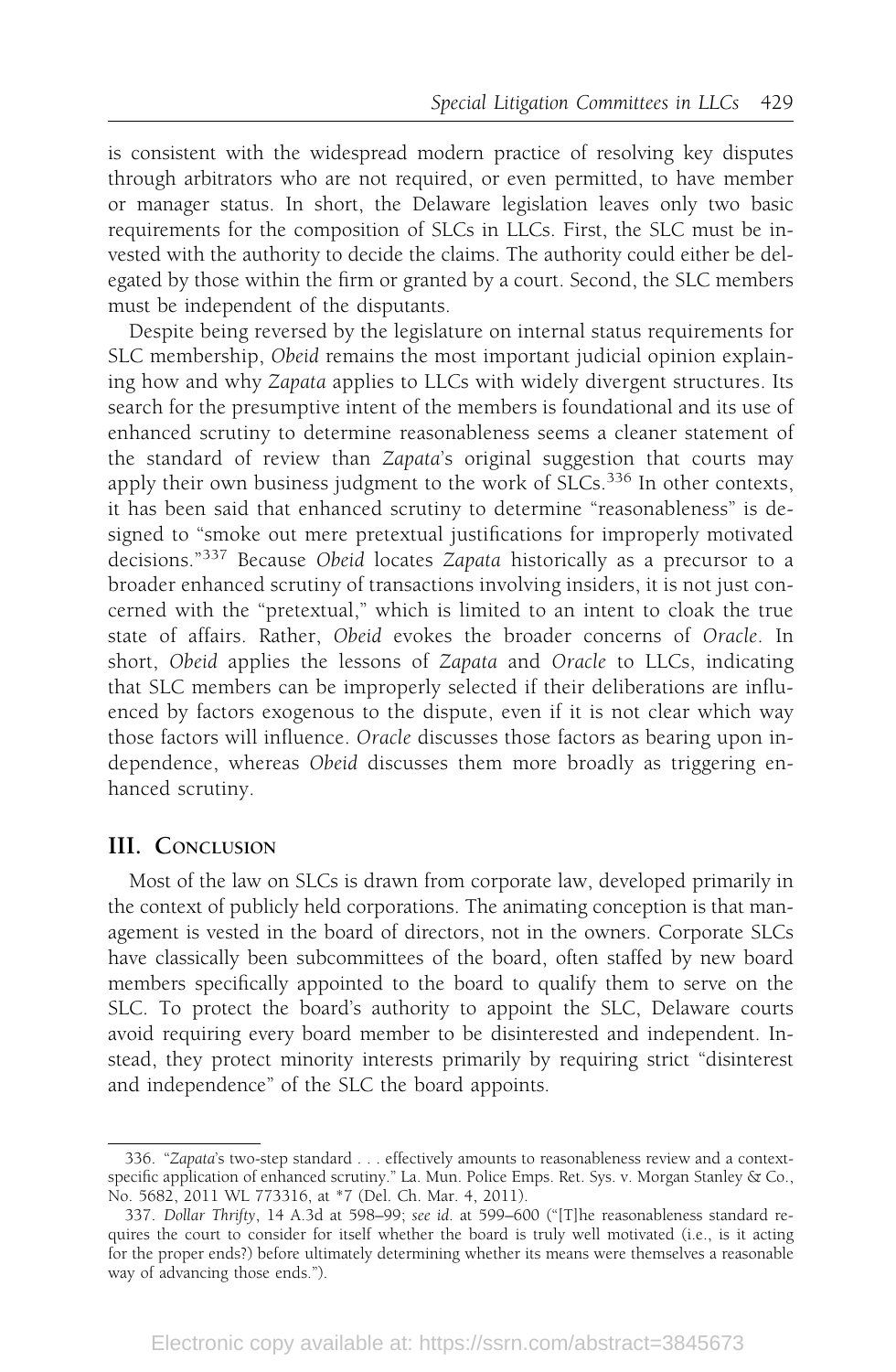By contrast, most LLCs are closely held rather than publicly traded. They typically have no board of directors. The animating conception is that management is vested directly in the owners rather than in a board or management group, although the owners may contract otherwise. Despite these critical differences, most recent LLC acts impose upon even the smallest LLCs the complex machinery of derivative litigation that was developed in the context of public corporations. These acts adopt the default rule that most member claims are merely "derivative," rather than "direct," and give the LLC the right to respond to derivative claims by appointing an SLC.

The first problem with applying the derivative approach to LLCs is that it imposes significant dispute resolution costs that bear heavily on the relatively few owners of closely held businesses. LLCs typically do not have a large group of members to share the burden of the additional costs of resolving the myriad issues peculiar to derivative litigation. Indeed, one of the most heavily litigated issues in LLCs has become whether a member's claim is direct or derivative.<sup>338</sup> Sadly, even LLCs with only two or relatively few members get ensnared in litigating the distinction.<sup>339</sup> Added costs are also incurred to sort through the rules concerning the default dispute resolution mechanism of the SLC: who may appoint it, who may serve on it, and what standard of review shall be applied to its appointment and work. Indeed, even the jurisdiction of a validly appointed and otherwise qualified SLC can be in doubt because it only extends to derivative claims. Although it is generally accepted that these and other rules of derivative litigation, such as when demands are properly made, denied, or excused, impose costs that are appropriate for publicly held corporations, they have long been considered inappropriately burdensome for closely held firms.

The second, and related, problem with applying public corporation derivative law to LLC dispute resolution is that it runs counter to the presumptive intent of the members, which, Obeid reminds us, should determine statutory default rules and their application. Small firms formed without the benefit of counsel, whose members take part in management, and expect to do so informally, are unlikely to have intended to impose upon themselves the dispute resolution machinery applicable to shareholders in publicly held corporations.<sup>340</sup> They are more likely to view their operating agreements as normal commercial contracts that support direct remedies for breach, like partnership agreements. LLCs should be subject to the default rule of easy access to member remedies that are as inexpensive as possible, like

<sup>338.</sup> See Ribstein, supra note 273, at 743.

<sup>339.</sup> See Clifford Paper, Inc. v. WPP Invs., LLC, No. 2020-0448, 2021 WL 2211694 (Del. Ch. June 1, 2021) (explicitly rejecting the argument that, in a two-person LLC, the harm caused by one member directly flows to the other member); id. at \*7 (concluding that Delaware's LLC act "does not distinguish two-member LLCs from other LLCs when addressing derivative actions—a distinction our General Assembly easily could have codified had it been so inclined"). The direct/ derivative distinction has even been litigated in the context of a single-member LLC. See Saunders v. Briner, 221 A.3d 1 (Conn. 2019).

<sup>340.</sup> See Miller, supra note 273, at 437–38.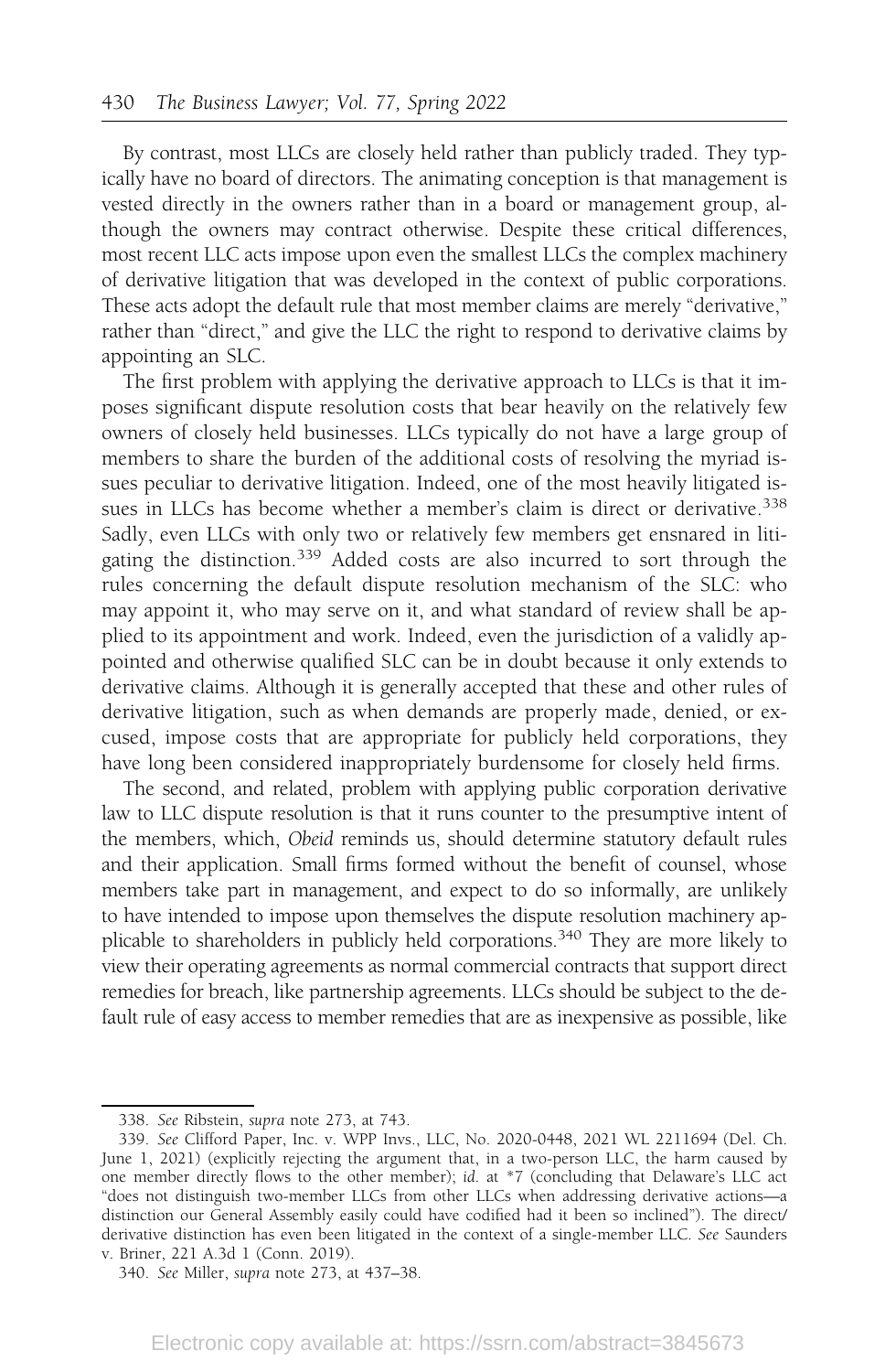limited liability and other partnerships.<sup>341</sup> Take away the default rule of corporatestyle derivative litigation, and the problem of SLCs in LLCs largely resolves itself.

State legislatures should permit LLCs to "opt in" to the machinery of derivative litigation, rather than force them to "opt out" of it. Small groups of businesspeople should not be shunted into the derivative litigation morass simply because they selected the liability shield of an LLC. Legislatures give limited liability partnerships essentially the same shield,<sup>342</sup> without subjecting them to default rules that deny their partners the right to bring direct claims. Fortunately, state legislatures have begun to uncouple the adoption of a liability shield from the imposition of derivative litigation. Texas, for example, exempts both closely held corporations and closely held LLCs from the constraints of derivative litigation when the claims are against insiders, and Maine has taken a similar step.<sup>343</sup> At the very least, state legislatures should follow suit and exempt closely held LLCs from the imposition of the strictures of derivative litigation. Larger LLCs and those with passive investors can rely on sophisticated counsel to craft bespoke agreements that opt into derivative litigation. The rarified tail should not wag everyone's dog.

Second-best improvements are still possible if legislatures continue to impose derivative litigation on all LLCs as a default rule. Delaware courts should serve as a model for courts in other jurisdictions to check potential abuses of SLCs. Even in the context of publicly held corporations, they have been more open to ferreting out problematic relationships when managers appoint SLCs to investigate themselves or "one of their own." Zapata, as more recently interpreted as offering the possibility of enhanced equitable review, should be available to gardenvariety LLCs, which are closely held and have no board of directors. As Obeid indicates, the presumptive intent of the members is the litmus test that should be applied to determine the appropriate process of dispute resolution.

Even courts that are not prepared to leave Auerbach and offer Zapata's possibility of enhanced scrutiny should incorporate Oracle's more careful review of SLC independence.<sup>344</sup> Closer review of independence is arguably consistent with RULLCA's intent. First, the Official Comment stating an intent to "follow" Auerbach, rather than Zapata, does not suggest that courts should ignore Oracle.<sup>345</sup> Second, RULLCA's intent for more limited judicial review is arguably reflected in and limited to its provision that courts must follow the recommendations of properly constituted and functioning SLCs.<sup>346</sup> Even in a RULLCA

<sup>341.</sup> See Weidner, supra note 213, passim (critiquing the "presumptive intent" of recent LLC acts).

<sup>342. 1994</sup> R.U.P.A., supra note 211, § 405(b).

<sup>343.</sup> See supra notes 237–38.

<sup>344.</sup> See, e.g., Atkins v. Topp Telecom, Inc., 874 So. 2d 626, 628 (Fla. Dist. Ct. App. 2004) (concluding that, although there was no legislative intent to adopt Zapata, closer review may be appropriate if the "court is concerned about the independence, neutrality, or good faith of the independent investigator or investigative committee"); Taneja v. Saraiya, 290 So. 3d 602, 604 (Fla. Dist. Ct. App. 2020) (affirming trial court's appointment of a non-member as a one-person SLC, emphasizing that he had "no financial or social ties to any of the parties or their representatives").

<sup>345.</sup> R.U.L.L.C.A., supra note 1, § 805 cmt. (e).

<sup>346.</sup> Id. § 805(e) ("If the court finds that the members of the committee were disinterested and independent and that the committee acted in good faith, independently, and with reasonable care, the court shall enforce the determination of the committee." (emphasis added)). Not every RULLCA